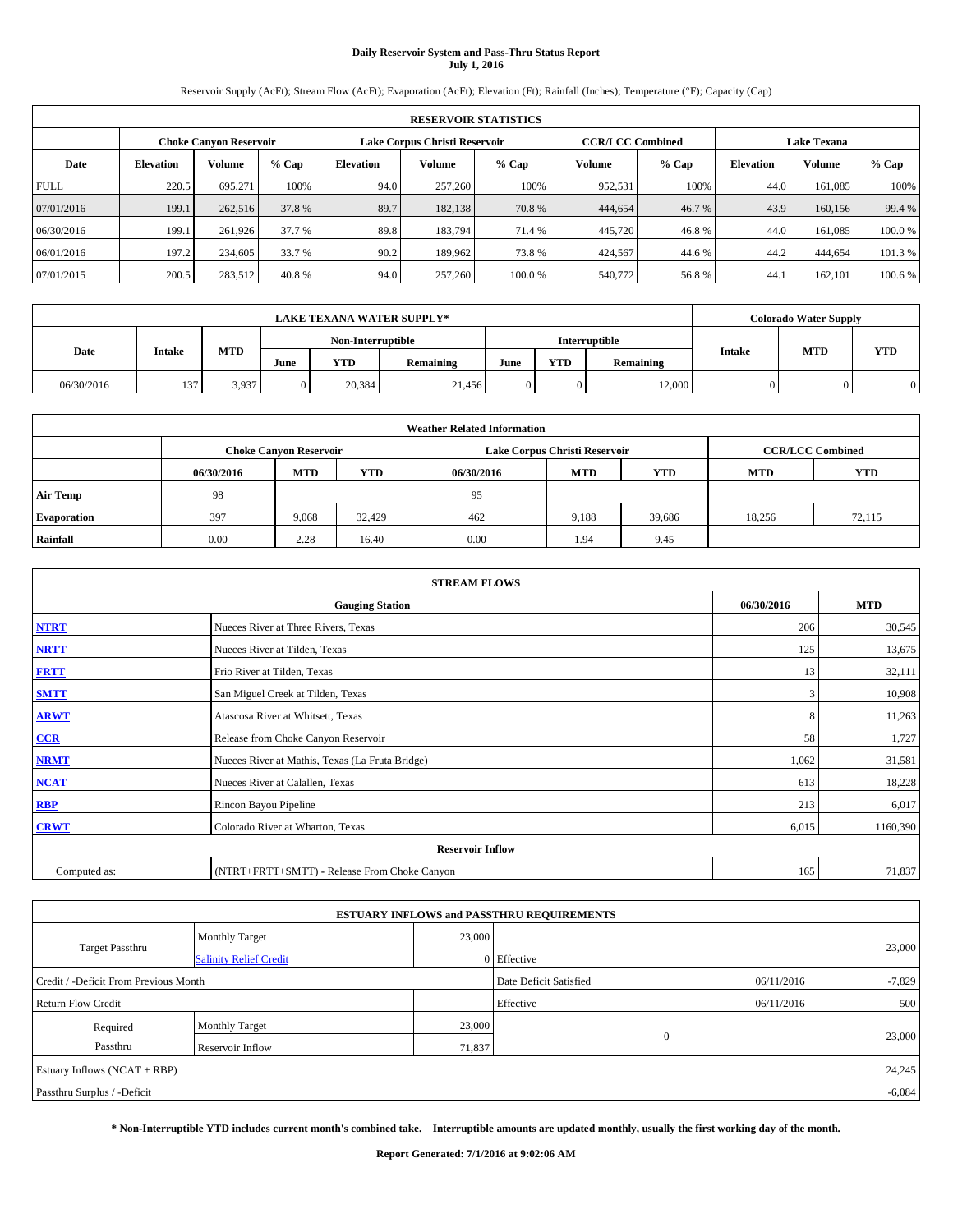# **Daily Reservoir System and Pass-Thru Status Report July 2, 2016**

Reservoir Supply (AcFt); Stream Flow (AcFt); Evaporation (AcFt); Elevation (Ft); Rainfall (Inches); Temperature (°F); Capacity (Cap)

|             | <b>RESERVOIR STATISTICS</b> |                               |         |                  |                               |         |                         |         |                  |                    |         |  |
|-------------|-----------------------------|-------------------------------|---------|------------------|-------------------------------|---------|-------------------------|---------|------------------|--------------------|---------|--|
|             |                             | <b>Choke Canyon Reservoir</b> |         |                  | Lake Corpus Christi Reservoir |         | <b>CCR/LCC Combined</b> |         |                  | <b>Lake Texana</b> |         |  |
| Date        | <b>Elevation</b>            | Volume                        | $%$ Cap | <b>Elevation</b> | Volume                        | $%$ Cap | Volume                  | $%$ Cap | <b>Elevation</b> | Volume             | % Cap   |  |
| <b>FULL</b> | 220.5                       | 695.271                       | 100%    | 94.0             | 257,260                       | 100%    | 952,531                 | 100%    | 44.0             | 161,085            | 100%    |  |
| 07/02/2016  | 199.0                       | 260,583                       | 37.5 %  | 89.6             | 180,817                       | 70.3 %  | 441,400                 | 46.3%   | 43.9             | 160,156            | 99.4 %  |  |
| 07/01/2016  | 199.1                       | 262,516                       | 37.8%   | 89.7             | 182,138                       | 70.8%   | 444,654                 | 46.7%   | 43.9             | 160,156            | 99.4 %  |  |
| 06/02/2016  | 197.3                       | 236,524                       | 34.0 %  | 90.3             | 191.976                       | 74.6 %  | 428,500                 | 45.0 %  | 44.2             | 441,400            | 101.3 % |  |
| 07/02/2015  | 200.4                       | 281,026                       | 40.4 %  | 94.0             | 257,260                       | 100.0%  | 538,286                 | 56.5 %  | 44.1             | 162.101            | 100.6 % |  |

|            | <b>LAKE TEXANA WATER SUPPLY*</b> |            |                   |        |                  |      |            |                      |        | <b>Colorado Water Supply</b> |            |
|------------|----------------------------------|------------|-------------------|--------|------------------|------|------------|----------------------|--------|------------------------------|------------|
|            |                                  |            | Non-Interruptible |        |                  |      |            | <b>Interruptible</b> |        |                              |            |
| Date       | Intake                           | <b>MTD</b> | June              | YTD    | <b>Remaining</b> | June | <b>YTD</b> | Remaining            | Intake | <b>MTD</b>                   | <b>YTD</b> |
| 07/01/2016 | 137                              | 137        | 0                 | 16.585 | 25,255           |      |            | 12,000               |        |                              |            |

| <b>Weather Related Information</b> |                                                                                                |                               |        |      |                               |                         |     |            |  |  |
|------------------------------------|------------------------------------------------------------------------------------------------|-------------------------------|--------|------|-------------------------------|-------------------------|-----|------------|--|--|
|                                    |                                                                                                | <b>Choke Canyon Reservoir</b> |        |      | Lake Corpus Christi Reservoir | <b>CCR/LCC Combined</b> |     |            |  |  |
|                                    | <b>YTD</b><br><b>MTD</b><br><b>MTD</b><br><b>YTD</b><br>07/01/2016<br><b>MTD</b><br>07/01/2016 |                               |        |      |                               |                         |     | <b>YTD</b> |  |  |
| <b>Air Temp</b>                    | 98                                                                                             |                               |        | -98  |                               |                         |     |            |  |  |
| <b>Evaporation</b>                 | 369                                                                                            | 369                           | 32,798 | 288  | 288                           | 39.974                  | 657 | 72,772     |  |  |
| Rainfall                           | 0.00                                                                                           | 0.00                          | 16.40  | 0.00 | 0.00                          | 9.45                    |     |            |  |  |

| <b>STREAM FLOWS</b> |                                                 |            |                |  |  |  |  |  |  |
|---------------------|-------------------------------------------------|------------|----------------|--|--|--|--|--|--|
|                     | <b>Gauging Station</b>                          | 07/01/2016 | <b>MTD</b>     |  |  |  |  |  |  |
| <b>NTRT</b>         | Nueces River at Three Rivers, Texas             | 193        | 193            |  |  |  |  |  |  |
| <b>NRTT</b>         | Nueces River at Tilden, Texas                   | 111        | 111            |  |  |  |  |  |  |
| <b>FRTT</b>         | Frio River at Tilden, Texas                     | 10         | 10             |  |  |  |  |  |  |
| <b>SMTT</b>         | San Miguel Creek at Tilden, Texas               |            | $\overline{2}$ |  |  |  |  |  |  |
| <b>ARWT</b>         | Atascosa River at Whitsett, Texas               | 8          | 8              |  |  |  |  |  |  |
| CCR                 | Release from Choke Canyon Reservoir             | 58         | 58             |  |  |  |  |  |  |
| <b>NRMT</b>         | Nueces River at Mathis, Texas (La Fruta Bridge) | 1,056      | 1,056          |  |  |  |  |  |  |
| <b>NCAT</b>         | Nueces River at Calallen, Texas                 | 617        | 617            |  |  |  |  |  |  |
| RBP                 | Rincon Bayou Pipeline                           | 184        | 184            |  |  |  |  |  |  |
| <b>CRWT</b>         | Colorado River at Wharton, Texas                | 4,804      | 4,804          |  |  |  |  |  |  |
|                     | <b>Reservoir Inflow</b>                         |            |                |  |  |  |  |  |  |
| Computed as:        | (NTRT+FRTT+SMTT) - Release From Choke Canyon    |            |                |  |  |  |  |  |  |

| <b>ESTUARY INFLOWS and PASSTHRU REQUIREMENTS</b> |                               |       |                        |                |  |  |  |  |  |
|--------------------------------------------------|-------------------------------|-------|------------------------|----------------|--|--|--|--|--|
|                                                  | <b>Monthly Target</b>         | 4,500 |                        |                |  |  |  |  |  |
| Target Passthru                                  | <b>Salinity Relief Credit</b> |       | 0 Effective            | 4,500          |  |  |  |  |  |
| Credit / -Deficit From Previous Month            |                               |       | Date Deficit Satisfied | $-6,084$       |  |  |  |  |  |
| <b>Return Flow Credit</b>                        |                               |       | Effective              | $\overline{0}$ |  |  |  |  |  |
| Required                                         | <b>Monthly Target</b>         | 4,500 |                        |                |  |  |  |  |  |
| Passthru                                         | Reservoir Inflow              | 147   | $\mathbf{0}$           | 147            |  |  |  |  |  |
| Estuary Inflows (NCAT + RBP)                     |                               |       |                        |                |  |  |  |  |  |
| Passthru Surplus / -Deficit                      |                               |       |                        |                |  |  |  |  |  |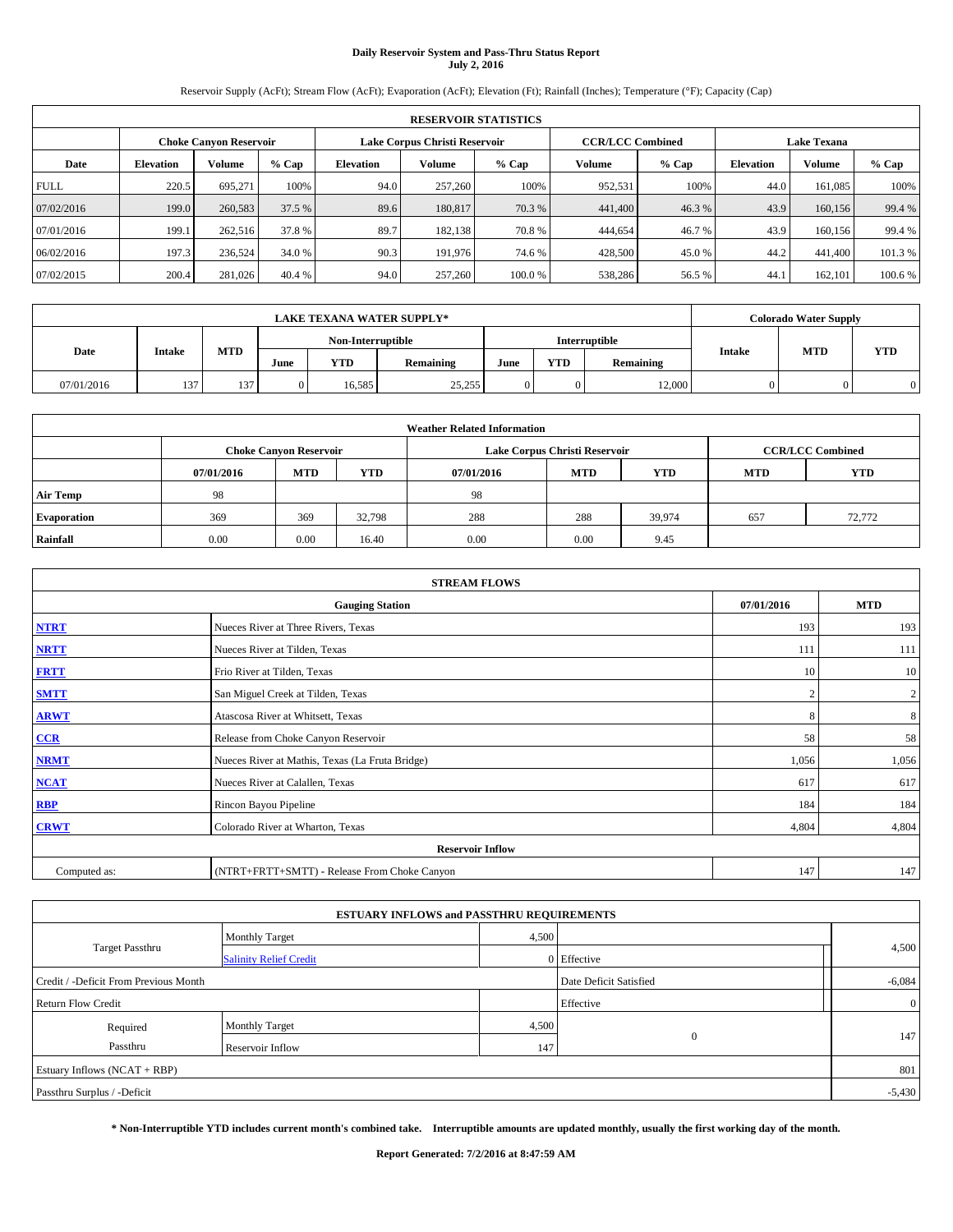# **Daily Reservoir System and Pass-Thru Status Report July 3, 2016**

Reservoir Supply (AcFt); Stream Flow (AcFt); Evaporation (AcFt); Elevation (Ft); Rainfall (Inches); Temperature (°F); Capacity (Cap)

|             | <b>RESERVOIR STATISTICS</b> |                               |         |                  |                               |        |                         |         |                  |                    |         |
|-------------|-----------------------------|-------------------------------|---------|------------------|-------------------------------|--------|-------------------------|---------|------------------|--------------------|---------|
|             |                             | <b>Choke Canyon Reservoir</b> |         |                  | Lake Corpus Christi Reservoir |        | <b>CCR/LCC Combined</b> |         |                  | <b>Lake Texana</b> |         |
| Date        | <b>Elevation</b>            | Volume                        | $%$ Cap | <b>Elevation</b> | Volume                        | % Cap  | Volume                  | $%$ Cap | <b>Elevation</b> | Volume             | % Cap   |
| <b>FULL</b> | 220.5                       | 695.271                       | 100%    | 94.0             | 257,260                       | 100%   | 952,531                 | 100%    | 44.0             | 161,085            | 100%    |
| 07/03/2016  | 199.0                       | 259,995                       | 37.4 %  | 89.5             | 179,171                       | 69.6 % | 439,166                 | 46.1 %  | 43.9             | 160,156            | 99.4 %  |
| 07/02/2016  | 199.0                       | 260,583                       | 37.5 %  | 89.6             | 180.817                       | 70.3 % | 441,400                 | 46.3%   | 43.9             | 160,156            | 99.4 %  |
| 06/03/2016  | 197.6                       | 240,083                       | 34.5 %  | 90.5             | 195,178                       | 75.9%  | 435,261                 | 45.7%   | 44.1             | 439,166            | 100.6 % |
| 07/03/2015  | 200.4                       | 281,795                       | 40.5 %  | 94.0             | 257,260                       | 100.0% | 539,055                 | 56.6%   | 44.1             | 162,101            | 100.6%  |

|            | <b>LAKE TEXANA WATER SUPPLY*</b> |            |                   |        |                  |      |            |                      |               | <b>Colorado Water Supply</b> |            |  |  |
|------------|----------------------------------|------------|-------------------|--------|------------------|------|------------|----------------------|---------------|------------------------------|------------|--|--|
|            |                                  |            | Non-Interruptible |        |                  |      |            | <b>Interruptible</b> |               |                              |            |  |  |
| Date       | <b>Intake</b>                    | <b>MTD</b> | June              | YTD    | <b>Remaining</b> | June | <b>YTD</b> | Remaining            | <b>Intake</b> | <b>MTD</b>                   | <b>YTD</b> |  |  |
| 07/02/2016 | 137                              | 275        | $\mathbf{0}$      | 16.722 | 25,118           |      |            | 12,000               |               |                              |            |  |  |

| <b>Weather Related Information</b> |            |                               |            |            |                               |                         |       |        |  |  |
|------------------------------------|------------|-------------------------------|------------|------------|-------------------------------|-------------------------|-------|--------|--|--|
|                                    |            | <b>Choke Canyon Reservoir</b> |            |            | Lake Corpus Christi Reservoir | <b>CCR/LCC Combined</b> |       |        |  |  |
|                                    | 07/02/2016 | <b>MTD</b>                    | <b>YTD</b> | 07/02/2016 | <b>YTD</b>                    |                         |       |        |  |  |
| <b>Air Temp</b>                    | 99         |                               |            | 97         |                               |                         |       |        |  |  |
| <b>Evaporation</b>                 | 368        | 737                           | 33.166     | 383        | 671                           | 40,357                  | 1,408 | 73,523 |  |  |
| Rainfall                           | 0.00       | 0.00                          | 16.40      | 0.00       | 0.00                          | 9.45                    |       |        |  |  |

| <b>STREAM FLOWS</b> |                                                 |            |                |  |  |  |  |  |  |
|---------------------|-------------------------------------------------|------------|----------------|--|--|--|--|--|--|
|                     | 07/02/2016                                      | <b>MTD</b> |                |  |  |  |  |  |  |
| <b>NTRT</b>         | Nueces River at Three Rivers, Texas             | 179        | 371            |  |  |  |  |  |  |
| <b>NRTT</b>         | Nueces River at Tilden, Texas                   | 99         | 210            |  |  |  |  |  |  |
| <b>FRTT</b>         | Frio River at Tilden, Texas                     | 8          | 18             |  |  |  |  |  |  |
| <b>SMTT</b>         | San Miguel Creek at Tilden, Texas               |            | $\overline{4}$ |  |  |  |  |  |  |
| <b>ARWT</b>         | Atascosa River at Whitsett, Texas               | 8          | 16             |  |  |  |  |  |  |
| $CCR$               | Release from Choke Canyon Reservoir             | 58         | 115            |  |  |  |  |  |  |
| <b>NRMT</b>         | Nueces River at Mathis, Texas (La Fruta Bridge) | 1,054      | 2,110          |  |  |  |  |  |  |
| <b>NCAT</b>         | Nueces River at Calallen, Texas                 | 599        | 1,217          |  |  |  |  |  |  |
| RBP                 | Rincon Bayou Pipeline                           | 205        | 388            |  |  |  |  |  |  |
| <b>CRWT</b>         | Colorado River at Wharton, Texas                | 4,446      | 9,250          |  |  |  |  |  |  |
|                     | <b>Reservoir Inflow</b>                         |            |                |  |  |  |  |  |  |
| Computed as:        | (NTRT+FRTT+SMTT) - Release From Choke Canyon    | 130        | 277            |  |  |  |  |  |  |

| <b>ESTUARY INFLOWS and PASSTHRU REQUIREMENTS</b> |                               |           |                        |          |  |  |  |  |  |  |
|--------------------------------------------------|-------------------------------|-----------|------------------------|----------|--|--|--|--|--|--|
|                                                  | <b>Monthly Target</b>         | 4,500     |                        |          |  |  |  |  |  |  |
| Target Passthru                                  | <b>Salinity Relief Credit</b> |           | 0 Effective            | 4,500    |  |  |  |  |  |  |
| Credit / -Deficit From Previous Month            |                               |           | Date Deficit Satisfied | $-6,084$ |  |  |  |  |  |  |
| <b>Return Flow Credit</b>                        |                               | Effective | $\overline{0}$         |          |  |  |  |  |  |  |
| Required                                         | <b>Monthly Target</b>         | 4,500     |                        |          |  |  |  |  |  |  |
| Passthru                                         | Reservoir Inflow              | 277       | $\mathbf{0}$           | 277      |  |  |  |  |  |  |
| Estuary Inflows (NCAT + RBP)                     |                               |           |                        |          |  |  |  |  |  |  |
| Passthru Surplus / -Deficit                      |                               |           |                        | $-4,756$ |  |  |  |  |  |  |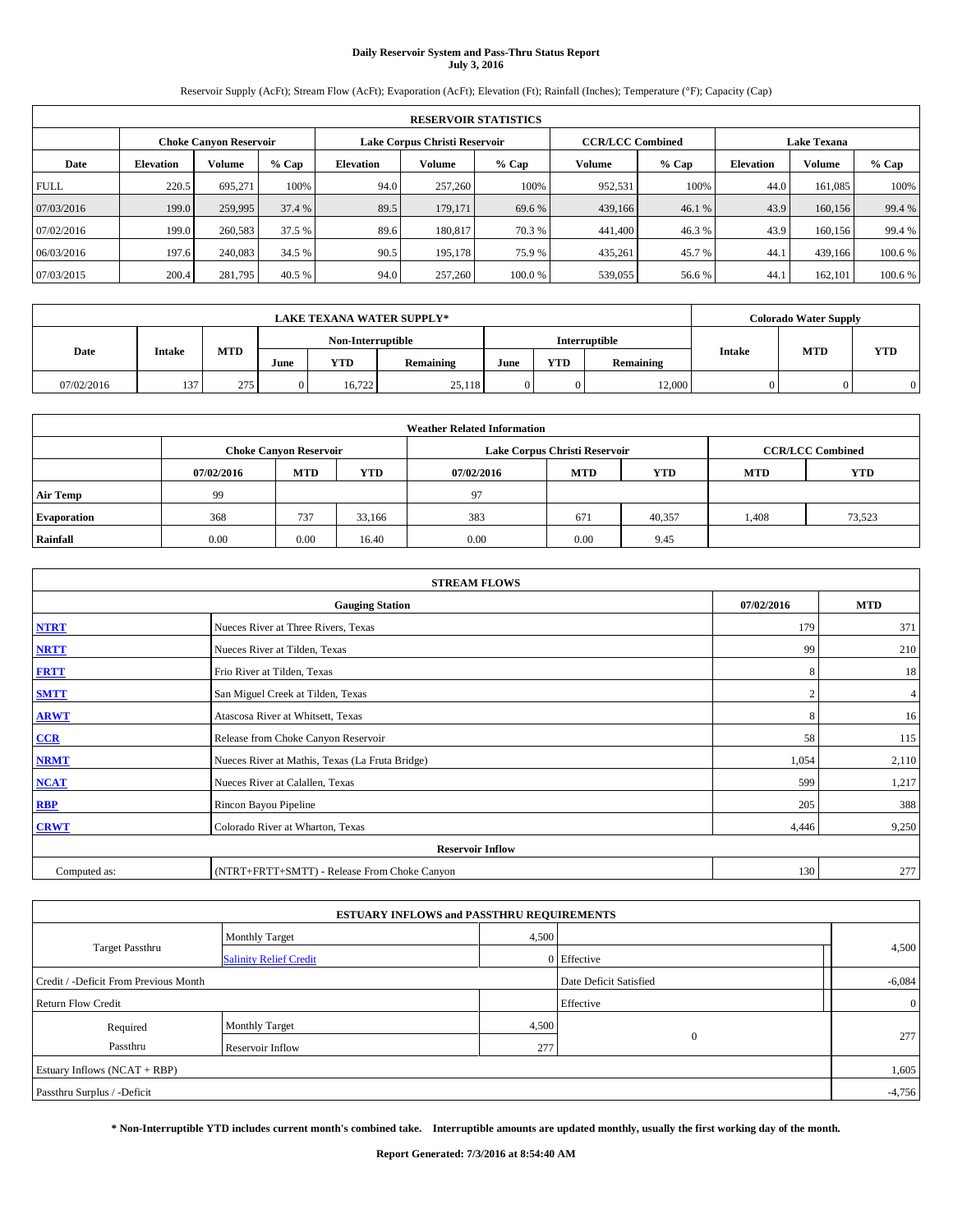# **Daily Reservoir System and Pass-Thru Status Report July 4, 2016**

Reservoir Supply (AcFt); Stream Flow (AcFt); Evaporation (AcFt); Elevation (Ft); Rainfall (Inches); Temperature (°F); Capacity (Cap)

| <b>RESERVOIR STATISTICS</b> |                  |                               |         |                  |                               |         |                         |         |                  |                    |         |  |
|-----------------------------|------------------|-------------------------------|---------|------------------|-------------------------------|---------|-------------------------|---------|------------------|--------------------|---------|--|
|                             |                  | <b>Choke Canyon Reservoir</b> |         |                  | Lake Corpus Christi Reservoir |         | <b>CCR/LCC Combined</b> |         |                  | <b>Lake Texana</b> |         |  |
| Date                        | <b>Elevation</b> | Volume                        | $%$ Cap | <b>Elevation</b> | Volume                        | $%$ Cap | Volume                  | $%$ Cap | <b>Elevation</b> | Volume             | % Cap   |  |
| <b>FULL</b>                 | 220.5            | 695.271                       | 100%    | 94.0             | 257,260                       | 100%    | 952,531                 | 100%    | 44.0             | 161,085            | 100%    |  |
| 07/04/2016                  | 198.9            | 259,702                       | 37.4 %  | 89.4             | 177,693                       | 69.1 %  | 437,395                 | 45.9%   | 43.9             | 160,156            | 99.4 %  |  |
| 07/03/2016                  | 199.0            | 259,995                       | 37.4 %  | 89.5             | 179,171                       | 69.6 %  | 439,166                 | 46.1%   | 43.9             | 160,156            | 99.4 %  |  |
| 06/04/2016                  | 197.7            | 241,460                       | 34.7 %  | 90.7             | 198.397                       | 77.1 %  | 439,857                 | 46.2%   | 44.1             | 437,395            | 100.6 % |  |
| 07/04/2015                  | 200.3            | 280,101                       | 40.3 %  | 94.0             | 257,260                       | 100.0%  | 537,361                 | 56.4 %  | 44.1             | 162.101            | 100.6 % |  |

| <b>LAKE TEXANA WATER SUPPLY*</b> |        |            |              |                   |                  |      |            |                      | <b>Colorado Water Supply</b> |            |            |  |
|----------------------------------|--------|------------|--------------|-------------------|------------------|------|------------|----------------------|------------------------------|------------|------------|--|
|                                  |        |            |              | Non-Interruptible |                  |      |            | <b>Interruptible</b> |                              |            |            |  |
| Date                             | Intake | <b>MTD</b> | June         | YTD               | <b>Remaining</b> | June | <b>YTD</b> | Remaining            | Intake                       | <b>MTD</b> | <b>YTD</b> |  |
| 07/03/2016                       | 137    | 412        | $\mathbf{0}$ | 16.860            | 24.980           |      |            | 12,000               |                              |            |            |  |

| <b>Weather Related Information</b> |            |                               |            |            |                               |                         |       |        |  |  |
|------------------------------------|------------|-------------------------------|------------|------------|-------------------------------|-------------------------|-------|--------|--|--|
|                                    |            | <b>Choke Canyon Reservoir</b> |            |            | Lake Corpus Christi Reservoir | <b>CCR/LCC Combined</b> |       |        |  |  |
|                                    | 07/03/2016 | <b>MTD</b>                    | <b>YTD</b> | 07/03/2016 | <b>MTD</b>                    | <b>YTD</b>              |       |        |  |  |
| <b>Air Temp</b>                    | 100        |                               |            | -98        |                               |                         |       |        |  |  |
| <b>Evaporation</b>                 | 385        | 1.122                         | 33,551     | 277        | 948                           | 40,634                  | 2,070 | 74,185 |  |  |
| Rainfall                           | 0.00       | 0.00                          | 16.40      | 0.00       | 0.00                          | 9.45                    |       |        |  |  |

| <b>STREAM FLOWS</b> |                                                 |            |                |  |  |  |  |  |  |
|---------------------|-------------------------------------------------|------------|----------------|--|--|--|--|--|--|
|                     | 07/03/2016                                      | <b>MTD</b> |                |  |  |  |  |  |  |
| <b>NTRT</b>         | Nueces River at Three Rivers, Texas             | 167        | 538            |  |  |  |  |  |  |
| <b>NRTT</b>         | Nueces River at Tilden, Texas                   | 87         | 298            |  |  |  |  |  |  |
| <b>FRTT</b>         | Frio River at Tilden, Texas                     | 6          | 24             |  |  |  |  |  |  |
| <b>SMTT</b>         | San Miguel Creek at Tilden, Texas               |            | 5 <sup>5</sup> |  |  |  |  |  |  |
| <b>ARWT</b>         | Atascosa River at Whitsett, Texas               |            | 23             |  |  |  |  |  |  |
| CCR                 | Release from Choke Canyon Reservoir             | 58         | 173            |  |  |  |  |  |  |
| <b>NRMT</b>         | Nueces River at Mathis, Texas (La Fruta Bridge) | 1,050      | 3,160          |  |  |  |  |  |  |
| <b>NCAT</b>         | Nueces River at Calallen, Texas                 | 617        | 1,834          |  |  |  |  |  |  |
| RBP                 | Rincon Bayou Pipeline                           | 202        | 590            |  |  |  |  |  |  |
| <b>CRWT</b>         | Colorado River at Wharton, Texas                | 5,618      | 14,868         |  |  |  |  |  |  |
|                     | <b>Reservoir Inflow</b>                         |            |                |  |  |  |  |  |  |
| Computed as:        | 116                                             | 394        |                |  |  |  |  |  |  |

|                                       | <b>ESTUARY INFLOWS and PASSTHRU REQUIREMENTS</b> |       |                        |                |  |  |  |  |  |
|---------------------------------------|--------------------------------------------------|-------|------------------------|----------------|--|--|--|--|--|
|                                       | <b>Monthly Target</b>                            |       | 4,500                  |                |  |  |  |  |  |
| Target Passthru                       | <b>Salinity Relief Credit</b>                    |       | 0 Effective            | 4,500          |  |  |  |  |  |
| Credit / -Deficit From Previous Month |                                                  |       | Date Deficit Satisfied | $-6,084$       |  |  |  |  |  |
| <b>Return Flow Credit</b>             |                                                  |       | Effective              | $\overline{0}$ |  |  |  |  |  |
| Required                              | <b>Monthly Target</b>                            | 4,500 |                        |                |  |  |  |  |  |
| Passthru                              | Reservoir Inflow                                 | 394   | $\mathbf{0}$           | 394            |  |  |  |  |  |
| Estuary Inflows (NCAT + RBP)          |                                                  |       |                        |                |  |  |  |  |  |
| Passthru Surplus / -Deficit           |                                                  |       |                        |                |  |  |  |  |  |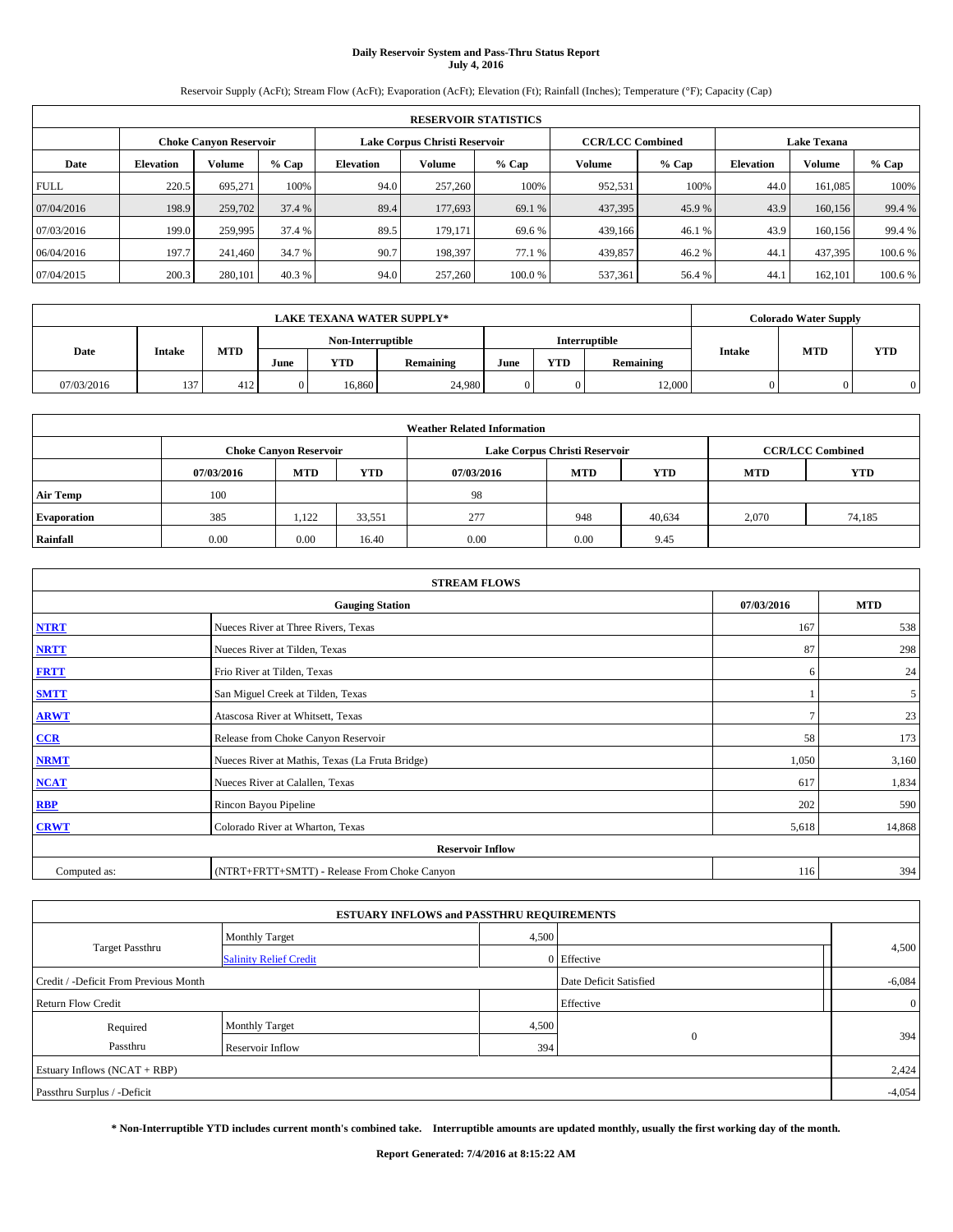# **Daily Reservoir System and Pass-Thru Status Report July 5, 2016**

Reservoir Supply (AcFt); Stream Flow (AcFt); Evaporation (AcFt); Elevation (Ft); Rainfall (Inches); Temperature (°F); Capacity (Cap)

| <b>RESERVOIR STATISTICS</b> |                  |                               |         |                  |                               |         |                         |         |                  |                    |         |
|-----------------------------|------------------|-------------------------------|---------|------------------|-------------------------------|---------|-------------------------|---------|------------------|--------------------|---------|
|                             |                  | <b>Choke Canvon Reservoir</b> |         |                  | Lake Corpus Christi Reservoir |         | <b>CCR/LCC Combined</b> |         |                  | <b>Lake Texana</b> |         |
| Date                        | <b>Elevation</b> | Volume                        | $%$ Cap | <b>Elevation</b> | Volume                        | $%$ Cap | Volume                  | $%$ Cap | <b>Elevation</b> | Volume             | % Cap   |
| <b>FULL</b>                 | 220.5            | 695,271                       | 100%    | 94.0             | 257,260                       | 100%    | 952,531                 | 100%    | 44.0             | 161,085            | 100%    |
| 07/05/2016                  | 198.9            | 259,114                       | 37.3 %  | 89.3             | 176,057                       | 68.4 %  | 435,171                 | 45.7 %  | 43.9             | 160.156            | 99.4 %  |
| 07/04/2016                  | 198.9            | 259,702                       | 37.4 %  | 89.4             | 177,693                       | 69.1 %  | 437,395                 | 45.9 %  | 43.9             | 160.156            | 99.4 %  |
| 06/05/2016                  | 197.8            | 243,551                       | 35.0 %  | 90.7             | 199,416                       | 77.5 %  | 442,967                 | 46.5 %  | 44.1             | 435.171            | 100.6 % |
| 07/05/2015                  | 200.3            | 279,789                       | 40.2 %  | 94.0             | 257,260                       | 100.0%  | 537,049                 | 56.4 %  | 44.1             | 162,101            | 100.6%  |

| <b>LAKE TEXANA WATER SUPPLY*</b> |        |            |              |                   |                  |      |            |                      | <b>Colorado Water Supply</b> |            |            |  |
|----------------------------------|--------|------------|--------------|-------------------|------------------|------|------------|----------------------|------------------------------|------------|------------|--|
|                                  |        |            |              | Non-Interruptible |                  |      |            | <b>Interruptible</b> |                              |            |            |  |
| Date                             | Intake | <b>MTD</b> | June         | YTD               | <b>Remaining</b> | June | <b>YTD</b> | Remaining            | Intake                       | <b>MTD</b> | <b>YTD</b> |  |
| 07/04/2016                       | 138    | 550        | $\mathbf{0}$ | 16,997            | 24,843           |      |            | 12,000               |                              |            |            |  |

| <b>Weather Related Information</b> |            |                               |            |            |                               |                         |       |        |  |  |
|------------------------------------|------------|-------------------------------|------------|------------|-------------------------------|-------------------------|-------|--------|--|--|
|                                    |            | <b>Choke Canyon Reservoir</b> |            |            | Lake Corpus Christi Reservoir | <b>CCR/LCC Combined</b> |       |        |  |  |
|                                    | 07/04/2016 | <b>MTD</b>                    | <b>YTD</b> | 07/04/2016 | <b>MTD</b>                    | <b>YTD</b>              |       |        |  |  |
| <b>Air Temp</b>                    | 103        |                               |            | -99        |                               |                         |       |        |  |  |
| <b>Evaporation</b>                 | 436        | 1,558                         | 33,987     | 257        | 1,205                         | 40,891                  | 2,763 | 74,878 |  |  |
| Rainfall                           | 0.00       | 0.00                          | 16.40      | 0.00       | 0.00                          | 9.45                    |       |        |  |  |

| <b>STREAM FLOWS</b> |                                                 |                |        |  |  |  |  |  |  |
|---------------------|-------------------------------------------------|----------------|--------|--|--|--|--|--|--|
|                     | 07/04/2016                                      | <b>MTD</b>     |        |  |  |  |  |  |  |
| <b>NTRT</b>         | Nueces River at Three Rivers, Texas             | 157            | 695    |  |  |  |  |  |  |
| <b>NRTT</b>         | Nueces River at Tilden, Texas                   | 77             | 375    |  |  |  |  |  |  |
| <b>FRTT</b>         | Frio River at Tilden, Texas                     |                | 28     |  |  |  |  |  |  |
| <b>SMTT</b>         | San Miguel Creek at Tilden, Texas               |                | 6      |  |  |  |  |  |  |
| <b>ARWT</b>         | Atascosa River at Whitsett, Texas               | $\overline{ }$ | 30     |  |  |  |  |  |  |
| $CCR$               | Release from Choke Canyon Reservoir             | 58             | 230    |  |  |  |  |  |  |
| <b>NRMT</b>         | Nueces River at Mathis, Texas (La Fruta Bridge) | 1,046          | 4,206  |  |  |  |  |  |  |
| <b>NCAT</b>         | Nueces River at Calallen, Texas                 | 645            | 2,479  |  |  |  |  |  |  |
| RBP                 | Rincon Bayou Pipeline                           | 224            | 815    |  |  |  |  |  |  |
| <b>CRWT</b>         | Colorado River at Wharton, Texas                | 6,670          | 21,537 |  |  |  |  |  |  |
|                     | <b>Reservoir Inflow</b>                         |                |        |  |  |  |  |  |  |
| Computed as:        | (NTRT+FRTT+SMTT) - Release From Choke Canyon    | 105            | 499    |  |  |  |  |  |  |

|                                       | <b>ESTUARY INFLOWS and PASSTHRU REQUIREMENTS</b> |       |                        |                |
|---------------------------------------|--------------------------------------------------|-------|------------------------|----------------|
|                                       | <b>Monthly Target</b>                            | 4,500 |                        |                |
| Target Passthru                       | <b>Salinity Relief Credit</b>                    |       | 0 Effective            | 4,500          |
| Credit / -Deficit From Previous Month |                                                  |       | Date Deficit Satisfied | $-6,084$       |
| <b>Return Flow Credit</b>             |                                                  |       | Effective              | $\overline{0}$ |
| Required                              | <b>Monthly Target</b>                            | 4,500 |                        |                |
| Passthru                              | Reservoir Inflow                                 | 499   | $\mathbf{0}$           | 499            |
| Estuary Inflows (NCAT + RBP)          |                                                  |       |                        | 3,294          |
| Passthru Surplus / -Deficit           |                                                  |       |                        | $-3,289$       |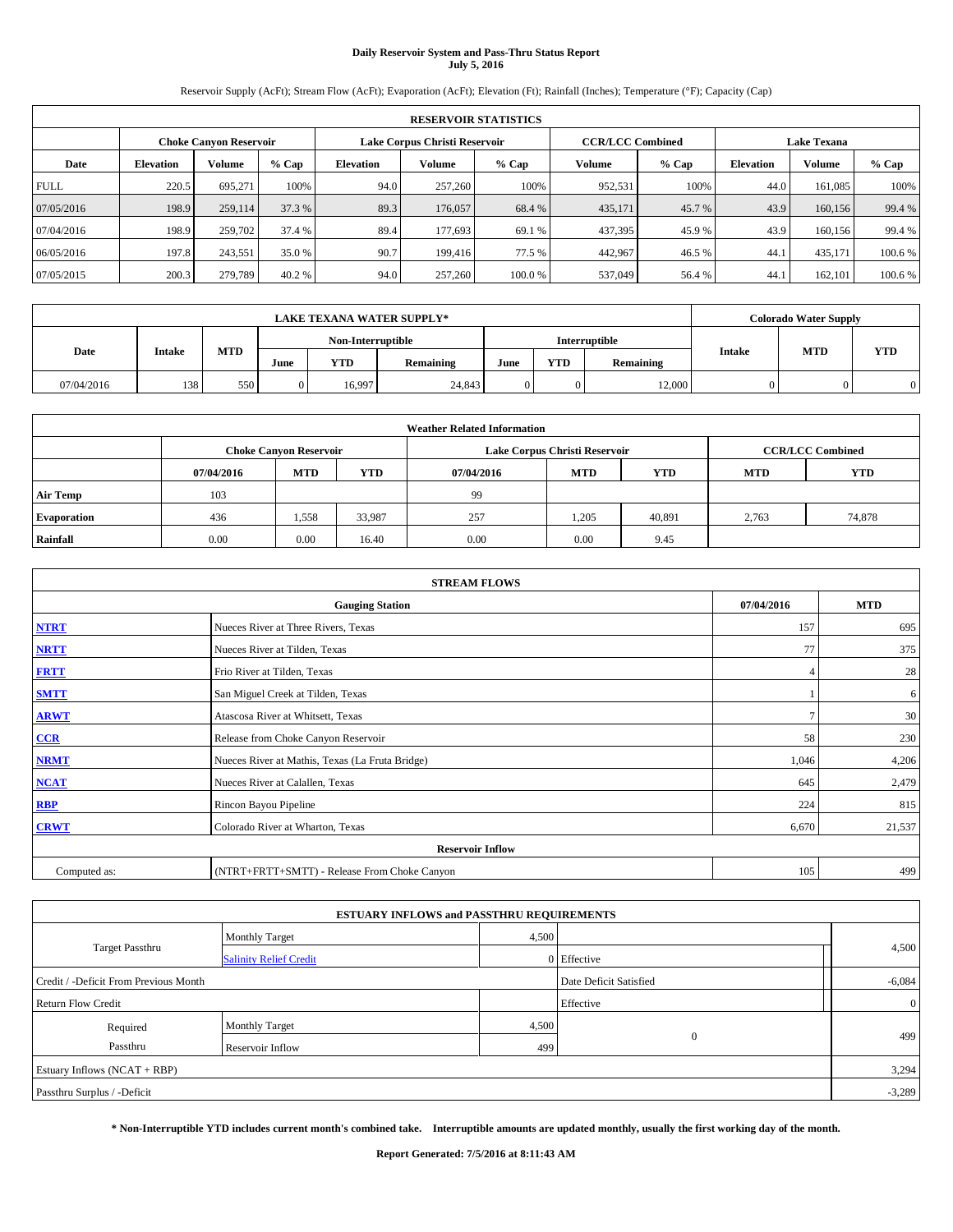# **Daily Reservoir System and Pass-Thru Status Report July 6, 2016**

Reservoir Supply (AcFt); Stream Flow (AcFt); Evaporation (AcFt); Elevation (Ft); Rainfall (Inches); Temperature (°F); Capacity (Cap)

|                                                                                                                 | <b>RESERVOIR STATISTICS</b> |         |         |                  |         |        |         |         |                  |         |         |
|-----------------------------------------------------------------------------------------------------------------|-----------------------------|---------|---------|------------------|---------|--------|---------|---------|------------------|---------|---------|
| Lake Corpus Christi Reservoir<br><b>CCR/LCC Combined</b><br><b>Lake Texana</b><br><b>Choke Canyon Reservoir</b> |                             |         |         |                  |         |        |         |         |                  |         |         |
| Date                                                                                                            | <b>Elevation</b>            | Volume  | $%$ Cap | <b>Elevation</b> | Volume  | % Cap  | Volume  | $%$ Cap | <b>Elevation</b> | Volume  | % Cap   |
| <b>FULL</b>                                                                                                     | 220.5                       | 695.271 | 100%    | 94.0             | 257,260 | 100%   | 952,531 | 100%    | 44.0             | 161,085 | 100%    |
| 07/06/2016                                                                                                      | 198.9                       | 258,526 | 37.2 %  | 89.2             | 174,915 | 68.0 % | 433,441 | 45.5 %  | 43.8             | 159,229 | 98.8%   |
| 07/05/2016                                                                                                      | 198.9                       | 259,114 | 37.3 %  | 89.3             | 176,057 | 68.4 % | 435,171 | 45.7 %  | 43.9             | 160.156 | 99.4 %  |
| 06/06/2016                                                                                                      | 198.0                       | 246,772 | 35.5 %  | 90.8             | 199,927 | 77.7 % | 446,699 | 46.9%   | 44.1             | 433.441 | 100.6 % |
| 07/06/2015                                                                                                      | 200.2                       | 279,008 | 40.1 %  | 94.0             | 257,260 | 100.0% | 536,268 | 56.3%   | 44.1             | 162,101 | 100.6%  |

|            | <b>LAKE TEXANA WATER SUPPLY*</b> |            |              |                                           |                  |      |            |           |        | <b>Colorado Water Supply</b> |            |  |
|------------|----------------------------------|------------|--------------|-------------------------------------------|------------------|------|------------|-----------|--------|------------------------------|------------|--|
|            |                                  |            |              | <b>Interruptible</b><br>Non-Interruptible |                  |      |            |           |        |                              |            |  |
| Date       | Intake                           | <b>MTD</b> | June         | YTD                                       | <b>Remaining</b> | June | <b>YTD</b> | Remaining | Intake | <b>MTD</b>                   | <b>YTD</b> |  |
| 07/05/2016 | 138                              | 688        | $\mathbf{0}$ | 17.136                                    | 24,704           |      |            | 12,000    |        |                              |            |  |

|                    |            |                                                                                           |            | <b>Weather Related Information</b> |            |            |            |            |  |  |  |
|--------------------|------------|-------------------------------------------------------------------------------------------|------------|------------------------------------|------------|------------|------------|------------|--|--|--|
|                    |            | Lake Corpus Christi Reservoir<br><b>CCR/LCC Combined</b><br><b>Choke Canyon Reservoir</b> |            |                                    |            |            |            |            |  |  |  |
|                    | 07/05/2016 | <b>MTD</b>                                                                                | <b>YTD</b> | 07/05/2016                         | <b>MTD</b> | <b>YTD</b> | <b>MTD</b> | <b>YTD</b> |  |  |  |
| <b>Air Temp</b>    | 102        |                                                                                           |            | 100                                |            |            |            |            |  |  |  |
| <b>Evaporation</b> | 418        | 1,976                                                                                     | 34,405     | 456                                | 1,661      | 41.347     | 3,637      | 75,752     |  |  |  |
| Rainfall           | 0.00       | 0.00                                                                                      | 16.40      | 0.00                               | 0.00       | 9.45       |            |            |  |  |  |

|              | <b>STREAM FLOWS</b>                             |            |                |
|--------------|-------------------------------------------------|------------|----------------|
|              | <b>Gauging Station</b>                          | 07/05/2016 | <b>MTD</b>     |
| <b>NTRT</b>  | Nueces River at Three Rivers, Texas             | 145        | 840            |
| <b>NRTT</b>  | Nueces River at Tilden, Texas                   | 66         | 441            |
| <b>FRTT</b>  | Frio River at Tilden, Texas                     | 3          | 31             |
| <b>SMTT</b>  | San Miguel Creek at Tilden, Texas               |            | 7 <sup>1</sup> |
| <b>ARWT</b>  | Atascosa River at Whitsett, Texas               |            | 36             |
| $CCR$        | Release from Choke Canyon Reservoir             | 58         | 288            |
| <b>NRMT</b>  | Nueces River at Mathis, Texas (La Fruta Bridge) | 1,046      | 5,252          |
| <b>NCAT</b>  | Nueces River at Calallen, Texas                 | 603        | 3,083          |
| RBP          | Rincon Bayou Pipeline                           | 210        | 1,025          |
| <b>CRWT</b>  | Colorado River at Wharton, Texas                | 5,320      | 26,857         |
|              | <b>Reservoir Inflow</b>                         |            |                |
| Computed as: | (NTRT+FRTT+SMTT) - Release From Choke Canyon    | 92         | 590            |

|                                       | <b>ESTUARY INFLOWS and PASSTHRU REQUIREMENTS</b> |       |                        |                |
|---------------------------------------|--------------------------------------------------|-------|------------------------|----------------|
|                                       | <b>Monthly Target</b>                            | 4,500 |                        |                |
| Target Passthru                       | <b>Salinity Relief Credit</b>                    |       | 0 Effective            | 4,500          |
| Credit / -Deficit From Previous Month |                                                  |       | Date Deficit Satisfied | $-6,084$       |
| <b>Return Flow Credit</b>             |                                                  |       | Effective              | $\overline{0}$ |
| Required                              | <b>Monthly Target</b>                            | 4,500 |                        |                |
| Passthru                              | Reservoir Inflow                                 | 590   | $\mathbf{0}$           | 590            |
| Estuary Inflows (NCAT + RBP)          |                                                  |       |                        | 4,107          |
| Passthru Surplus / -Deficit           |                                                  |       |                        | $-2,567$       |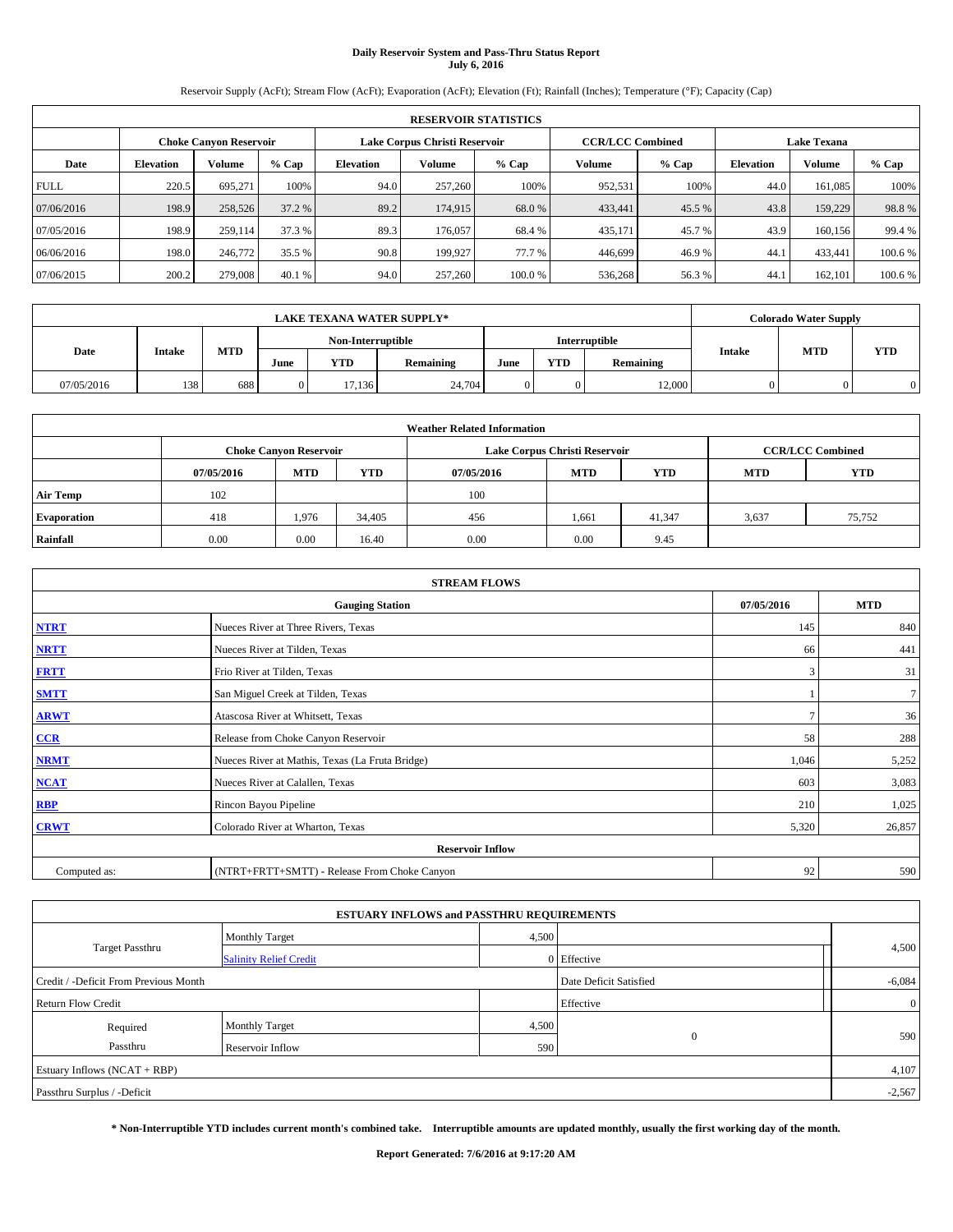# **Daily Reservoir System and Pass-Thru Status Report July 7, 2016**

Reservoir Supply (AcFt); Stream Flow (AcFt); Evaporation (AcFt); Elevation (Ft); Rainfall (Inches); Temperature (°F); Capacity (Cap)

|                                                                                                                 | <b>RESERVOIR STATISTICS</b> |         |         |                  |         |         |         |         |                  |         |         |
|-----------------------------------------------------------------------------------------------------------------|-----------------------------|---------|---------|------------------|---------|---------|---------|---------|------------------|---------|---------|
| <b>CCR/LCC Combined</b><br><b>Lake Texana</b><br>Lake Corpus Christi Reservoir<br><b>Choke Canyon Reservoir</b> |                             |         |         |                  |         |         |         |         |                  |         |         |
| Date                                                                                                            | <b>Elevation</b>            | Volume  | $%$ Cap | <b>Elevation</b> | Volume  | $%$ Cap | Volume  | $%$ Cap | <b>Elevation</b> | Volume  | % Cap   |
| <b>FULL</b>                                                                                                     | 220.5                       | 695.271 | 100%    | 94.0             | 257,260 | 100%    | 952,531 | 100%    | 44.0             | 161,085 | 100%    |
| 07/07/2016                                                                                                      | 198.8                       | 258,233 | 37.1 %  | 89.2             | 174,426 | 67.8%   | 432,659 | 45.4 %  | 43.7             | 158,306 | 98.3%   |
| 07/06/2016                                                                                                      | 198.9                       | 258,526 | 37.2 %  | 89.2             | 174,915 | 68.0 %  | 433,441 | 45.5 %  | 43.8             | 159,229 | 98.8%   |
| 06/07/2016                                                                                                      | 198.3                       | 250,578 | 36.0 %  | 90.8             | 200,267 | 77.8%   | 450,845 | 47.3 %  | 44.1             | 432.659 | 100.6 % |
| 07/07/2015                                                                                                      | 200.2                       | 279,008 | 40.1 %  | 94.0             | 257,260 | 100.0%  | 536,268 | 56.3%   | 44.1             | 162.101 | 100.6 % |

|            | <b>LAKE TEXANA WATER SUPPLY*</b> |                                    |       |        |           |      |            |           |               | <b>Colorado Water Supply</b> |            |
|------------|----------------------------------|------------------------------------|-------|--------|-----------|------|------------|-----------|---------------|------------------------------|------------|
|            |                                  | Non-Interruptible<br>Interruptible |       |        |           |      |            |           |               |                              |            |
| Date       | <b>Intake</b>                    | MTD                                | June  | YTD    | Remaining | June | <b>YTD</b> | Remaining | <b>Intake</b> | <b>MTD</b>                   | <b>YTD</b> |
| 07/06/2016 | 138                              | 827                                | 3,743 | 21.016 | 20,824    |      |            | 12,000    |               |                              | 0          |

|                    | <b>Weather Related Information</b> |                                                                                           |            |            |            |            |            |            |  |  |  |  |
|--------------------|------------------------------------|-------------------------------------------------------------------------------------------|------------|------------|------------|------------|------------|------------|--|--|--|--|
|                    |                                    | Lake Corpus Christi Reservoir<br><b>CCR/LCC Combined</b><br><b>Choke Canyon Reservoir</b> |            |            |            |            |            |            |  |  |  |  |
|                    | 07/06/2016                         | <b>MTD</b>                                                                                | <b>YTD</b> | 07/06/2016 | <b>MTD</b> | <b>YTD</b> | <b>MTD</b> | <b>YTD</b> |  |  |  |  |
| <b>Air Temp</b>    | 102                                |                                                                                           |            | 97         |            |            |            |            |  |  |  |  |
| <b>Evaporation</b> | 426                                | 2.402                                                                                     | 34,831     | 446        | 2,107      | 41,793     | 4,509      | 76,624     |  |  |  |  |
| Rainfall           | 0.00                               | 0.00                                                                                      | 16.40      | 0.00       | 0.00       | 9.45       |            |            |  |  |  |  |

|              | <b>STREAM FLOWS</b>                             |               |            |
|--------------|-------------------------------------------------|---------------|------------|
|              | <b>Gauging Station</b>                          | 07/06/2016    | <b>MTD</b> |
| <b>NTRT</b>  | Nueces River at Three Rivers, Texas             | 135           | 975        |
| <b>NRTT</b>  | Nueces River at Tilden, Texas                   | 56            | 496        |
| <b>FRTT</b>  | Frio River at Tilden, Texas                     | 3             | 34         |
| <b>SMTT</b>  | San Miguel Creek at Tilden, Texas               |               | 8          |
| <b>ARWT</b>  | Atascosa River at Whitsett, Texas               | $\mathcal{I}$ | 43         |
| $CCR$        | Release from Choke Canyon Reservoir             | 58            | 345        |
| <b>NRMT</b>  | Nueces River at Mathis, Texas (La Fruta Bridge) | 1,040         | 6,292      |
| <b>NCAT</b>  | Nueces River at Calallen, Texas                 | 564           | 3,646      |
| RBP          | Rincon Bayou Pipeline                           | 215           | 1,240      |
| <b>CRWT</b>  | Colorado River at Wharton, Texas                | 3,752         | 30,609     |
|              | <b>Reservoir Inflow</b>                         |               |            |
| Computed as: | (NTRT+FRTT+SMTT) - Release From Choke Canyon    | 81            | 671        |

|                                       | <b>ESTUARY INFLOWS and PASSTHRU REQUIREMENTS</b> |       |                        |                |
|---------------------------------------|--------------------------------------------------|-------|------------------------|----------------|
|                                       | <b>Monthly Target</b>                            | 4,500 |                        |                |
| Target Passthru                       | <b>Salinity Relief Credit</b>                    |       | 0 Effective            | 4,500          |
| Credit / -Deficit From Previous Month |                                                  |       | Date Deficit Satisfied | $-6,084$       |
| <b>Return Flow Credit</b>             |                                                  |       | Effective              | $\overline{0}$ |
| Required                              | <b>Monthly Target</b>                            | 4,500 |                        |                |
| Passthru                              | Reservoir Inflow                                 | 67    | $\mathbf{0}$           | 671            |
| Estuary Inflows (NCAT + RBP)          |                                                  |       |                        | 4,886          |
| Passthru Surplus / -Deficit           |                                                  |       |                        | $-1,868$       |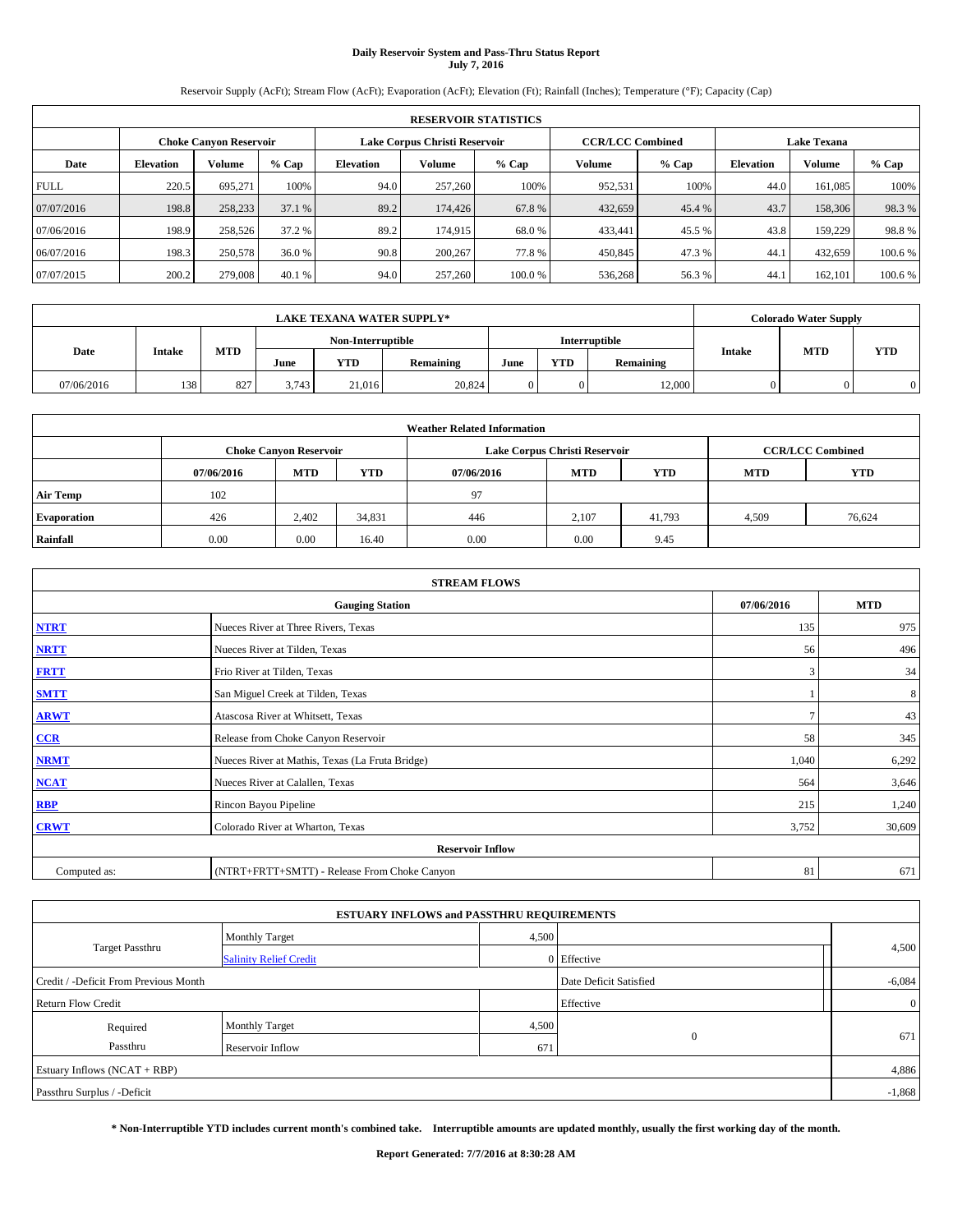# **Daily Reservoir System and Pass-Thru Status Report July 8, 2016**

Reservoir Supply (AcFt); Stream Flow (AcFt); Evaporation (AcFt); Elevation (Ft); Rainfall (Inches); Temperature (°F); Capacity (Cap)

|                                                                                                                 | <b>RESERVOIR STATISTICS</b> |         |         |                  |         |         |         |         |                  |         |         |
|-----------------------------------------------------------------------------------------------------------------|-----------------------------|---------|---------|------------------|---------|---------|---------|---------|------------------|---------|---------|
| <b>CCR/LCC Combined</b><br><b>Lake Texana</b><br>Lake Corpus Christi Reservoir<br><b>Choke Canyon Reservoir</b> |                             |         |         |                  |         |         |         |         |                  |         |         |
| Date                                                                                                            | <b>Elevation</b>            | Volume  | $%$ Cap | <b>Elevation</b> | Volume  | $%$ Cap | Volume  | $%$ Cap | <b>Elevation</b> | Volume  | % Cap   |
| <b>FULL</b>                                                                                                     | 220.5                       | 695.271 | 100%    | 94.0             | 257,260 | 100%    | 952,531 | 100%    | 44.0             | 161,085 | 100%    |
| 07/08/2016                                                                                                      | 198.8                       | 257,211 | 37.0 %  | 89.1             | 172,314 | 67.0 %  | 429,525 | 45.1 %  | 43.6             | 157,385 | 97.7 %  |
| 07/07/2016                                                                                                      | 198.8                       | 258,233 | 37.1 %  | 89.2             | 174,426 | 67.8%   | 432,659 | 45.4 %  | 43.7             | 158,306 | 98.3%   |
| 06/08/2016                                                                                                      | 198.6                       | 254,463 | 36.6 %  | 90.8             | 200,608 | 78.0 %  | 455,071 | 47.8%   | 44.2             | 429,525 | 101.3 % |
| 07/08/2015                                                                                                      | 200.2                       | 278,235 | 40.0 %  | 94.0             | 257,260 | 100.0%  | 535,495 | 56.2%   | 44.1             | 162.101 | 100.6 % |

|                | <b>LAKE TEXANA WATER SUPPLY*</b> |            |                   |            |           |               |            |           |               |            | <b>Colorado Water Supply</b> |
|----------------|----------------------------------|------------|-------------------|------------|-----------|---------------|------------|-----------|---------------|------------|------------------------------|
| Date<br>Intake |                                  |            | Non-Interruptible |            |           | Interruptible |            |           |               |            |                              |
|                |                                  | <b>MTD</b> | June              | <b>YTD</b> | Remaining | June          | <b>YTD</b> | Remaining | <b>Intake</b> | <b>MTD</b> | <b>YTD</b>                   |
| 07/07/2016     | 138                              | 965        | 3.743             | 21.155     | 20,685    |               |            | 12,000    |               |            |                              |

| <b>Weather Related Information</b> |            |                               |            |            |                               |                         |            |        |  |  |  |
|------------------------------------|------------|-------------------------------|------------|------------|-------------------------------|-------------------------|------------|--------|--|--|--|
|                                    |            | <b>Choke Canyon Reservoir</b> |            |            | Lake Corpus Christi Reservoir | <b>CCR/LCC Combined</b> |            |        |  |  |  |
|                                    | 07/07/2016 | <b>MTD</b>                    | <b>YTD</b> | 07/07/2016 | <b>MTD</b>                    | <b>MTD</b>              | <b>YTD</b> |        |  |  |  |
| <b>Air Temp</b>                    | 102        |                               |            | 97         |                               |                         |            |        |  |  |  |
| <b>Evaporation</b>                 | 425        | 2,827                         | 35,256     | 444        | 2,551                         | 42.237                  | 5,378      | 77,493 |  |  |  |
| Rainfall                           | 0.00       | 0.00                          | 16.40      | 0.00       | 0.00                          | 9.45                    |            |        |  |  |  |

| <b>STREAM FLOWS</b> |                                                 |              |            |  |  |  |  |  |
|---------------------|-------------------------------------------------|--------------|------------|--|--|--|--|--|
|                     | <b>Gauging Station</b>                          | 07/07/2016   | <b>MTD</b> |  |  |  |  |  |
| <b>NTRT</b>         | Nueces River at Three Rivers, Texas             | 125          | 1,100      |  |  |  |  |  |
| <b>NRTT</b>         | Nueces River at Tilden, Texas                   | 46           | 542        |  |  |  |  |  |
| <b>FRTT</b>         | Frio River at Tilden, Texas                     |              | 36         |  |  |  |  |  |
| <b>SMTT</b>         | San Miguel Creek at Tilden, Texas               | $\mathbf{0}$ | 8          |  |  |  |  |  |
| <b>ARWT</b>         | Atascosa River at Whitsett, Texas               | 6            | 49         |  |  |  |  |  |
| $CCR$               | Release from Choke Canyon Reservoir             | 58           | 403        |  |  |  |  |  |
| <b>NRMT</b>         | Nueces River at Mathis, Texas (La Fruta Bridge) | 1,040        | 7,333      |  |  |  |  |  |
| <b>NCAT</b>         | Nueces River at Calallen, Texas                 | 615          | 4,262      |  |  |  |  |  |
| RBP                 | Rincon Bayou Pipeline                           | 187          | 1,427      |  |  |  |  |  |
| <b>CRWT</b>         | Colorado River at Wharton, Texas                | 3,037        | 33,646     |  |  |  |  |  |
|                     |                                                 |              |            |  |  |  |  |  |
| Computed as:        | (NTRT+FRTT+SMTT) - Release From Choke Canyon    |              |            |  |  |  |  |  |

|                                                                 |                                              | <b>ESTUARY INFLOWS and PASSTHRU REQUIREMENTS</b> |     |       |  |  |  |
|-----------------------------------------------------------------|----------------------------------------------|--------------------------------------------------|-----|-------|--|--|--|
|                                                                 | <b>Monthly Target</b>                        | 4,500                                            |     |       |  |  |  |
| Target Passthru                                                 | 0 Effective<br><b>Salinity Relief Credit</b> |                                                  |     | 4,500 |  |  |  |
| Date Deficit Satisfied<br>Credit / -Deficit From Previous Month |                                              |                                                  |     |       |  |  |  |
| Effective<br><b>Return Flow Credit</b>                          |                                              |                                                  |     |       |  |  |  |
| Required                                                        | <b>Monthly Target</b>                        | 4,500                                            |     |       |  |  |  |
| Passthru                                                        | Reservoir Inflow                             | $\mathbf{0}$                                     | 741 |       |  |  |  |
| Estuary Inflows (NCAT + RBP)                                    |                                              |                                                  |     | 5,689 |  |  |  |
| Passthru Surplus / -Deficit                                     |                                              |                                                  |     |       |  |  |  |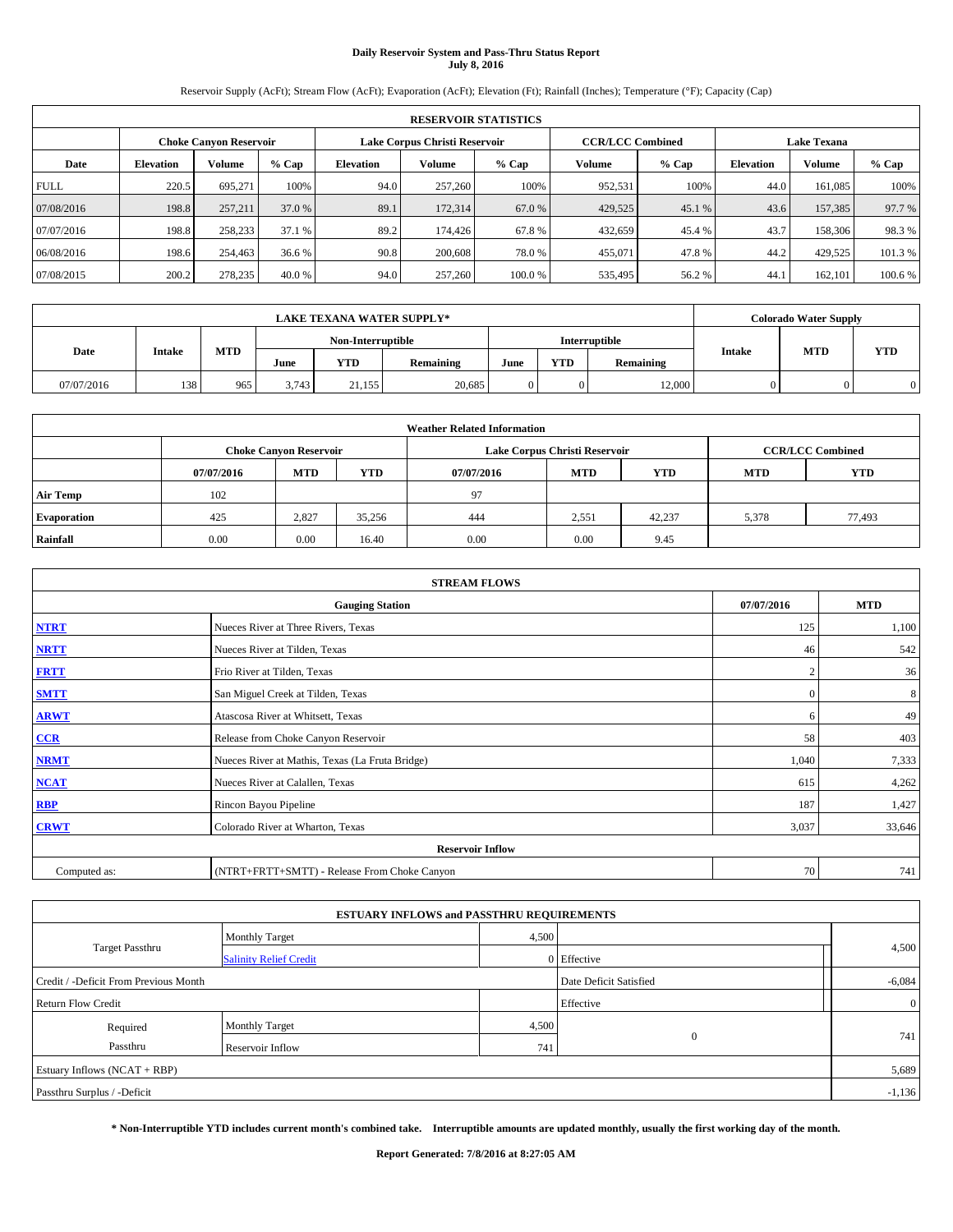# **Daily Reservoir System and Pass-Thru Status Report July 9, 2016**

Reservoir Supply (AcFt); Stream Flow (AcFt); Evaporation (AcFt); Elevation (Ft); Rainfall (Inches); Temperature (°F); Capacity (Cap)

| <b>RESERVOIR STATISTICS</b> |                  |                               |         |                  |                               |         |                         |         |                  |                    |         |  |
|-----------------------------|------------------|-------------------------------|---------|------------------|-------------------------------|---------|-------------------------|---------|------------------|--------------------|---------|--|
|                             |                  | <b>Choke Canvon Reservoir</b> |         |                  | Lake Corpus Christi Reservoir |         | <b>CCR/LCC Combined</b> |         |                  | <b>Lake Texana</b> |         |  |
| Date                        | <b>Elevation</b> | Volume                        | $%$ Cap | <b>Elevation</b> | Volume                        | $%$ Cap | Volume                  | $%$ Cap | <b>Elevation</b> | Volume             | % Cap   |  |
| <b>FULL</b>                 | 220.5            | 695.271                       | 100%    | 94.0             | 257,260                       | 100%    | 952,531                 | 100%    | 44.0             | 161,085            | 100%    |  |
| 07/09/2016                  | 198.8            | 257,066                       | 37.0 %  | 89.1             | 171,828                       | 66.8%   | 428,894                 | 45.0%   | 43.5             | 156,467            | 97.1 %  |  |
| 07/08/2016                  | 198.8            | 257,211                       | 37.0 %  | 89.1             | 172,314                       | 67.0 %  | 429,525                 | 45.1 %  | 43.6             | 157,385            | 97.7 %  |  |
| 06/09/2016                  | 198.8            | 258,086                       | 37.1 %  | 90.8             | 200,949                       | 78.1 %  | 459,035                 | 48.2 %  | 44.2             | 428,894            | 101.3 % |  |
| 07/09/2015                  | 200.2            | 278,235                       | 40.0%   | 94.0             | 257,260                       | 100.0%  | 535,495                 | 56.2%   | 44.1             | 162,101            | 100.6%  |  |

|            | <b>LAKE TEXANA WATER SUPPLY*</b> |            |                   |            |           |                      |            |           |               | <b>Colorado Water Supply</b> |            |  |
|------------|----------------------------------|------------|-------------------|------------|-----------|----------------------|------------|-----------|---------------|------------------------------|------------|--|
| Date       |                                  |            | Non-Interruptible |            |           | <b>Interruptible</b> |            |           |               |                              |            |  |
|            | <b>Intake</b>                    | <b>MTD</b> | June              | <b>YTD</b> | Remaining | June                 | <b>YTD</b> | Remaining | <b>Intake</b> | <b>MTD</b>                   | <b>YTD</b> |  |
| 07/08/2016 | 138                              | 1,103      | 3.743             | 21.293     | 20,547    |                      |            | 12,000    |               |                              |            |  |

| <b>Weather Related Information</b> |            |                               |            |            |                               |                         |       |        |  |  |  |
|------------------------------------|------------|-------------------------------|------------|------------|-------------------------------|-------------------------|-------|--------|--|--|--|
|                                    |            | <b>Choke Canvon Reservoir</b> |            |            | Lake Corpus Christi Reservoir | <b>CCR/LCC Combined</b> |       |        |  |  |  |
|                                    | 07/08/2016 | <b>MTD</b>                    | <b>YTD</b> | 07/08/2016 | <b>MTD</b>                    | <b>YTD</b>              |       |        |  |  |  |
| <b>Air Temp</b>                    | 98         |                               |            | 95         |                               |                         |       |        |  |  |  |
| <b>Evaporation</b>                 | 442        | 3,269                         | 35,698     | 472        | 3,023                         | 42,709                  | 6,292 | 78,407 |  |  |  |
| Rainfall                           | 0.00       | 0.00                          | 16.40      | 0.00       | 0.00                          | 9.45                    |       |        |  |  |  |

| <b>STREAM FLOWS</b> |                                                 |                |            |  |  |  |  |  |  |
|---------------------|-------------------------------------------------|----------------|------------|--|--|--|--|--|--|
|                     | <b>Gauging Station</b>                          | 07/08/2016     | <b>MTD</b> |  |  |  |  |  |  |
| <b>NTRT</b>         | Nueces River at Three Rivers, Texas             | 117            | 1,217      |  |  |  |  |  |  |
| <b>NRTT</b>         | Nueces River at Tilden, Texas                   |                |            |  |  |  |  |  |  |
| <b>FRTT</b>         | Frio River at Tilden, Texas                     | $\overline{2}$ | 37         |  |  |  |  |  |  |
| <b>SMTT</b>         | San Miguel Creek at Tilden, Texas               | $\mathbf{0}$   | 9          |  |  |  |  |  |  |
| <b>ARWT</b>         | Atascosa River at Whitsett, Texas               | 6              | 55         |  |  |  |  |  |  |
| $CCR$               | Release from Choke Canyon Reservoir             | 58             | 461        |  |  |  |  |  |  |
| <b>NRMT</b>         | Nueces River at Mathis, Texas (La Fruta Bridge) | 727            | 8,059      |  |  |  |  |  |  |
| <b>NCAT</b>         | Nueces River at Calallen, Texas                 | 582            | 4,843      |  |  |  |  |  |  |
| RBP                 | Rincon Bayou Pipeline                           | 210            | 1,637      |  |  |  |  |  |  |
| <b>CRWT</b>         | Colorado River at Wharton, Texas                | 2,640          | 36,286     |  |  |  |  |  |  |
|                     | <b>Reservoir Inflow</b>                         |                |            |  |  |  |  |  |  |
| Computed as:        | (NTRT+FRTT+SMTT) - Release From Choke Canyon    |                |            |  |  |  |  |  |  |

|                                                                 |                               | <b>ESTUARY INFLOWS and PASSTHRU REQUIREMENTS</b> |             |                |  |  |  |
|-----------------------------------------------------------------|-------------------------------|--------------------------------------------------|-------------|----------------|--|--|--|
|                                                                 | <b>Monthly Target</b>         | 4,500                                            |             |                |  |  |  |
| Target Passthru                                                 | <b>Salinity Relief Credit</b> |                                                  | 0 Effective | 4,500          |  |  |  |
| Credit / -Deficit From Previous Month<br>Date Deficit Satisfied |                               |                                                  |             |                |  |  |  |
| <b>Return Flow Credit</b>                                       |                               |                                                  | Effective   | $\overline{0}$ |  |  |  |
| Required                                                        | <b>Monthly Target</b>         | 4,500                                            |             |                |  |  |  |
| Passthru                                                        | Reservoir Inflow              | $\mathbf{0}$                                     | 802         |                |  |  |  |
| Estuary Inflows (NCAT + RBP)                                    |                               |                                                  |             |                |  |  |  |
| Passthru Surplus / -Deficit                                     |                               |                                                  |             |                |  |  |  |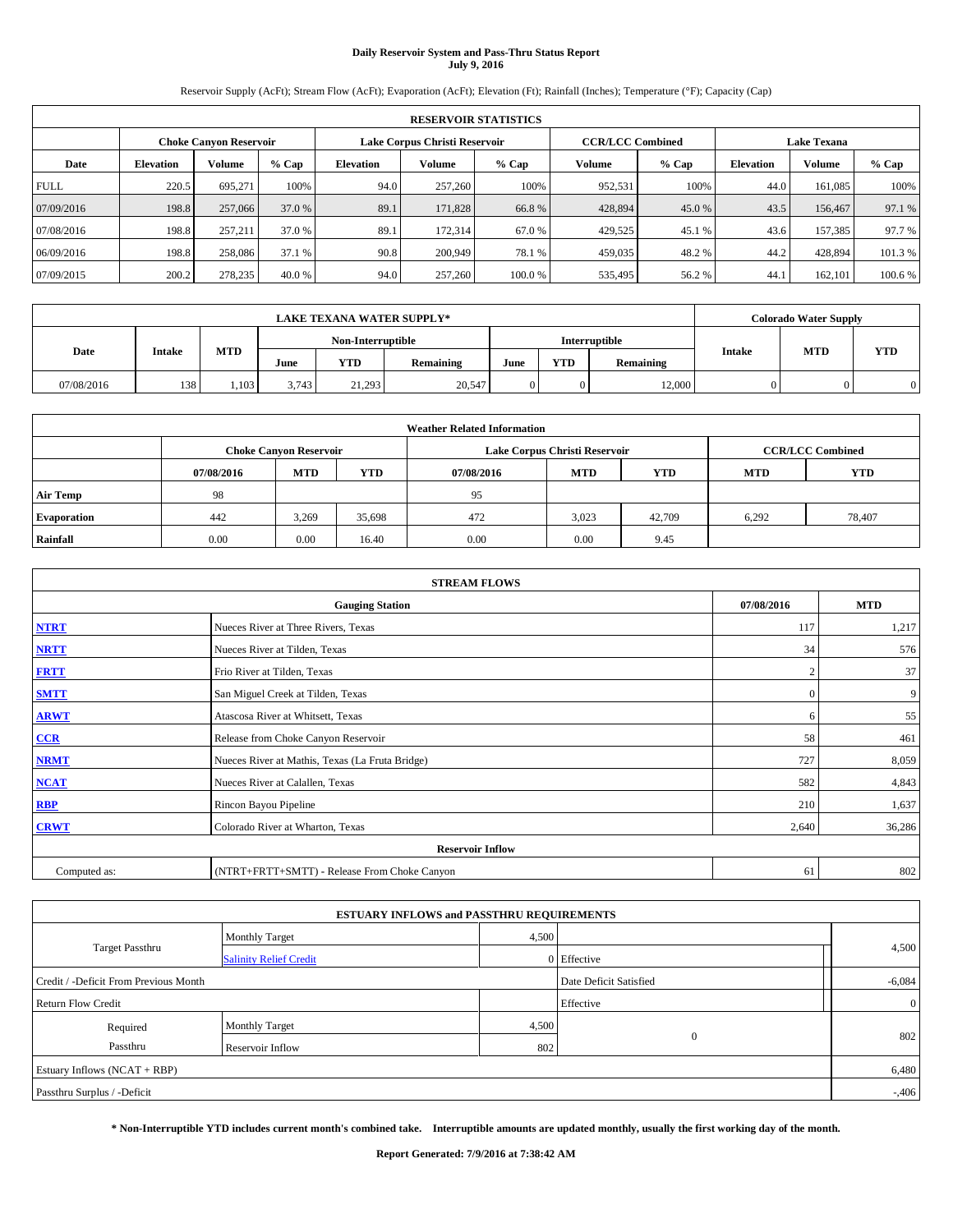# **Daily Reservoir System and Pass-Thru Status Report July 10, 2016**

Reservoir Supply (AcFt); Stream Flow (AcFt); Evaporation (AcFt); Elevation (Ft); Rainfall (Inches); Temperature (°F); Capacity (Cap)

| <b>RESERVOIR STATISTICS</b> |                  |                        |         |           |                               |        |                         |         |                    |               |         |  |
|-----------------------------|------------------|------------------------|---------|-----------|-------------------------------|--------|-------------------------|---------|--------------------|---------------|---------|--|
|                             |                  | Choke Canvon Reservoir |         |           | Lake Corpus Christi Reservoir |        | <b>CCR/LCC Combined</b> |         | <b>Lake Texana</b> |               |         |  |
| Date                        | <b>Elevation</b> | Volume                 | $%$ Cap | Elevation | Volume                        | % Cap  | Volume                  | $%$ Cap | <b>Elevation</b>   | <b>Volume</b> | % Cap   |  |
| <b>FULL</b>                 | 220.5            | 695,271                | 100%    | 94.0      | 257,260                       | 100%   | 952,531                 | 100%    | 44.0               | 161.085       | 100%    |  |
| 07/10/2016                  | 198.7            | 256,343                | 36.9 %  | 89.0      | 170,535                       | 66.3 % | 426,878                 | 44.8%   | 43.5               | 156,467       | 97.1 %  |  |
| 07/09/2016                  | 198.8            | 257,066                | 37.0 %  | 89.1      | 171.828                       | 66.8%  | 428,894                 | 45.0 %  | 43.5               | 156,467       | 97.1 %  |  |
| 06/10/2016                  | 199.2            | 262,810                | 37.8 %  | 90.8      | 200,267                       | 77.8%  | 463,077                 | 48.6%   | 44.3               | 426,878       | 101.9 % |  |
| 07/10/2015                  | 200.2            | 278,852                | 40.1 %  | 94.0      | 257,260                       | 100.0% | 536,112                 | 56.3%   | 44.                | 162,101       | 100.6 % |  |

|            | <b>LAKE TEXANA WATER SUPPLY*</b> |            |                   |            |           |                      |            |           |               | <b>Colorado Water Supply</b> |            |
|------------|----------------------------------|------------|-------------------|------------|-----------|----------------------|------------|-----------|---------------|------------------------------|------------|
| Date       |                                  |            | Non-Interruptible |            |           | <b>Interruptible</b> |            |           |               |                              |            |
|            | <b>Intake</b>                    | <b>MTD</b> | June              | <b>YTD</b> | Remaining | June                 | <b>YTD</b> | Remaining | <b>Intake</b> | <b>MTD</b>                   | <b>YTD</b> |
| 07/09/2016 | 138                              | 1.242      | 3.743             | 21.431     | 20,409    |                      |            | 12,000    |               |                              |            |

| <b>Weather Related Information</b> |            |                               |            |            |                               |                         |       |        |  |  |
|------------------------------------|------------|-------------------------------|------------|------------|-------------------------------|-------------------------|-------|--------|--|--|
|                                    |            | <b>Choke Canyon Reservoir</b> |            |            | Lake Corpus Christi Reservoir | <b>CCR/LCC Combined</b> |       |        |  |  |
|                                    | 07/09/2016 | <b>MTD</b>                    | <b>YTD</b> | 07/09/2016 | <b>MTD</b>                    | <b>YTD</b>              |       |        |  |  |
| <b>Air Temp</b>                    | 100        |                               |            | 97         |                               |                         |       |        |  |  |
| <b>Evaporation</b>                 | 449        | 3,718                         | 36,147     | 395        | 3.418                         | 43,104                  | 7,136 | 79,251 |  |  |
| Rainfall                           | 0.00       | 0.00                          | 16.40      | 0.00       | 0.00                          | 9.45                    |       |        |  |  |

| <b>STREAM FLOWS</b> |                                                 |              |        |  |  |  |  |  |  |
|---------------------|-------------------------------------------------|--------------|--------|--|--|--|--|--|--|
|                     | <b>Gauging Station</b>                          |              |        |  |  |  |  |  |  |
| <b>NTRT</b>         | Nueces River at Three Rivers, Texas             |              |        |  |  |  |  |  |  |
| <b>NRTT</b>         | Nueces River at Tilden, Texas                   | 26           | 601    |  |  |  |  |  |  |
| <b>FRTT</b>         | Frio River at Tilden, Texas                     |              | 39     |  |  |  |  |  |  |
| <b>SMTT</b>         | San Miguel Creek at Tilden, Texas               | $\mathbf{0}$ | 9      |  |  |  |  |  |  |
| <b>ARWT</b>         | Atascosa River at Whitsett, Texas               | 6            | 61     |  |  |  |  |  |  |
| $CCR$               | Release from Choke Canyon Reservoir             | 58           | 518    |  |  |  |  |  |  |
| <b>NRMT</b>         | Nueces River at Mathis, Texas (La Fruta Bridge) | 415          | 8,474  |  |  |  |  |  |  |
| <b>NCAT</b>         | Nueces River at Calallen, Texas                 | 397          | 5,240  |  |  |  |  |  |  |
| RBP                 | Rincon Bayou Pipeline                           | 189          | 1,826  |  |  |  |  |  |  |
| <b>CRWT</b>         | Colorado River at Wharton, Texas                | 2,322        | 38,608 |  |  |  |  |  |  |
|                     |                                                 |              |        |  |  |  |  |  |  |
| Computed as:        | (NTRT+FRTT+SMTT) - Release From Choke Canyon    | 51           | 853    |  |  |  |  |  |  |

|                                       |                               |                                      | <b>ESTUARY INFLOWS and PASSTHRU REQUIREMENTS</b> |            |       |  |  |  |  |
|---------------------------------------|-------------------------------|--------------------------------------|--------------------------------------------------|------------|-------|--|--|--|--|
|                                       | <b>Monthly Target</b>         | 4,500                                |                                                  |            |       |  |  |  |  |
| Target Passthru                       | <b>Salinity Relief Credit</b> |                                      | 0 Effective                                      |            | 4,500 |  |  |  |  |
| Credit / -Deficit From Previous Month |                               | Date Deficit Satisfied<br>07/08/2016 |                                                  | $-6,084$   |       |  |  |  |  |
| <b>Return Flow Credit</b>             |                               |                                      | Effective                                        | 07/08/2016 | 500   |  |  |  |  |
| Required                              | <b>Monthly Target</b>         | 4,500                                |                                                  |            |       |  |  |  |  |
| Passthru                              | Reservoir Inflow              | 853                                  | $\Omega$                                         |            | 853   |  |  |  |  |
| Estuary Inflows (NCAT + RBP)          |                               |                                      |                                                  |            |       |  |  |  |  |
| Passthru Surplus / -Deficit           |                               |                                      |                                                  |            |       |  |  |  |  |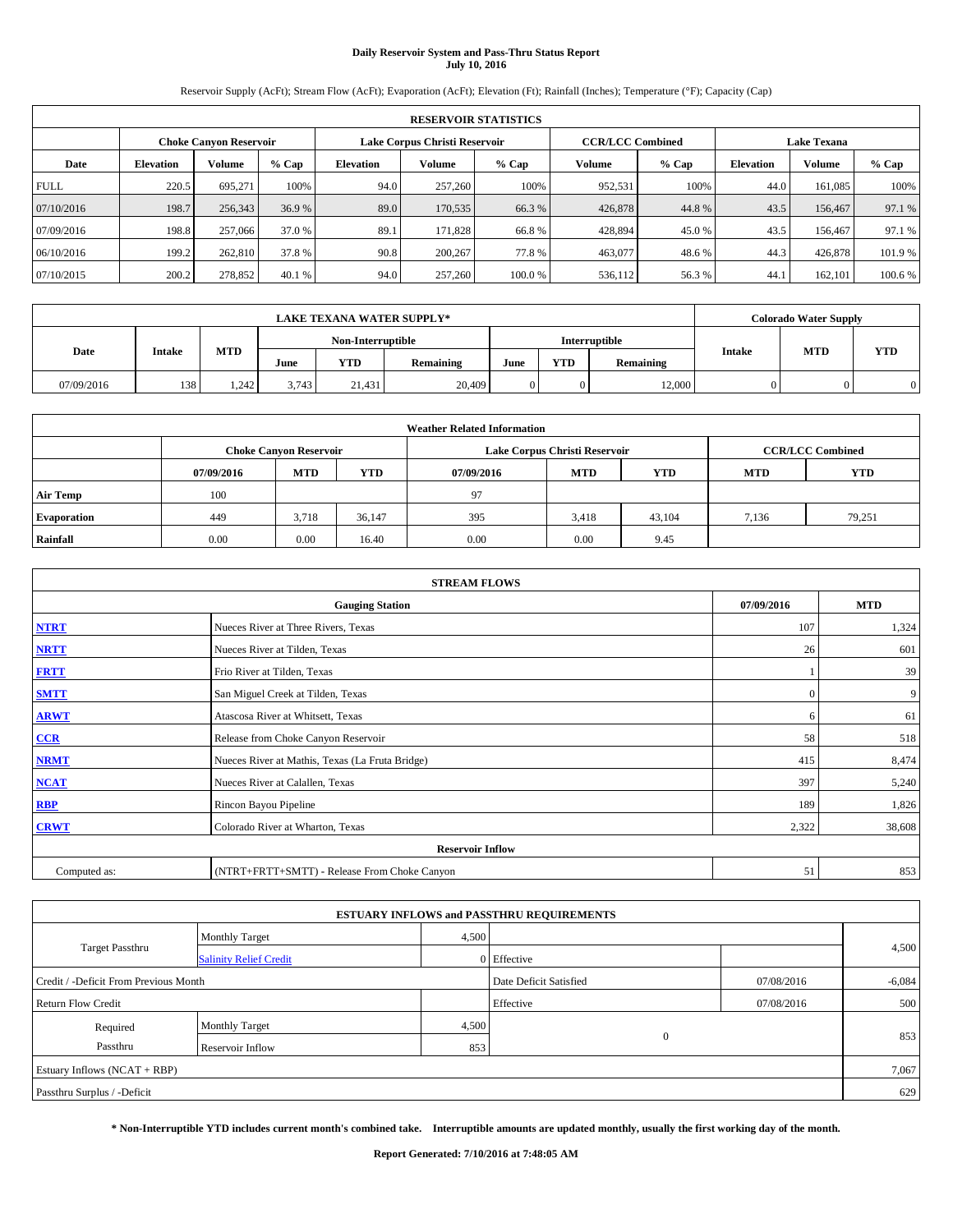# **Daily Reservoir System and Pass-Thru Status Report July 11, 2016**

Reservoir Supply (AcFt); Stream Flow (AcFt); Evaporation (AcFt); Elevation (Ft); Rainfall (Inches); Temperature (°F); Capacity (Cap)

|             | <b>RESERVOIR STATISTICS</b> |                               |         |           |                               |        |                         |         |                  |                    |         |  |
|-------------|-----------------------------|-------------------------------|---------|-----------|-------------------------------|--------|-------------------------|---------|------------------|--------------------|---------|--|
|             |                             | <b>Choke Canyon Reservoir</b> |         |           | Lake Corpus Christi Reservoir |        | <b>CCR/LCC Combined</b> |         |                  | <b>Lake Texana</b> |         |  |
| Date        | <b>Elevation</b>            | Volume                        | $%$ Cap | Elevation | Volume                        | % Cap  | Volume                  | $%$ Cap | <b>Elevation</b> | <b>Volume</b>      | % Cap   |  |
| <b>FULL</b> | 220.5                       | 695,271                       | 100%    | 94.0      | 257,260                       | 100%   | 952,531                 | 100%    | 44.0             | 161.085            | 100%    |  |
| 07/11/2016  | 198.7                       | 255,475                       | 36.7 %  | 89.0      | 170.212                       | 66.2 % | 425,687                 | 44.7 %  | 43.5             | 156,467            | 97.1 %  |  |
| 07/10/2016  | 198.7                       | 256,343                       | 36.9 %  | 89.0      | 170.535                       | 66.3%  | 426,878                 | 44.8%   | 43.5             | 156,467            | 97.1 %  |  |
| 06/11/2016  | 199.3                       | 264,888                       | 38.1 %  | 90.7      | 199.587                       | 77.6 % | 464,475                 | 48.8%   | 44.1             | 425.687            | 100.6%  |  |
| 07/11/2015  | 200.2                       | 278,852                       | 40.1 %  | 94.0      | 257,260                       | 100.0% | 536,112                 | 56.3%   | 44.              | 162,101            | 100.6 % |  |

| <b>LAKE TEXANA WATER SUPPLY*</b> |               |            |       |                   |           |               |            | <b>Colorado Water Supply</b> |               |            |            |
|----------------------------------|---------------|------------|-------|-------------------|-----------|---------------|------------|------------------------------|---------------|------------|------------|
|                                  |               |            |       | Non-Interruptible |           | Interruptible |            |                              |               |            |            |
| Date                             | <b>Intake</b> | <b>MTD</b> | June  | <b>YTD</b>        | Remaining | June          | <b>YTD</b> | Remaining                    | <b>Intake</b> | <b>MTD</b> | <b>YTD</b> |
| 07/10/2016                       | 138           | 1,380      | 3.743 | 21,570            | 20,270    |               |            | 12,000                       |               |            |            |

| <b>Weather Related Information</b> |            |                               |            |            |                               |                         |            |            |  |  |  |
|------------------------------------|------------|-------------------------------|------------|------------|-------------------------------|-------------------------|------------|------------|--|--|--|
|                                    |            | <b>Choke Canyon Reservoir</b> |            |            | Lake Corpus Christi Reservoir | <b>CCR/LCC Combined</b> |            |            |  |  |  |
|                                    | 07/10/2016 | <b>MTD</b>                    | <b>YTD</b> | 07/10/2016 | <b>MTD</b>                    | <b>YTD</b>              | <b>MTD</b> | <b>YTD</b> |  |  |  |
| <b>Air Temp</b>                    | 96         |                               |            | 93         |                               |                         |            |            |  |  |  |
| <b>Evaporation</b>                 | 330        | 4,048                         | 36,477     | 141        | 3,559                         | 43.245                  | 7,607      | 79,722     |  |  |  |
| Rainfall                           | 0.00       | 0.00                          | 16.40      | 0.00       | 0.00                          | 9.45                    |            |            |  |  |  |

| <b>STREAM FLOWS</b> |                                                 |              |        |  |  |  |  |  |  |
|---------------------|-------------------------------------------------|--------------|--------|--|--|--|--|--|--|
|                     | <b>Gauging Station</b>                          |              |        |  |  |  |  |  |  |
| <b>NTRT</b>         | Nueces River at Three Rivers, Texas             |              |        |  |  |  |  |  |  |
| <b>NRTT</b>         | Nueces River at Tilden, Texas                   | 19           | 621    |  |  |  |  |  |  |
| <b>FRTT</b>         | Frio River at Tilden, Texas                     |              | 40     |  |  |  |  |  |  |
| <b>SMTT</b>         | San Miguel Creek at Tilden, Texas               | $\mathbf{0}$ | 9      |  |  |  |  |  |  |
| <b>ARWT</b>         | Atascosa River at Whitsett, Texas               | 5            | 66     |  |  |  |  |  |  |
| $CCR$               | Release from Choke Canyon Reservoir             | 58           | 576    |  |  |  |  |  |  |
| <b>NRMT</b>         | Nueces River at Mathis, Texas (La Fruta Bridge) | 324          | 8,798  |  |  |  |  |  |  |
| <b>NCAT</b>         | Nueces River at Calallen, Texas                 | 161          | 5,401  |  |  |  |  |  |  |
| RBP                 | Rincon Bayou Pipeline                           | 203          | 2,029  |  |  |  |  |  |  |
| <b>CRWT</b>         | Colorado River at Wharton, Texas                | 2,045        | 40,653 |  |  |  |  |  |  |
|                     |                                                 |              |        |  |  |  |  |  |  |
| Computed as:        | (NTRT+FRTT+SMTT) - Release From Choke Canyon    | 39           | 892    |  |  |  |  |  |  |

|                                       |                               |                        | <b>ESTUARY INFLOWS and PASSTHRU REQUIREMENTS</b> |            |       |  |  |
|---------------------------------------|-------------------------------|------------------------|--------------------------------------------------|------------|-------|--|--|
|                                       | <b>Monthly Target</b>         | 4,500                  |                                                  |            | 2,250 |  |  |
| <b>Target Passthru</b>                | <b>Salinity Relief Credit</b> |                        | 2.250 Effective                                  | 07/10/2016 |       |  |  |
| Credit / -Deficit From Previous Month |                               | Date Deficit Satisfied | 07/08/2016                                       | $-6,084$   |       |  |  |
| <b>Return Flow Credit</b>             |                               |                        | Effective                                        | 07/08/2016 | 500   |  |  |
| Required                              | <b>Monthly Target</b>         | 2,250                  |                                                  |            |       |  |  |
| Passthru<br><b>Reservoir Inflow</b>   |                               | 892                    | $\Omega$                                         |            | 892   |  |  |
| Estuary Inflows $(NCAT + RBP)$        |                               |                        |                                                  |            |       |  |  |
| Passthru Surplus / -Deficit           |                               |                        |                                                  |            | 954   |  |  |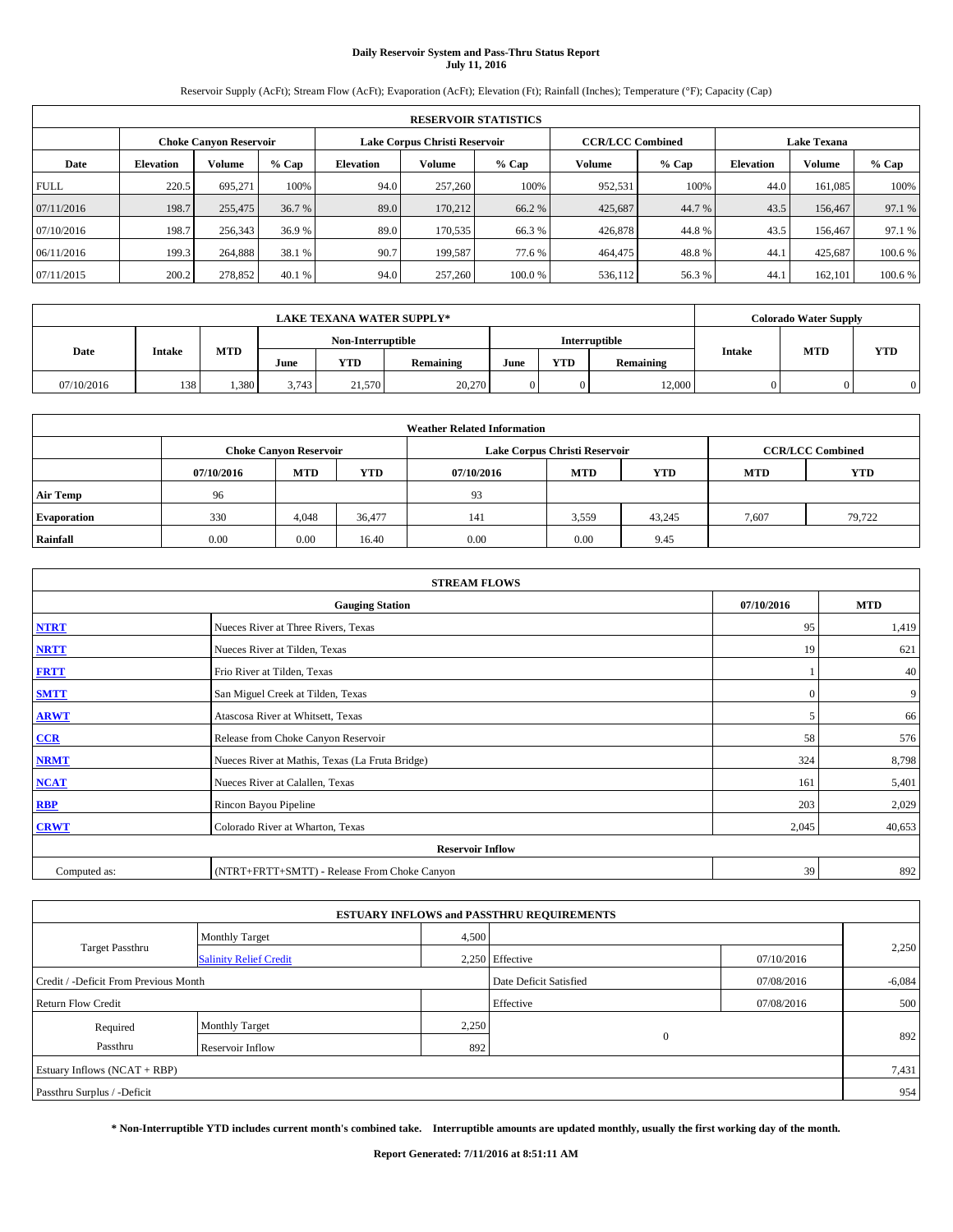# **Daily Reservoir System and Pass-Thru Status Report July 12, 2016**

Reservoir Supply (AcFt); Stream Flow (AcFt); Evaporation (AcFt); Elevation (Ft); Rainfall (Inches); Temperature (°F); Capacity (Cap)

|             | <b>RESERVOIR STATISTICS</b> |                        |         |                  |                               |        |                         |         |                  |                    |        |  |
|-------------|-----------------------------|------------------------|---------|------------------|-------------------------------|--------|-------------------------|---------|------------------|--------------------|--------|--|
|             |                             | Choke Canvon Reservoir |         |                  | Lake Corpus Christi Reservoir |        | <b>CCR/LCC Combined</b> |         |                  | <b>Lake Texana</b> |        |  |
| Date        | <b>Elevation</b>            | Volume                 | $%$ Cap | <b>Elevation</b> | Volume                        | % Cap  | Volume                  | $%$ Cap | <b>Elevation</b> | <b>Volume</b>      | % Cap  |  |
| <b>FULL</b> | 220.5                       | 695,271                | 100%    | 94.0             | 257,260                       | 100%   | 952,531                 | 100%    | 44.0             | 161.085            | 100%   |  |
| 07/12/2016  | 198.6                       | 254,897                | 36.7 %  | 88.9             | 169,728                       | 66.0%  | 424,625                 | 44.6 %  | 43.4             | 155,551            | 96.6%  |  |
| 07/11/2016  | 198.7                       | 255,475                | 36.7 %  | 89.0             | 170.212                       | 66.2%  | 425,687                 | 44.7%   | 43.5             | 156,467            | 97.1 % |  |
| 06/12/2016  | 199.3                       | 265,485                | 38.2 %  | 90.7             | 198,906                       | 77.3 % | 464,391                 | 48.8%   | 44.1             | 424,625            | 100.6% |  |
| 07/12/2015  | 200.1                       | 277,312                | 39.9 %  | 94.0             | 257,260                       | 100.0% | 534,572                 | 56.1 %  | 44.              | 162,101            | 100.6% |  |

| <b>LAKE TEXANA WATER SUPPLY*</b> |        |       |                   |        |            |               |            | <b>Colorado Water Supply</b> |      |            |           |               |            |            |
|----------------------------------|--------|-------|-------------------|--------|------------|---------------|------------|------------------------------|------|------------|-----------|---------------|------------|------------|
|                                  |        |       | Non-Interruptible |        |            | Interruptible |            |                              |      |            |           |               |            |            |
| Date                             | Intake |       |                   |        | <b>MTD</b> | June          | <b>YTD</b> | <b>Remaining</b>             | June | <b>YTD</b> | Remaining | <b>Intake</b> | <b>MTD</b> | <b>YTD</b> |
| 07/11/2016                       | 138    | 1.518 | 3.743             | 21.708 | 20.132     | 0             | 0          | 12,000                       |      |            |           |               |            |            |

| <b>Weather Related Information</b> |            |                               |            |            |                               |                         |            |            |  |  |  |
|------------------------------------|------------|-------------------------------|------------|------------|-------------------------------|-------------------------|------------|------------|--|--|--|
|                                    |            | <b>Choke Canyon Reservoir</b> |            |            | Lake Corpus Christi Reservoir | <b>CCR/LCC Combined</b> |            |            |  |  |  |
|                                    | 07/11/2016 | <b>MTD</b>                    | <b>YTD</b> | 07/11/2016 | <b>MTD</b>                    | <b>YTD</b>              | <b>MTD</b> | <b>YTD</b> |  |  |  |
| <b>Air Temp</b>                    | 101        |                               |            | 98         |                               |                         |            |            |  |  |  |
| <b>Evaporation</b>                 | 439        | 4.487                         | 36,916     | 451        | 4,010                         | 43,696                  | 8,497      | 80,612     |  |  |  |
| Rainfall                           | 0.00       | 0.00                          | 16.40      | 0.00       | 0.00                          | 9.45                    |            |            |  |  |  |

| <b>STREAM FLOWS</b> |                                                 |              |        |  |  |  |  |  |  |
|---------------------|-------------------------------------------------|--------------|--------|--|--|--|--|--|--|
|                     | <b>Gauging Station</b>                          |              |        |  |  |  |  |  |  |
| <b>NTRT</b>         | Nueces River at Three Rivers, Texas             |              |        |  |  |  |  |  |  |
| <b>NRTT</b>         | Nueces River at Tilden, Texas                   | 15           | 636    |  |  |  |  |  |  |
| <b>FRTT</b>         | Frio River at Tilden, Texas                     |              | 40     |  |  |  |  |  |  |
| <b>SMTT</b>         | San Miguel Creek at Tilden, Texas               | $\mathbf{0}$ | 9      |  |  |  |  |  |  |
| <b>ARWT</b>         | Atascosa River at Whitsett, Texas               | 5            | 71     |  |  |  |  |  |  |
| $CCR$               | Release from Choke Canyon Reservoir             | 58           | 633    |  |  |  |  |  |  |
| <b>NRMT</b>         | Nueces River at Mathis, Texas (La Fruta Bridge) | 230          | 9,028  |  |  |  |  |  |  |
| <b>NCAT</b>         | Nueces River at Calallen, Texas                 | 54           | 5,455  |  |  |  |  |  |  |
| RBP                 | Rincon Bayou Pipeline                           | 193          | 2,223  |  |  |  |  |  |  |
| <b>CRWT</b>         | Colorado River at Wharton, Texas                | 1,806        | 42,459 |  |  |  |  |  |  |
|                     |                                                 |              |        |  |  |  |  |  |  |
| Computed as:        | (NTRT+FRTT+SMTT) - Release From Choke Canyon    | 30           | 923    |  |  |  |  |  |  |

| <b>ESTUARY INFLOWS and PASSTHRU REQUIREMENTS</b> |                               |       |                        |            |          |  |  |  |  |  |
|--------------------------------------------------|-------------------------------|-------|------------------------|------------|----------|--|--|--|--|--|
|                                                  | <b>Monthly Target</b>         | 4,500 |                        |            |          |  |  |  |  |  |
| <b>Target Passthru</b>                           | <b>Salinity Relief Credit</b> |       | 2,250 Effective        | 07/10/2016 | 2,250    |  |  |  |  |  |
| Credit / -Deficit From Previous Month            |                               |       | Date Deficit Satisfied | 07/08/2016 | $-6,084$ |  |  |  |  |  |
| <b>Return Flow Credit</b>                        |                               |       | Effective              | 07/08/2016 | 500      |  |  |  |  |  |
| Required                                         | Monthly Target                | 2,250 |                        |            |          |  |  |  |  |  |
| Passthru                                         | Reservoir Inflow              | 923   | $\Omega$               | 923        |          |  |  |  |  |  |
| Estuary Inflows (NCAT + RBP)                     |                               |       |                        |            |          |  |  |  |  |  |
| Passthru Surplus / -Deficit                      |                               |       |                        |            |          |  |  |  |  |  |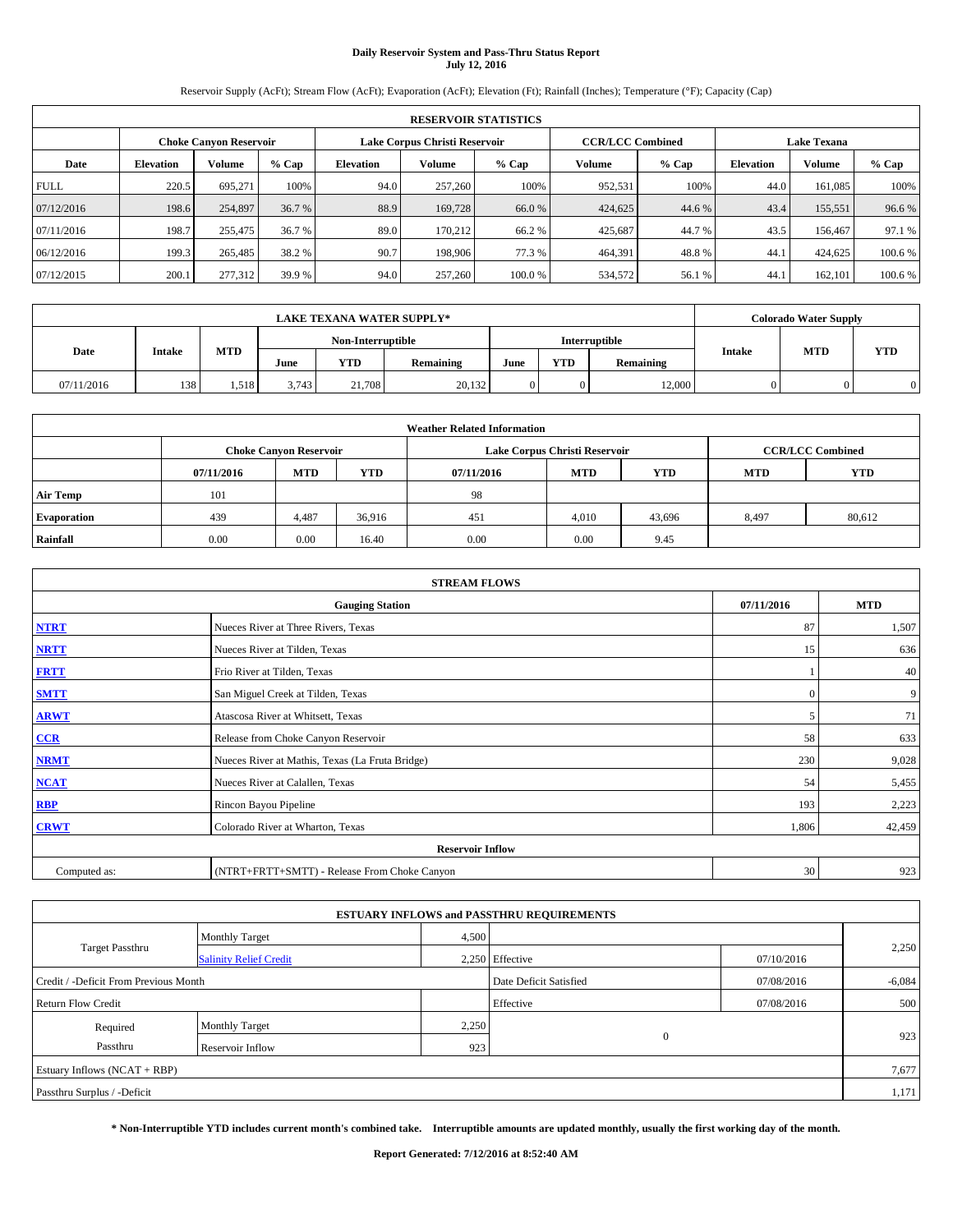# **Daily Reservoir System and Pass-Thru Status Report July 13, 2016**

Reservoir Supply (AcFt); Stream Flow (AcFt); Evaporation (AcFt); Elevation (Ft); Rainfall (Inches); Temperature (°F); Capacity (Cap)

|             | <b>RESERVOIR STATISTICS</b>   |         |         |           |                               |        |                         |         |                  |                    |         |  |
|-------------|-------------------------------|---------|---------|-----------|-------------------------------|--------|-------------------------|---------|------------------|--------------------|---------|--|
|             | <b>Choke Canyon Reservoir</b> |         |         |           | Lake Corpus Christi Reservoir |        | <b>CCR/LCC Combined</b> |         |                  | <b>Lake Texana</b> |         |  |
| Date        | <b>Elevation</b>              | Volume  | $%$ Cap | Elevation | Volume                        | % Cap  | Volume                  | $%$ Cap | <b>Elevation</b> | <b>Volume</b>      | % Cap   |  |
| <b>FULL</b> | 220.5                         | 695,271 | 100%    | 94.0      | 257,260                       | 100%   | 952,531                 | 100%    | 44.0             | 161.085            | 100%    |  |
| 07/13/2016  | 198.6                         | 254,607 | 36.6 %  | 88.9      | 169,245                       | 65.8%  | 423,852                 | 44.5 %  | 43.4             | 155,551            | 96.6%   |  |
| 07/12/2016  | 198.6                         | 254,897 | 36.7 %  | 88.9      | 169,728                       | 66.0%  | 424,625                 | 44.6 %  | 43.4             | 155,551            | 96.6%   |  |
| 06/13/2016  | 199.4                         | 267,135 | 38.4 %  | 90.6      | 198,057                       | 77.0%  | 465,192                 | 48.8%   | 44.1             | 423.852            | 100.6%  |  |
| 07/13/2015  | 200.1                         | 276,850 | 39.8 %  | 94.0      | 257,260                       | 100.0% | 534,110                 | 56.1 %  | 44.              | 162,101            | 100.6 % |  |

|            | <b>LAKE TEXANA WATER SUPPLY*</b> |            |       |                   |           |      |            |               |               |            | <b>Colorado Water Supply</b> |
|------------|----------------------------------|------------|-------|-------------------|-----------|------|------------|---------------|---------------|------------|------------------------------|
|            |                                  |            |       | Non-Interruptible |           |      |            | Interruptible |               |            |                              |
| Date       | <b>Intake</b>                    | <b>MTD</b> | June  | <b>YTD</b>        | Remaining | June | <b>YTD</b> | Remaining     | <b>Intake</b> | <b>MTD</b> | <b>YTD</b>                   |
| 07/12/2016 | 139                              | 1,658      | 3.743 | 21,848            | 19.992    |      |            | 12,000        |               |            |                              |

| <b>Weather Related Information</b> |            |                                                                                  |        |      |                               |                         |       |            |  |  |  |
|------------------------------------|------------|----------------------------------------------------------------------------------|--------|------|-------------------------------|-------------------------|-------|------------|--|--|--|
|                                    |            | <b>Choke Canyon Reservoir</b>                                                    |        |      | Lake Corpus Christi Reservoir | <b>CCR/LCC Combined</b> |       |            |  |  |  |
|                                    | 07/12/2016 | <b>YTD</b><br><b>MTD</b><br><b>MTD</b><br><b>YTD</b><br>07/12/2016<br><b>MTD</b> |        |      |                               |                         |       | <b>YTD</b> |  |  |  |
| <b>Air Temp</b>                    | 100        |                                                                                  |        | 97   |                               |                         |       |            |  |  |  |
| <b>Evaporation</b>                 | 388        | 4,875                                                                            | 37.304 | 413  | 4,423                         | 44,109                  | 9,298 | 81,413     |  |  |  |
| Rainfall                           | 0.00       | 0.00                                                                             | 16.40  | 0.00 | 0.00                          | 9.45                    |       |            |  |  |  |

| <b>STREAM FLOWS</b> |                                                 |              |            |  |  |  |  |  |  |
|---------------------|-------------------------------------------------|--------------|------------|--|--|--|--|--|--|
|                     | <b>Gauging Station</b>                          | 07/12/2016   | <b>MTD</b> |  |  |  |  |  |  |
| <b>NTRT</b>         | Nueces River at Three Rivers, Texas             | 81           | 1,588      |  |  |  |  |  |  |
| <b>NRTT</b>         | Nueces River at Tilden, Texas                   | 12           | 649        |  |  |  |  |  |  |
| <b>FRTT</b>         | Frio River at Tilden, Texas                     | 12           | 52         |  |  |  |  |  |  |
| <b>SMTT</b>         | San Miguel Creek at Tilden, Texas               | $\mathbf{0}$ | 9          |  |  |  |  |  |  |
| <b>ARWT</b>         | Atascosa River at Whitsett, Texas               | 5            | 76         |  |  |  |  |  |  |
| $CCR$               | Release from Choke Canyon Reservoir             | 58           | 691        |  |  |  |  |  |  |
| <b>NRMT</b>         | Nueces River at Mathis, Texas (La Fruta Bridge) | 212          | 9,240      |  |  |  |  |  |  |
| <b>NCAT</b>         | Nueces River at Calallen, Texas                 |              | 5,455      |  |  |  |  |  |  |
| RBP                 | Rincon Bayou Pipeline                           | 95           | 2,318      |  |  |  |  |  |  |
| <b>CRWT</b>         | Colorado River at Wharton, Texas                | 1,632        | 44,091     |  |  |  |  |  |  |
|                     | <b>Reservoir Inflow</b>                         |              |            |  |  |  |  |  |  |
| Computed as:        | (NTRT+FRTT+SMTT) - Release From Choke Canyon    |              |            |  |  |  |  |  |  |

| <b>ESTUARY INFLOWS and PASSTHRU REQUIREMENTS</b> |                               |       |                        |            |          |  |  |  |  |  |
|--------------------------------------------------|-------------------------------|-------|------------------------|------------|----------|--|--|--|--|--|
|                                                  | <b>Monthly Target</b>         | 4,500 |                        |            |          |  |  |  |  |  |
| <b>Target Passthru</b>                           | <b>Salinity Relief Credit</b> |       | 2,250 Effective        | 07/10/2016 | 2,250    |  |  |  |  |  |
| Credit / -Deficit From Previous Month            |                               |       | Date Deficit Satisfied | 07/08/2016 | $-6,084$ |  |  |  |  |  |
| <b>Return Flow Credit</b>                        |                               |       | Effective              | 07/08/2016 | 500      |  |  |  |  |  |
| Required                                         | Monthly Target                | 2,250 |                        |            |          |  |  |  |  |  |
| Passthru                                         | Reservoir Inflow              | 958   | $\Omega$               |            | 958      |  |  |  |  |  |
| Estuary Inflows (NCAT + RBP)                     |                               |       |                        |            |          |  |  |  |  |  |
| Passthru Surplus / -Deficit                      |                               |       |                        |            |          |  |  |  |  |  |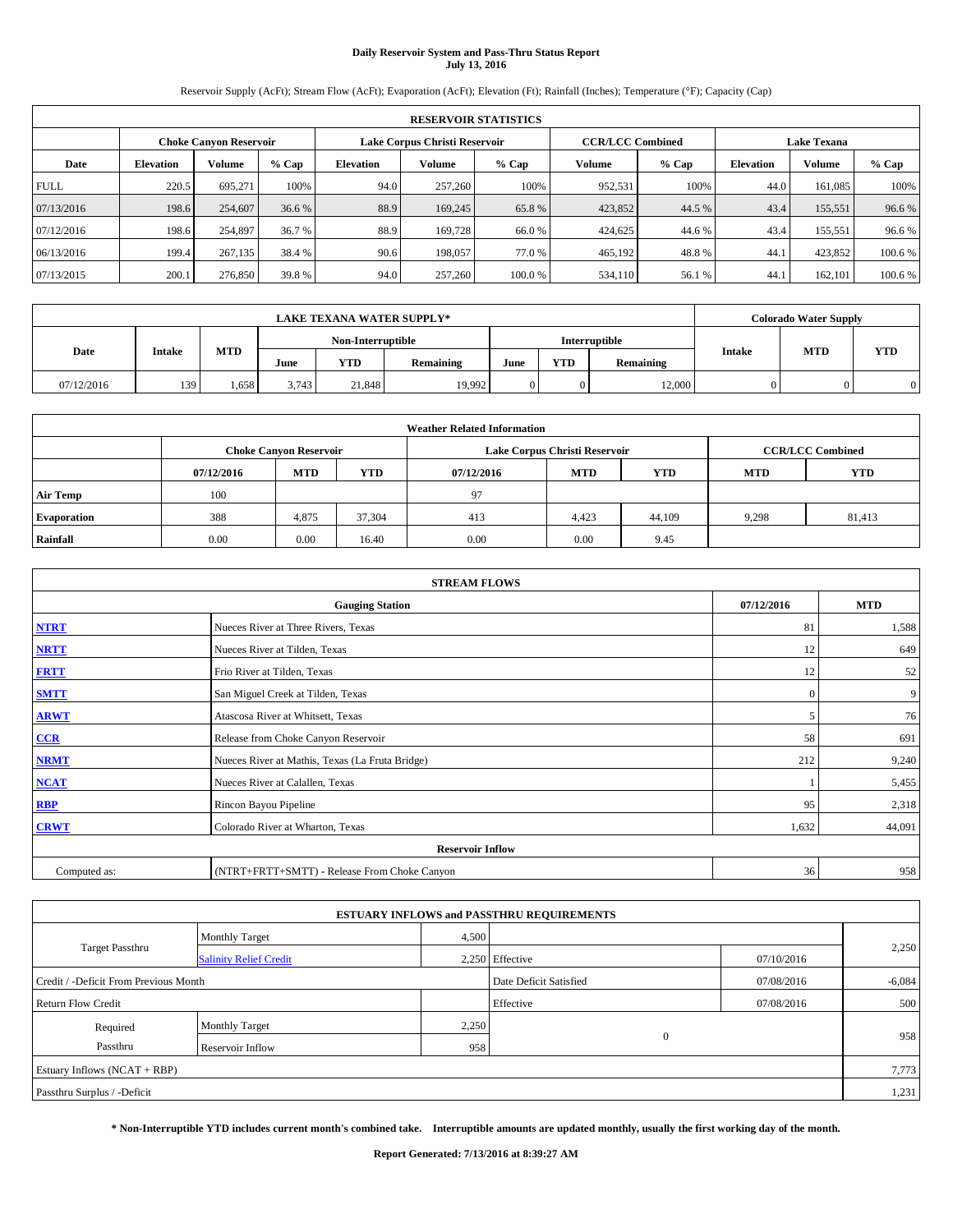# **Daily Reservoir System and Pass-Thru Status Report July 14, 2016**

Reservoir Supply (AcFt); Stream Flow (AcFt); Evaporation (AcFt); Elevation (Ft); Rainfall (Inches); Temperature (°F); Capacity (Cap)

|             | <b>RESERVOIR STATISTICS</b> |         |         |                  |                               |                         |         |         |                  |                    |         |  |
|-------------|-----------------------------|---------|---------|------------------|-------------------------------|-------------------------|---------|---------|------------------|--------------------|---------|--|
|             | Choke Canvon Reservoir      |         |         |                  | Lake Corpus Christi Reservoir | <b>CCR/LCC Combined</b> |         |         |                  | <b>Lake Texana</b> |         |  |
| Date        | <b>Elevation</b>            | Volume  | $%$ Cap | <b>Elevation</b> | Volume                        | $%$ Cap                 | Volume  | $%$ Cap | <b>Elevation</b> | <b>Volume</b>      | $%$ Cap |  |
| <b>FULL</b> | 220.5                       | 695,271 | 100%    | 94.0             | 257,260                       | 100%                    | 952.531 | 100%    | 44.0             | 161.085            | 100%    |  |
| 07/14/2016  | 198.6                       | 254,174 | 36.6 %  | 88.9             | 168,602                       | 65.5 %                  | 422,776 | 44.4 %  | 43.4             | 155,551            | 96.6%   |  |
| 07/13/2016  | 198.6                       | 254,607 | 36.6 %  | 88.9             | 169,245                       | 65.8%                   | 423,852 | 44.5 %  | 43.4             | 155.551            | 96.6%   |  |
| 06/14/2016  | 199.4                       | 265,932 | 38.2 %  | 90.6             | 196,870                       | 76.5 %                  | 462,802 | 48.6 %  | 44.2             | 422,776            | 101.3%  |  |
| 07/14/2015  | 200.0                       | 276,235 | 39.7 %  | 94.0             | 256,713                       | 99.8%                   | 532,948 | 56.0%   | 44.0             | 161.085            | 100.0%  |  |

|            | <b>LAKE TEXANA WATER SUPPLY*</b> |            |       |                   |           |      |            |               |               |            | <b>Colorado Water Supply</b> |
|------------|----------------------------------|------------|-------|-------------------|-----------|------|------------|---------------|---------------|------------|------------------------------|
|            |                                  |            |       | Non-Interruptible |           |      |            | Interruptible |               |            |                              |
| Date       | <b>Intake</b>                    | <b>MTD</b> | June  | <b>YTD</b>        | Remaining | June | <b>YTD</b> | Remaining     | <b>Intake</b> | <b>MTD</b> | <b>YTD</b>                   |
| 07/13/2016 | 139                              | 1.797      | 3.743 | 21.987            | 19.853    |      |            | 12,000        |               |            |                              |

| <b>Weather Related Information</b> |                                                                                  |                               |        |      |                               |                         |        |            |  |  |  |
|------------------------------------|----------------------------------------------------------------------------------|-------------------------------|--------|------|-------------------------------|-------------------------|--------|------------|--|--|--|
|                                    |                                                                                  | <b>Choke Canyon Reservoir</b> |        |      | Lake Corpus Christi Reservoir | <b>CCR/LCC Combined</b> |        |            |  |  |  |
|                                    | <b>YTD</b><br><b>MTD</b><br><b>MTD</b><br><b>YTD</b><br>07/13/2016<br>07/13/2016 |                               |        |      |                               |                         |        | <b>YTD</b> |  |  |  |
| <b>Air Temp</b>                    | 100                                                                              |                               |        | -98  |                               |                         |        |            |  |  |  |
| <b>Evaporation</b>                 | 429                                                                              | 5,304                         | 37,733 | 440  | 4,863                         | 44,549                  | 10.167 | 82,282     |  |  |  |
| Rainfall                           | 0.00                                                                             | 0.00                          | 16.40  | 0.00 | 0.00                          | 9.45                    |        |            |  |  |  |

| <b>STREAM FLOWS</b> |                                                 |               |            |  |  |  |  |  |  |
|---------------------|-------------------------------------------------|---------------|------------|--|--|--|--|--|--|
|                     | <b>Gauging Station</b>                          | 07/13/2016    | <b>MTD</b> |  |  |  |  |  |  |
| <b>NTRT</b>         | Nueces River at Three Rivers, Texas             | 77            | 1,665      |  |  |  |  |  |  |
| <b>NRTT</b>         | Nueces River at Tilden, Texas                   | 9             | 658        |  |  |  |  |  |  |
| <b>FRTT</b>         | Frio River at Tilden, Texas                     | $\mathbf{0}$  | 42         |  |  |  |  |  |  |
| <b>SMTT</b>         | San Miguel Creek at Tilden, Texas               | $\mathbf{0}$  | 9          |  |  |  |  |  |  |
| <b>ARWT</b>         | Atascosa River at Whitsett, Texas               | 5             | 81         |  |  |  |  |  |  |
| $CCR$               | Release from Choke Canyon Reservoir             | 58            | 748        |  |  |  |  |  |  |
| <b>NRMT</b>         | Nueces River at Mathis, Texas (La Fruta Bridge) | 193           | 9,433      |  |  |  |  |  |  |
| <b>NCAT</b>         | Nueces River at Calallen, Texas                 | $\mathcal{I}$ | 5,463      |  |  |  |  |  |  |
| RBP                 | Rincon Bayou Pipeline                           | 77            | 2,395      |  |  |  |  |  |  |
| <b>CRWT</b>         | Colorado River at Wharton, Texas                | 1,511         | 45,601     |  |  |  |  |  |  |
|                     | <b>Reservoir Inflow</b>                         |               |            |  |  |  |  |  |  |
| Computed as:        | (NTRT+FRTT+SMTT) - Release From Choke Canyon    |               |            |  |  |  |  |  |  |

|                                       |                               |                        | <b>ESTUARY INFLOWS and PASSTHRU REQUIREMENTS</b> |            |       |  |  |  |
|---------------------------------------|-------------------------------|------------------------|--------------------------------------------------|------------|-------|--|--|--|
|                                       | <b>Monthly Target</b>         | 4,500                  |                                                  |            |       |  |  |  |
| Target Passthru                       | <b>Salinity Relief Credit</b> |                        | 2.250 Effective                                  | 07/10/2016 | 2,250 |  |  |  |
| Credit / -Deficit From Previous Month |                               | Date Deficit Satisfied | 07/08/2016                                       | $-6,084$   |       |  |  |  |
| Return Flow Credit                    |                               |                        | Effective                                        | 07/08/2016 | 500   |  |  |  |
| Required                              | <b>Monthly Target</b>         | 2,250                  |                                                  |            |       |  |  |  |
| Passthru                              | Reservoir Inflow              | 967                    | $\Omega$                                         |            | 967   |  |  |  |
| Estuary Inflows (NCAT + RBP)          |                               |                        |                                                  |            |       |  |  |  |
| Passthru Surplus / -Deficit           |                               |                        |                                                  |            |       |  |  |  |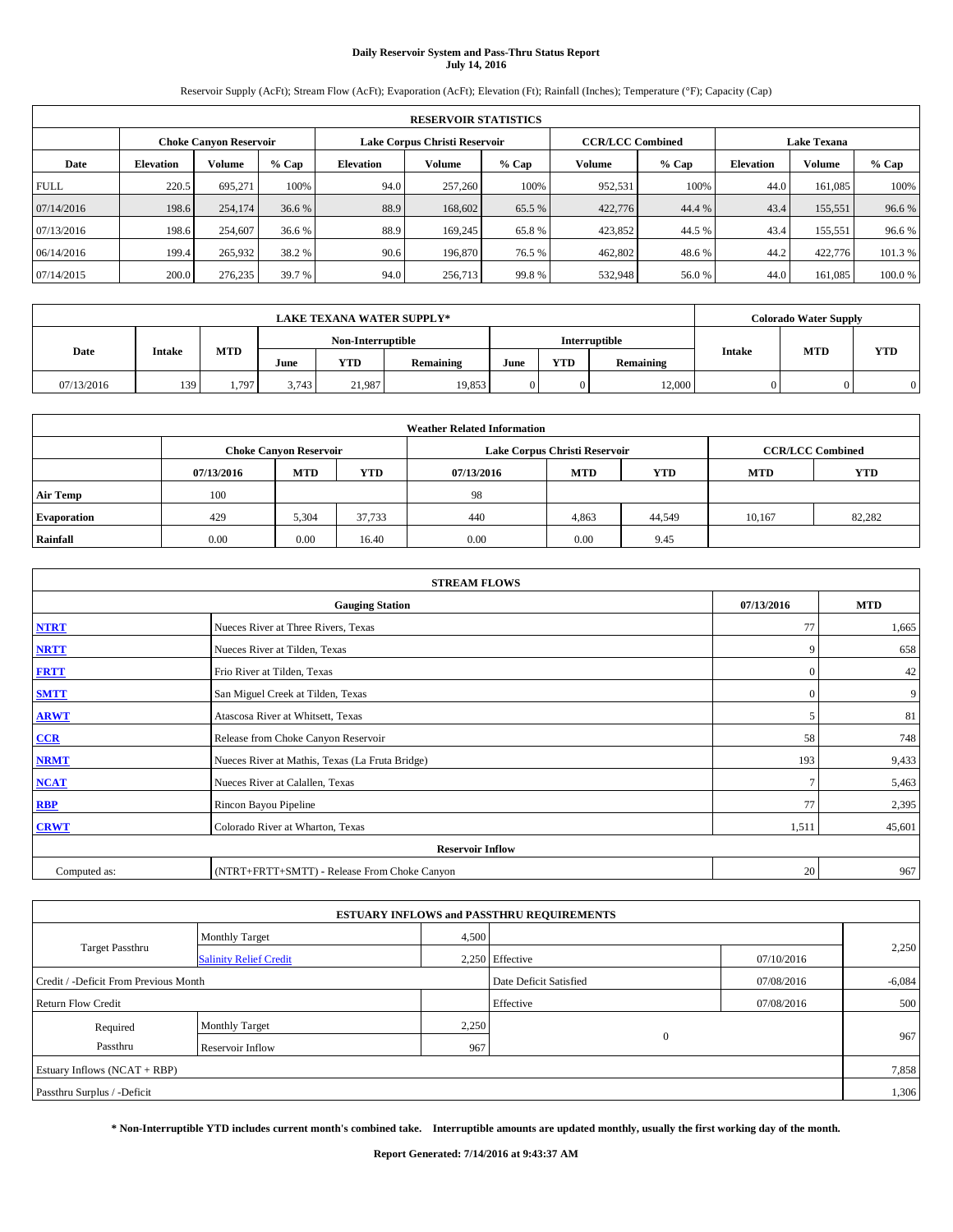# **Daily Reservoir System and Pass-Thru Status Report July 15, 2016**

Reservoir Supply (AcFt); Stream Flow (AcFt); Evaporation (AcFt); Elevation (Ft); Rainfall (Inches); Temperature (°F); Capacity (Cap)

|             | <b>RESERVOIR STATISTICS</b> |         |         |                  |                               |         |                         |         |                    |               |         |
|-------------|-----------------------------|---------|---------|------------------|-------------------------------|---------|-------------------------|---------|--------------------|---------------|---------|
|             | Choke Canvon Reservoir      |         |         |                  | Lake Corpus Christi Reservoir |         | <b>CCR/LCC Combined</b> |         | <b>Lake Texana</b> |               |         |
| Date        | <b>Elevation</b>            | Volume  | $%$ Cap | <b>Elevation</b> | Volume                        | $%$ Cap | Volume                  | $%$ Cap | <b>Elevation</b>   | <b>Volume</b> | % Cap   |
| <b>FULL</b> | 220.5                       | 695.271 | 100%    | 94.0             | 257,260                       | 100%    | 952,531                 | 100%    | 44.0               | 161.085       | 100%    |
| 07/15/2016  | 198.5                       | 253,740 | 36.5 %  | 88.8             | 167,959                       | 65.3%   | 421,699                 | 44.3%   | 43.2               | 154,639       | 96.0%   |
| 07/14/2016  | 198.6                       | 254,174 | 36.6 %  | 88.9             | 168,602                       | 65.5 %  | 422,776                 | 44.4 %  | 43.4               | 155,551       | 96.6%   |
| 06/15/2016  | 199.4                       | 265,932 | 38.2 %  | 90.5             | 196.193                       | 76.3 %  | 462,125                 | 48.5 %  | 44.1               | 421.699       | 100.6 % |
| 07/15/2015  | 200.0                       | 275,774 | 39.7 %  | 94.0             | 256,530                       | 99.7 %  | 532,304                 | 55.9%   | 43.9               | 160,056       | 99.4 %  |

|            | <b>LAKE TEXANA WATER SUPPLY*</b> |            |       |                   |           |      |            |                      |               |            | <b>Colorado Water Supply</b> |
|------------|----------------------------------|------------|-------|-------------------|-----------|------|------------|----------------------|---------------|------------|------------------------------|
|            |                                  |            |       | Non-Interruptible |           |      |            | <b>Interruptible</b> |               |            |                              |
| Date       | <b>Intake</b>                    | <b>MTD</b> | June  | <b>YTD</b>        | Remaining | June | <b>YTD</b> | Remaining            | <b>Intake</b> | <b>MTD</b> | <b>YTD</b>                   |
| 07/14/2016 | 137                              | 1.934      | 3.743 | 22.124            | 19,716    |      |            | 12,000               |               |            |                              |

| <b>Weather Related Information</b> |            |                               |            |            |                               |                         |            |            |  |
|------------------------------------|------------|-------------------------------|------------|------------|-------------------------------|-------------------------|------------|------------|--|
|                                    |            | <b>Choke Canyon Reservoir</b> |            |            | Lake Corpus Christi Reservoir | <b>CCR/LCC Combined</b> |            |            |  |
|                                    | 07/14/2016 | <b>MTD</b>                    | <b>YTD</b> | 07/14/2016 | <b>MTD</b>                    | <b>YTD</b>              | <b>MTD</b> | <b>YTD</b> |  |
| <b>Air Temp</b>                    | 102        |                               |            | 100        |                               |                         |            |            |  |
| <b>Evaporation</b>                 | 428        | 5,732                         | 38,161     | 411        | 5,274                         | 44,960                  | 11.006     | 83,121     |  |
| Rainfall                           | 0.00       | 0.00                          | 16.40      | 0.00       | 0.00                          | 9.45                    |            |            |  |

| <b>STREAM FLOWS</b> |                                                 |                |        |  |  |  |  |  |
|---------------------|-------------------------------------------------|----------------|--------|--|--|--|--|--|
|                     | 07/14/2016                                      | <b>MTD</b>     |        |  |  |  |  |  |
| <b>NTRT</b>         | Nueces River at Three Rivers, Texas             | 73             | 1,739  |  |  |  |  |  |
| <b>NRTT</b>         | Nueces River at Tilden, Texas                   | $\overline{ }$ | 665    |  |  |  |  |  |
| <b>FRTT</b>         | Frio River at Tilden, Texas                     | $\mathbf{0}$   | 42     |  |  |  |  |  |
| <b>SMTT</b>         | San Miguel Creek at Tilden, Texas               | $\mathbf{0}$   | 9      |  |  |  |  |  |
| <b>ARWT</b>         | Atascosa River at Whitsett, Texas               | 5              | 85     |  |  |  |  |  |
| $CCR$               | Release from Choke Canyon Reservoir             | 58             | 806    |  |  |  |  |  |
| <b>NRMT</b>         | Nueces River at Mathis, Texas (La Fruta Bridge) | 187            | 9,619  |  |  |  |  |  |
| <b>NCAT</b>         | Nueces River at Calallen, Texas                 | $\mathbf{0}$   | 5,463  |  |  |  |  |  |
| RBP                 | Rincon Bayou Pipeline                           | 37             | 2,432  |  |  |  |  |  |
| <b>CRWT</b>         | Colorado River at Wharton, Texas                | 1,558          | 47,160 |  |  |  |  |  |
|                     |                                                 |                |        |  |  |  |  |  |
| Computed as:        | (NTRT+FRTT+SMTT) - Release From Choke Canyon    | 16             | 983    |  |  |  |  |  |

|                                       |                               |       | <b>ESTUARY INFLOWS and PASSTHRU REQUIREMENTS</b> |            |          |  |  |  |
|---------------------------------------|-------------------------------|-------|--------------------------------------------------|------------|----------|--|--|--|
|                                       | <b>Monthly Target</b>         | 4,500 |                                                  |            |          |  |  |  |
| <b>Target Passthru</b>                | <b>Salinity Relief Credit</b> |       | 2.250 Effective                                  | 07/10/2016 | 2,250    |  |  |  |
| Credit / -Deficit From Previous Month |                               |       | Date Deficit Satisfied                           | 07/08/2016 | $-6,084$ |  |  |  |
| <b>Return Flow Credit</b>             |                               |       | Effective                                        | 07/08/2016 | 500      |  |  |  |
| Required                              | <b>Monthly Target</b>         | 2,250 |                                                  |            |          |  |  |  |
| Passthru                              | <b>Reservoir Inflow</b>       | 983   | $\Omega$                                         |            | 983      |  |  |  |
| Estuary Inflows $(NCAT + RBP)$        |                               |       |                                                  |            |          |  |  |  |
| Passthru Surplus / -Deficit           |                               |       |                                                  |            |          |  |  |  |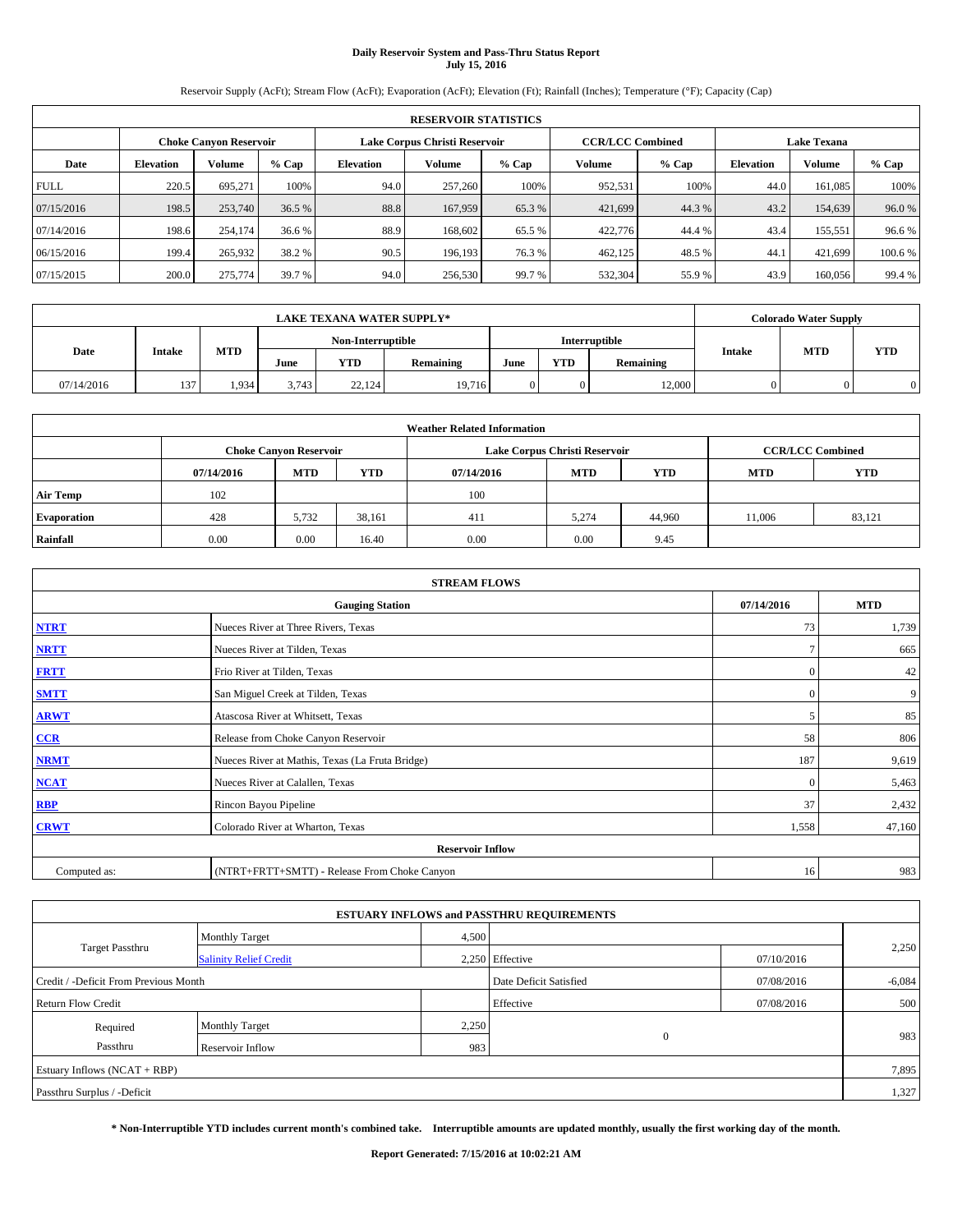# **Daily Reservoir System and Pass-Thru Status Report July 16, 2016**

Reservoir Supply (AcFt); Stream Flow (AcFt); Evaporation (AcFt); Elevation (Ft); Rainfall (Inches); Temperature (°F); Capacity (Cap)

|             | <b>RESERVOIR STATISTICS</b> |                        |         |                  |                               |         |                         |         |                  |                    |         |  |
|-------------|-----------------------------|------------------------|---------|------------------|-------------------------------|---------|-------------------------|---------|------------------|--------------------|---------|--|
|             |                             | Choke Canvon Reservoir |         |                  | Lake Corpus Christi Reservoir |         | <b>CCR/LCC Combined</b> |         |                  | <b>Lake Texana</b> |         |  |
| Date        | <b>Elevation</b>            | Volume                 | $%$ Cap | <b>Elevation</b> | Volume                        | $%$ Cap | Volume                  | $%$ Cap | <b>Elevation</b> | <b>Volume</b>      | % Cap   |  |
| <b>FULL</b> | 220.5                       | 695.271                | 100%    | 94.0             | 257,260                       | 100%    | 952,531                 | 100%    | 44.0             | 161.085            | 100%    |  |
| 07/16/2016  | 198.6                       | 254,463                | 36.6 %  | 88.8             | 167,799                       | 65.2 %  | 422,262                 | 44.3%   | 43.2             | 153,730            | 95.4 %  |  |
| 07/15/2016  | 198.5                       | 253,740                | 36.5 %  | 88.8             | 167,959                       | 65.3 %  | 421,699                 | 44.3 %  | 43.3             | 154,639            | 96.0%   |  |
| 06/16/2016  | 199.4                       | 266,081                | 38.3 %  | 90.5             | 195.347                       | 75.9 %  | 461.428                 | 48.4 %  | 44.1             | 422.262            | 100.6 % |  |
| 07/16/2015  | 200.1                       | 276,697                | 39.8%   | 94.0             | 256,530                       | 99.7 %  | 533,227                 | 56.0%   | 43.8             | 159,229            | 98.8%   |  |

| <b>LAKE TEXANA WATER SUPPLY*</b> |               |            |       |                   |           |      |            |                      |               | <b>Colorado Water Supply</b> |            |
|----------------------------------|---------------|------------|-------|-------------------|-----------|------|------------|----------------------|---------------|------------------------------|------------|
|                                  |               |            |       | Non-Interruptible |           |      |            | <b>Interruptible</b> |               |                              |            |
| Date                             | <b>Intake</b> | <b>MTD</b> | June  | <b>YTD</b>        | Remaining | June | <b>YTD</b> | Remaining            | <b>Intake</b> | <b>MTD</b>                   | <b>YTD</b> |
| 07/15/2016                       | 137           | 2.071      | 3.743 | 22.261            | 19,579    |      |            | 12,000               |               |                              |            |

| <b>Weather Related Information</b> |            |                               |            |            |                               |                         |            |            |  |
|------------------------------------|------------|-------------------------------|------------|------------|-------------------------------|-------------------------|------------|------------|--|
|                                    |            | <b>Choke Canyon Reservoir</b> |            |            | Lake Corpus Christi Reservoir | <b>CCR/LCC Combined</b> |            |            |  |
|                                    | 07/15/2016 | <b>MTD</b>                    | <b>YTD</b> | 07/15/2016 | <b>MTD</b>                    | <b>YTD</b>              | <b>MTD</b> | <b>YTD</b> |  |
| <b>Air Temp</b>                    | 102        |                               |            | 100        |                               |                         |            |            |  |
| <b>Evaporation</b>                 | 446        | 6,178                         | 38,607     | 458        | 5,732                         | 45,418                  | 11.910     | 84,025     |  |
| Rainfall                           | 0.00       | 0.00                          | 16.40      | 0.00       | 0.00                          | 9.45                    |            |            |  |

| <b>STREAM FLOWS</b> |                                                 |              |        |  |  |  |  |  |
|---------------------|-------------------------------------------------|--------------|--------|--|--|--|--|--|
|                     | 07/15/2016                                      | <b>MTD</b>   |        |  |  |  |  |  |
| <b>NTRT</b>         | Nueces River at Three Rivers, Texas             | -69          | 1,808  |  |  |  |  |  |
| <b>NRTT</b>         | Nueces River at Tilden, Texas                   | 4            | 669    |  |  |  |  |  |
| <b>FRTT</b>         | Frio River at Tilden, Texas                     | $\mathbf{0}$ | 42     |  |  |  |  |  |
| <b>SMTT</b>         | San Miguel Creek at Tilden, Texas               | $\mathbf{0}$ | 9      |  |  |  |  |  |
| <b>ARWT</b>         | Atascosa River at Whitsett, Texas               |              | 90     |  |  |  |  |  |
| $CCR$               | Release from Choke Canyon Reservoir             | 58           | 863    |  |  |  |  |  |
| <b>NRMT</b>         | Nueces River at Mathis, Texas (La Fruta Bridge) | 177          | 9,796  |  |  |  |  |  |
| <b>NCAT</b>         | Nueces River at Calallen, Texas                 | $\mathbf{0}$ | 5,463  |  |  |  |  |  |
| RBP                 | Rincon Bayou Pipeline                           | $\Omega$     | 2,432  |  |  |  |  |  |
| <b>CRWT</b>         | Colorado River at Wharton, Texas                | 1,659        | 48,819 |  |  |  |  |  |
|                     | <b>Reservoir Inflow</b>                         |              |        |  |  |  |  |  |
| Computed as:        | (NTRT+FRTT+SMTT) - Release From Choke Canyon    | 12           | 995    |  |  |  |  |  |

|                                       |                               |       | <b>ESTUARY INFLOWS and PASSTHRU REQUIREMENTS</b> |            |          |  |  |  |
|---------------------------------------|-------------------------------|-------|--------------------------------------------------|------------|----------|--|--|--|
|                                       | <b>Monthly Target</b>         | 4,500 |                                                  |            |          |  |  |  |
| <b>Target Passthru</b>                | <b>Salinity Relief Credit</b> |       | 2,250 Effective                                  | 07/10/2016 | 2,250    |  |  |  |
| Credit / -Deficit From Previous Month |                               |       | Date Deficit Satisfied                           | 07/08/2016 | $-6,084$ |  |  |  |
| <b>Return Flow Credit</b>             |                               |       | Effective                                        | 07/08/2016 | 500      |  |  |  |
| Required                              | Monthly Target                | 2,250 |                                                  |            |          |  |  |  |
| Passthru                              | Reservoir Inflow              | 995   | $\Omega$                                         |            | 995      |  |  |  |
| Estuary Inflows (NCAT + RBP)          |                               |       |                                                  |            |          |  |  |  |
| Passthru Surplus / -Deficit           |                               |       |                                                  |            |          |  |  |  |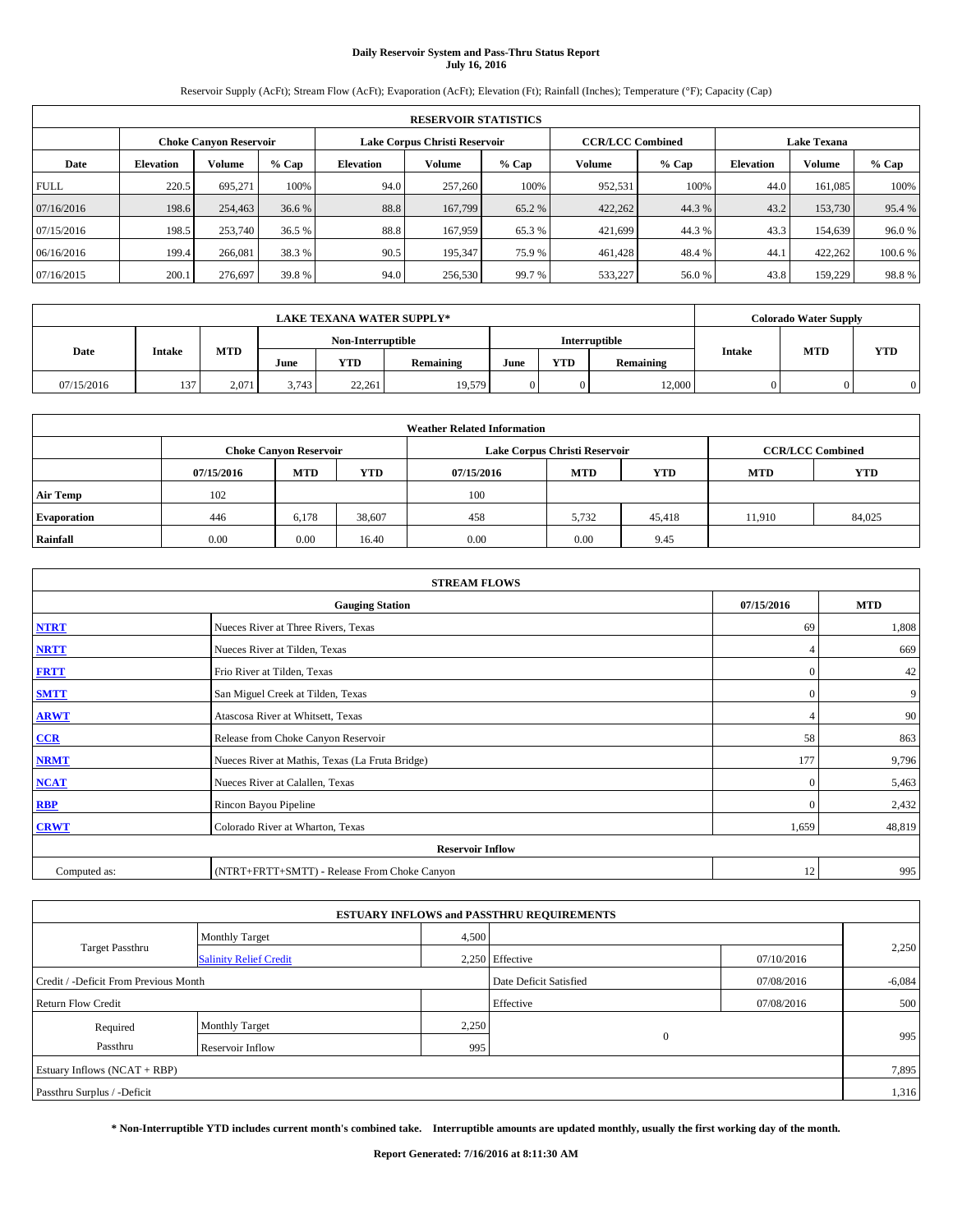# **Daily Reservoir System and Pass-Thru Status Report July 17, 2016**

Reservoir Supply (AcFt); Stream Flow (AcFt); Evaporation (AcFt); Elevation (Ft); Rainfall (Inches); Temperature (°F); Capacity (Cap)

|             | <b>RESERVOIR STATISTICS</b> |                        |         |                  |                               |         |                         |         |                  |                    |         |
|-------------|-----------------------------|------------------------|---------|------------------|-------------------------------|---------|-------------------------|---------|------------------|--------------------|---------|
|             |                             | Choke Canvon Reservoir |         |                  | Lake Corpus Christi Reservoir |         | <b>CCR/LCC Combined</b> |         |                  | <b>Lake Texana</b> |         |
| Date        | <b>Elevation</b>            | Volume                 | $%$ Cap | <b>Elevation</b> | Volume                        | $%$ Cap | <b>Volume</b>           | $%$ Cap | <b>Elevation</b> | <b>Volume</b>      | % Cap   |
| <b>FULL</b> | 220.5                       | 695.271                | 100%    | 94.0             | 257,260                       | 100%    | 952,531                 | 100%    | 44.0             | 161.085            | 100%    |
| 07/17/2016  | 198.6                       | 254,029                | 36.5 %  | 88.8             | 167,478                       | 65.1 %  | 421,507                 | 44.3%   | 43.2             | 153,730            | 95.4 %  |
| 07/16/2016  | 198.6                       | 254,463                | 36.6 %  | 88.8             | 167,799                       | 65.2 %  | 422,262                 | 44.3 %  | 43.2             | 153,730            | 95.4 %  |
| 06/17/2016  | 199.4                       | 266,984                | 38.4 %  | 90.5             | 195.178                       | 75.9 %  | 462.162                 | 48.5 %  | 44.1             | 421.507            | 100.6 % |
| 07/17/2015  | 200.0                       | 276,081                | 39.7 %  | 93.9             | 255,983                       | 99.5 %  | 532,064                 | 55.9%   | 43.8             | 159,229            | 98.8%   |

| <b>LAKE TEXANA WATER SUPPLY*</b> |               |            |       |                   |           |      |            |                      |               | <b>Colorado Water Supply</b> |            |
|----------------------------------|---------------|------------|-------|-------------------|-----------|------|------------|----------------------|---------------|------------------------------|------------|
|                                  |               |            |       | Non-Interruptible |           |      |            | <b>Interruptible</b> |               |                              |            |
| Date                             | <b>Intake</b> | <b>MTD</b> | June  | <b>YTD</b>        | Remaining | June | <b>YTD</b> | Remaining            | <b>Intake</b> | <b>MTD</b>                   | <b>YTD</b> |
| 07/16/2016                       | 137           | 2.209      | 3.743 | 22,398            | 19.442    |      |            | 12,000               |               |                              |            |

| <b>Weather Related Information</b> |            |                               |            |            |                               |                         |            |            |  |
|------------------------------------|------------|-------------------------------|------------|------------|-------------------------------|-------------------------|------------|------------|--|
|                                    |            | <b>Choke Canyon Reservoir</b> |            |            | Lake Corpus Christi Reservoir | <b>CCR/LCC Combined</b> |            |            |  |
|                                    | 07/16/2016 | <b>MTD</b>                    | <b>YTD</b> | 07/16/2016 | <b>MTD</b>                    | <b>YTD</b>              | <b>MTD</b> | <b>YTD</b> |  |
| <b>Air Temp</b>                    | 100        |                               |            | 97         |                               |                         |            |            |  |
| <b>Evaporation</b>                 | 395        | 6,573                         | 39,002     | 392        | 6,124                         | 45,810                  | 12,697     | 84,812     |  |
| Rainfall                           | 0.00       | 0.00                          | 16.40      | 0.00       | 0.00                          | 9.45                    |            |            |  |

| <b>STREAM FLOWS</b> |                                                 |              |        |  |  |  |  |  |
|---------------------|-------------------------------------------------|--------------|--------|--|--|--|--|--|
|                     | 07/16/2016                                      | <b>MTD</b>   |        |  |  |  |  |  |
| <b>NTRT</b>         | Nueces River at Three Rivers, Texas             | 67           | 1,876  |  |  |  |  |  |
| <b>NRTT</b>         | Nueces River at Tilden, Texas                   |              | 670    |  |  |  |  |  |
| <b>FRTT</b>         | Frio River at Tilden, Texas                     | $\mathbf{0}$ | 42     |  |  |  |  |  |
| <b>SMTT</b>         | San Miguel Creek at Tilden, Texas               | $\mathbf{0}$ | 9      |  |  |  |  |  |
| <b>ARWT</b>         | Atascosa River at Whitsett, Texas               |              | 93     |  |  |  |  |  |
| $CCR$               | Release from Choke Canyon Reservoir             | 58           | 921    |  |  |  |  |  |
| <b>NRMT</b>         | Nueces River at Mathis, Texas (La Fruta Bridge) | 169          | 9,965  |  |  |  |  |  |
| <b>NCAT</b>         | Nueces River at Calallen, Texas                 | $\mathbf{0}$ | 5,463  |  |  |  |  |  |
| RBP                 | Rincon Bayou Pipeline                           | $\Omega$     | 2,432  |  |  |  |  |  |
| <b>CRWT</b>         | Colorado River at Wharton, Texas                | 1,636        | 50,455 |  |  |  |  |  |
|                     |                                                 |              |        |  |  |  |  |  |
| Computed as:        | (NTRT+FRTT+SMTT) - Release From Choke Canyon    | 10           | 1,005  |  |  |  |  |  |

| <b>ESTUARY INFLOWS and PASSTHRU REQUIREMENTS</b> |                               |           |                        |            |          |  |  |  |  |  |
|--------------------------------------------------|-------------------------------|-----------|------------------------|------------|----------|--|--|--|--|--|
|                                                  | <b>Monthly Target</b>         | 4,500     |                        |            |          |  |  |  |  |  |
| <b>Target Passthru</b>                           | <b>Salinity Relief Credit</b> |           | 2.250 Effective        | 07/10/2016 | 2,250    |  |  |  |  |  |
| Credit / -Deficit From Previous Month            |                               |           | Date Deficit Satisfied | 07/08/2016 | $-6,084$ |  |  |  |  |  |
| <b>Return Flow Credit</b>                        |                               | Effective | 07/08/2016             | 500        |          |  |  |  |  |  |
| Required                                         | <b>Monthly Target</b>         | 2,250     |                        |            |          |  |  |  |  |  |
| Passthru                                         | <b>Reservoir Inflow</b>       | 1,005     | $\Omega$               |            | 1,005    |  |  |  |  |  |
| Estuary Inflows $(NCAT + RBP)$                   |                               |           |                        |            |          |  |  |  |  |  |
| Passthru Surplus / -Deficit                      |                               |           |                        |            |          |  |  |  |  |  |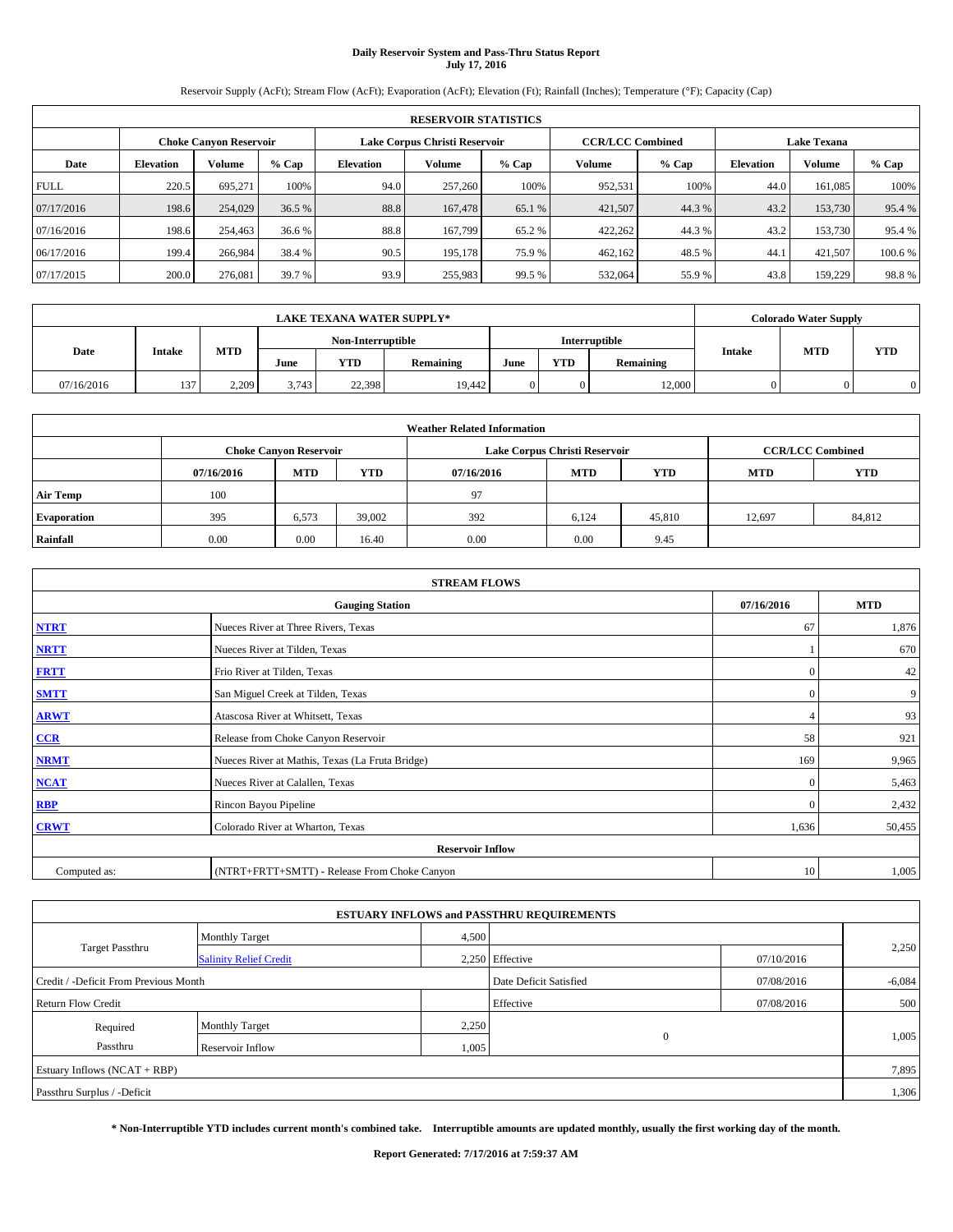# **Daily Reservoir System and Pass-Thru Status Report July 18, 2016**

Reservoir Supply (AcFt); Stream Flow (AcFt); Evaporation (AcFt); Elevation (Ft); Rainfall (Inches); Temperature (°F); Capacity (Cap)

|             | <b>RESERVOIR STATISTICS</b> |                        |         |                  |                               |         |                                               |         |                  |               |         |  |
|-------------|-----------------------------|------------------------|---------|------------------|-------------------------------|---------|-----------------------------------------------|---------|------------------|---------------|---------|--|
|             |                             | Choke Canvon Reservoir |         |                  | Lake Corpus Christi Reservoir |         | <b>CCR/LCC Combined</b><br><b>Lake Texana</b> |         |                  |               |         |  |
| Date        | <b>Elevation</b>            | Volume                 | $%$ Cap | <b>Elevation</b> | Volume                        | $%$ Cap | <b>Volume</b>                                 | $%$ Cap | <b>Elevation</b> | <b>Volume</b> | % Cap   |  |
| <b>FULL</b> | 220.5                       | 695.271                | 100%    | 94.0             | 257,260                       | 100%    | 952,531                                       | 100%    | 44.0             | 161.085       | 100%    |  |
| 07/18/2016  | 198.5                       | 253,306                | 36.4 %  | 88.7             | 166,677                       | 64.8%   | 419,983                                       | 44.1 %  | 43.2             | 153,730       | 95.4 %  |  |
| 07/17/2016  | 198.6                       | 254,029                | 36.5 %  | 88.8             | 167,478                       | 65.1 %  | 421,507                                       | 44.3 %  | 43.2             | 153,730       | 95.4 %  |  |
| 06/18/2016  | 199.4                       | 266,380                | 38.3 %  | 90.4             | 193,997                       | 75.4 %  | 460,377                                       | 48.3 %  | 44.1             | 419.983       | 100.6 % |  |
| 07/18/2015  | 199.9                       | 274,560                | 39.5 %  | 93.9             | 255,437                       | 99.3%   | 529,997                                       | 55.6%   | 43.7             | 158,306       | 98.3%   |  |

|            |               |            |                   |            | <b>LAKE TEXANA WATER SUPPLY*</b> |                      |            |           |               | <b>Colorado Water Supply</b> |            |
|------------|---------------|------------|-------------------|------------|----------------------------------|----------------------|------------|-----------|---------------|------------------------------|------------|
|            |               |            | Non-Interruptible |            |                                  | <b>Interruptible</b> |            |           |               |                              |            |
| Date       | <b>Intake</b> | <b>MTD</b> | June              | <b>YTD</b> | Remaining                        | June                 | <b>YTD</b> | Remaining | <b>Intake</b> | <b>MTD</b>                   | <b>YTD</b> |
| 07/17/2016 | 137           | 2.346      | 3.743             | 22.535     | 19,305                           |                      |            | 12,000    |               |                              |            |

| <b>Weather Related Information</b> |            |                                                                                  |        |      |                               |        |                         |        |  |  |
|------------------------------------|------------|----------------------------------------------------------------------------------|--------|------|-------------------------------|--------|-------------------------|--------|--|--|
|                                    |            | <b>Choke Canyon Reservoir</b>                                                    |        |      | Lake Corpus Christi Reservoir |        | <b>CCR/LCC Combined</b> |        |  |  |
|                                    | 07/17/2016 | <b>YTD</b><br><b>MTD</b><br><b>MTD</b><br><b>YTD</b><br><b>MTD</b><br>07/17/2016 |        |      |                               |        |                         |        |  |  |
| <b>Air Temp</b>                    | 99         |                                                                                  |        | 96   |                               |        |                         |        |  |  |
| <b>Evaporation</b>                 | 352        | 6,925                                                                            | 39,354 | 336  | 6,460                         | 46,146 | 13,385                  | 85,500 |  |  |
| Rainfall                           | 0.00       | 0.00                                                                             | 16.40  | 0.00 | 0.00                          | 9.45   |                         |        |  |  |

|              | <b>STREAM FLOWS</b>                             |              |            |  |  |  |  |  |  |  |
|--------------|-------------------------------------------------|--------------|------------|--|--|--|--|--|--|--|
|              | <b>Gauging Station</b>                          | 07/17/2016   | <b>MTD</b> |  |  |  |  |  |  |  |
| <b>NTRT</b>  | Nueces River at Three Rivers, Texas             | 64           | 1,939      |  |  |  |  |  |  |  |
| <b>NRTT</b>  | Nueces River at Tilden, Texas                   | $\mathbf{0}$ | 670        |  |  |  |  |  |  |  |
| <b>FRTT</b>  | Frio River at Tilden, Texas                     | $\mathbf{0}$ | 42         |  |  |  |  |  |  |  |
| <b>SMTT</b>  | San Miguel Creek at Tilden, Texas               | $\mathbf{0}$ | 9          |  |  |  |  |  |  |  |
| <b>ARWT</b>  | Atascosa River at Whitsett, Texas               | 3            | 96         |  |  |  |  |  |  |  |
| $CCR$        | Release from Choke Canyon Reservoir             | 58           | 979        |  |  |  |  |  |  |  |
| <b>NRMT</b>  | Nueces River at Mathis, Texas (La Fruta Bridge) | 155          | 10,120     |  |  |  |  |  |  |  |
| <b>NCAT</b>  | Nueces River at Calallen, Texas                 | 10           | 5,473      |  |  |  |  |  |  |  |
| RBP          | Rincon Bayou Pipeline                           | $\Omega$     | 2,432      |  |  |  |  |  |  |  |
| <b>CRWT</b>  | Colorado River at Wharton, Texas                | 1,765        | 52,219     |  |  |  |  |  |  |  |
|              | <b>Reservoir Inflow</b>                         |              |            |  |  |  |  |  |  |  |
| Computed as: | (NTRT+FRTT+SMTT) - Release From Choke Canyon    | 6            | 1,011      |  |  |  |  |  |  |  |

| <b>ESTUARY INFLOWS and PASSTHRU REQUIREMENTS</b> |                               |           |                        |            |          |  |  |  |  |  |
|--------------------------------------------------|-------------------------------|-----------|------------------------|------------|----------|--|--|--|--|--|
|                                                  | <b>Monthly Target</b>         | 4,500     |                        |            |          |  |  |  |  |  |
| Target Passthru                                  | <b>Salinity Relief Credit</b> |           | 2.250 Effective        | 07/10/2016 | 2,250    |  |  |  |  |  |
| Credit / -Deficit From Previous Month            |                               |           | Date Deficit Satisfied | 07/08/2016 | $-6,084$ |  |  |  |  |  |
| <b>Return Flow Credit</b>                        |                               | Effective | 07/08/2016             | 500        |          |  |  |  |  |  |
| Required                                         | <b>Monthly Target</b>         | 2,250     |                        |            |          |  |  |  |  |  |
| Passthru                                         | Reservoir Inflow              | 1,011     | $\Omega$               |            | 1,011    |  |  |  |  |  |
| Estuary Inflows (NCAT + RBP)                     |                               |           |                        |            |          |  |  |  |  |  |
| Passthru Surplus / -Deficit                      |                               |           |                        |            |          |  |  |  |  |  |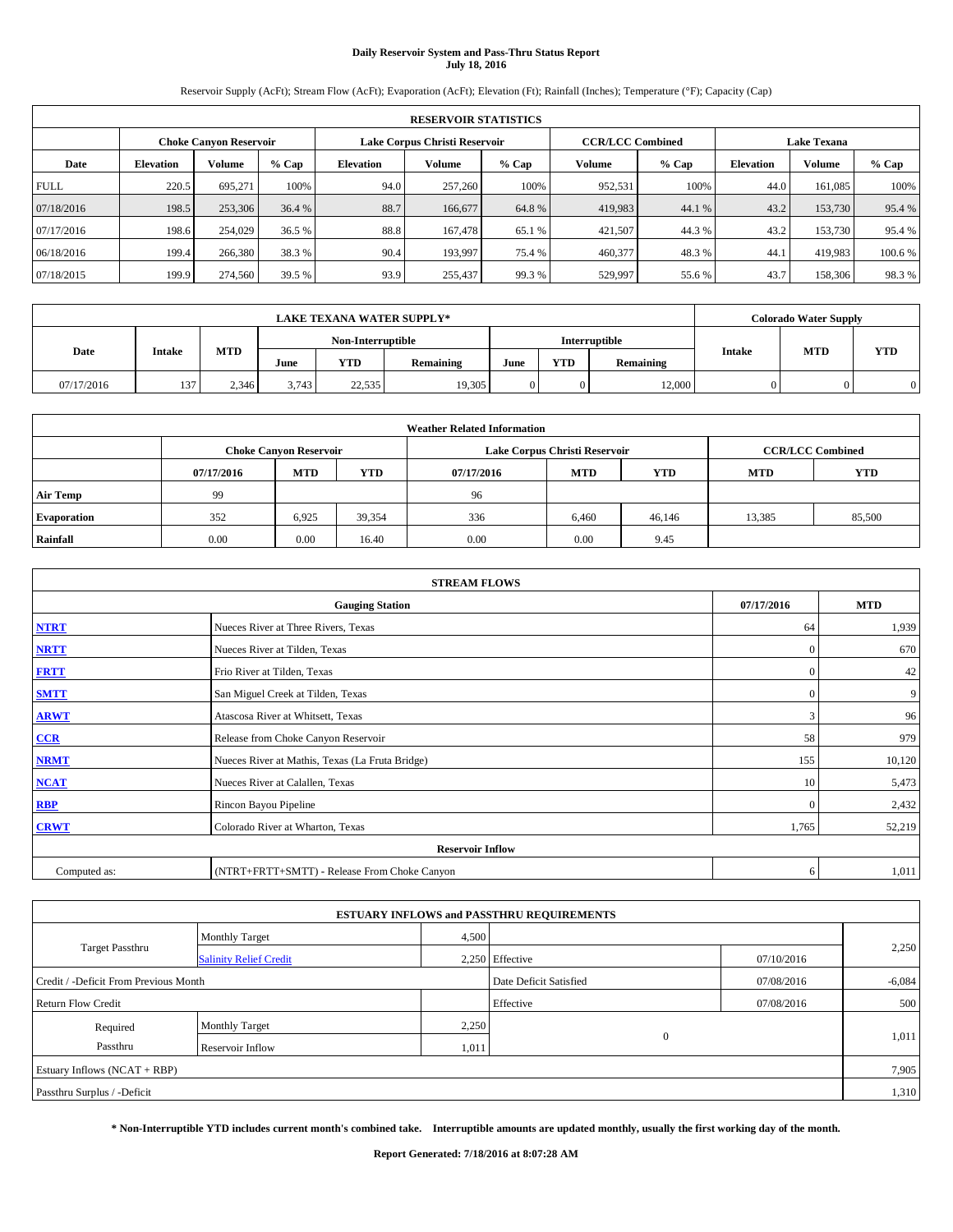# **Daily Reservoir System and Pass-Thru Status Report July 19, 2016**

Reservoir Supply (AcFt); Stream Flow (AcFt); Evaporation (AcFt); Elevation (Ft); Rainfall (Inches); Temperature (°F); Capacity (Cap)

|             | <b>RESERVOIR STATISTICS</b> |                        |         |                  |                               |         |                                               |         |                  |               |         |  |
|-------------|-----------------------------|------------------------|---------|------------------|-------------------------------|---------|-----------------------------------------------|---------|------------------|---------------|---------|--|
|             |                             | Choke Canvon Reservoir |         |                  | Lake Corpus Christi Reservoir |         | <b>CCR/LCC Combined</b><br><b>Lake Texana</b> |         |                  |               |         |  |
| Date        | <b>Elevation</b>            | Volume                 | $%$ Cap | <b>Elevation</b> | Volume                        | $%$ Cap | <b>Volume</b>                                 | $%$ Cap | <b>Elevation</b> | <b>Volume</b> | % Cap   |  |
| <b>FULL</b> | 220.5                       | 695.271                | 100%    | 94.0             | 257,260                       | 100%    | 952,531                                       | 100%    | 44.0             | 161.085       | 100%    |  |
| 07/19/2016  | 198.5                       | 253,017                | 36.4 %  | 88.7             | 166,677                       | 64.8%   | 419,694                                       | 44.1 %  | 43.1             | 152,823       | 94.9%   |  |
| 07/18/2016  | 198.5                       | 253,306                | 36.4 %  | 88.7             | 166,677                       | 64.8%   | 419,983                                       | 44.1 %  | 43.2             | 153,730       | 95.4 %  |  |
| 06/19/2016  | 199.4                       | 266,529                | 38.3 %  | 90.5             | 195.516                       | 76.0 %  | 462,045                                       | 48.5 %  | 44.1             | 162,101       | 100.6 % |  |
| 07/19/2015  | 199.9                       | 274,257                | 39.4 %  | 93.9             | 255,072                       | 99.1 %  | 529,329                                       | 55.6%   | 43.7             | 158,306       | 98.3%   |  |

|            | <b>LAKE TEXANA WATER SUPPLY*</b> |            |                   |            |           |                      |            |           |               | <b>Colorado Water Supply</b> |            |
|------------|----------------------------------|------------|-------------------|------------|-----------|----------------------|------------|-----------|---------------|------------------------------|------------|
|            |                                  |            | Non-Interruptible |            |           | <b>Interruptible</b> |            |           |               |                              |            |
| Date       | <b>Intake</b>                    | <b>MTD</b> | June              | <b>YTD</b> | Remaining | June                 | <b>YTD</b> | Remaining | <b>Intake</b> | <b>MTD</b>                   | <b>YTD</b> |
| 07/18/2016 | 137                              | 2,483      | 3.743             | 22.672     | 19.168    |                      |            | 12,000    |               |                              |            |

| <b>Weather Related Information</b> |            |                                                                                  |        |      |                               |        |                         |        |  |  |
|------------------------------------|------------|----------------------------------------------------------------------------------|--------|------|-------------------------------|--------|-------------------------|--------|--|--|
|                                    |            | <b>Choke Canyon Reservoir</b>                                                    |        |      | Lake Corpus Christi Reservoir |        | <b>CCR/LCC Combined</b> |        |  |  |
|                                    | 07/18/2016 | <b>YTD</b><br><b>MTD</b><br><b>MTD</b><br><b>YTD</b><br><b>MTD</b><br>07/18/2016 |        |      |                               |        |                         |        |  |  |
| <b>Air Temp</b>                    | 100        |                                                                                  |        | 98   |                               |        |                         |        |  |  |
| <b>Evaporation</b>                 | 360        | 7,285                                                                            | 39.714 | 429  | 6,889                         | 46,575 | 14,174                  | 86,289 |  |  |
| Rainfall                           | 0.00       | 0.00                                                                             | 16.40  | 0.00 | 0.00                          | 9.45   |                         |        |  |  |

|              | <b>STREAM FLOWS</b>                             |              |            |  |  |  |  |  |  |  |
|--------------|-------------------------------------------------|--------------|------------|--|--|--|--|--|--|--|
|              | <b>Gauging Station</b>                          | 07/19/2016   | <b>MTD</b> |  |  |  |  |  |  |  |
| <b>NTRT</b>  | Nueces River at Three Rivers, Texas             | 62           | 2,001      |  |  |  |  |  |  |  |
| <b>NRTT</b>  | Nueces River at Tilden, Texas                   | $\mathbf{0}$ | 670        |  |  |  |  |  |  |  |
| <b>FRTT</b>  | Frio River at Tilden, Texas                     | $\mathbf{0}$ | 42         |  |  |  |  |  |  |  |
| <b>SMTT</b>  | San Miguel Creek at Tilden, Texas               | $\mathbf{0}$ | 9          |  |  |  |  |  |  |  |
| <b>ARWT</b>  | Atascosa River at Whitsett, Texas               | 3            | 99         |  |  |  |  |  |  |  |
| $CCR$        | Release from Choke Canyon Reservoir             | 58           | 1,036      |  |  |  |  |  |  |  |
| <b>NRMT</b>  | Nueces River at Mathis, Texas (La Fruta Bridge) | 139          | 10,258     |  |  |  |  |  |  |  |
| <b>NCAT</b>  | Nueces River at Calallen, Texas                 | 13           | 5,486      |  |  |  |  |  |  |  |
| RBP          | Rincon Bayou Pipeline                           | $\Omega$     | 2,432      |  |  |  |  |  |  |  |
| <b>CRWT</b>  | Colorado River at Wharton, Texas                | 1,814        | 54,034     |  |  |  |  |  |  |  |
|              | <b>Reservoir Inflow</b>                         |              |            |  |  |  |  |  |  |  |
| Computed as: | (NTRT+FRTT+SMTT) - Release From Choke Canyon    | 4            | 1,015      |  |  |  |  |  |  |  |

| <b>ESTUARY INFLOWS and PASSTHRU REQUIREMENTS</b> |                               |           |                        |            |          |  |  |  |  |  |
|--------------------------------------------------|-------------------------------|-----------|------------------------|------------|----------|--|--|--|--|--|
|                                                  | <b>Monthly Target</b>         | 4,500     |                        |            |          |  |  |  |  |  |
| <b>Target Passthru</b>                           | <b>Salinity Relief Credit</b> |           | 2,250 Effective        | 07/10/2016 | 2,250    |  |  |  |  |  |
| Credit / -Deficit From Previous Month            |                               |           | Date Deficit Satisfied | 07/08/2016 | $-6,084$ |  |  |  |  |  |
| <b>Return Flow Credit</b>                        |                               | Effective | 07/08/2016             | 500        |          |  |  |  |  |  |
| Required                                         | <b>Monthly Target</b>         | 2,250     |                        |            |          |  |  |  |  |  |
| Passthru                                         | Reservoir Inflow              | 1,015     | $\Omega$               |            | 1,015    |  |  |  |  |  |
| Estuary Inflows $(NCAT + RBP)$                   |                               |           |                        |            |          |  |  |  |  |  |
| Passthru Surplus / -Deficit                      |                               |           |                        |            |          |  |  |  |  |  |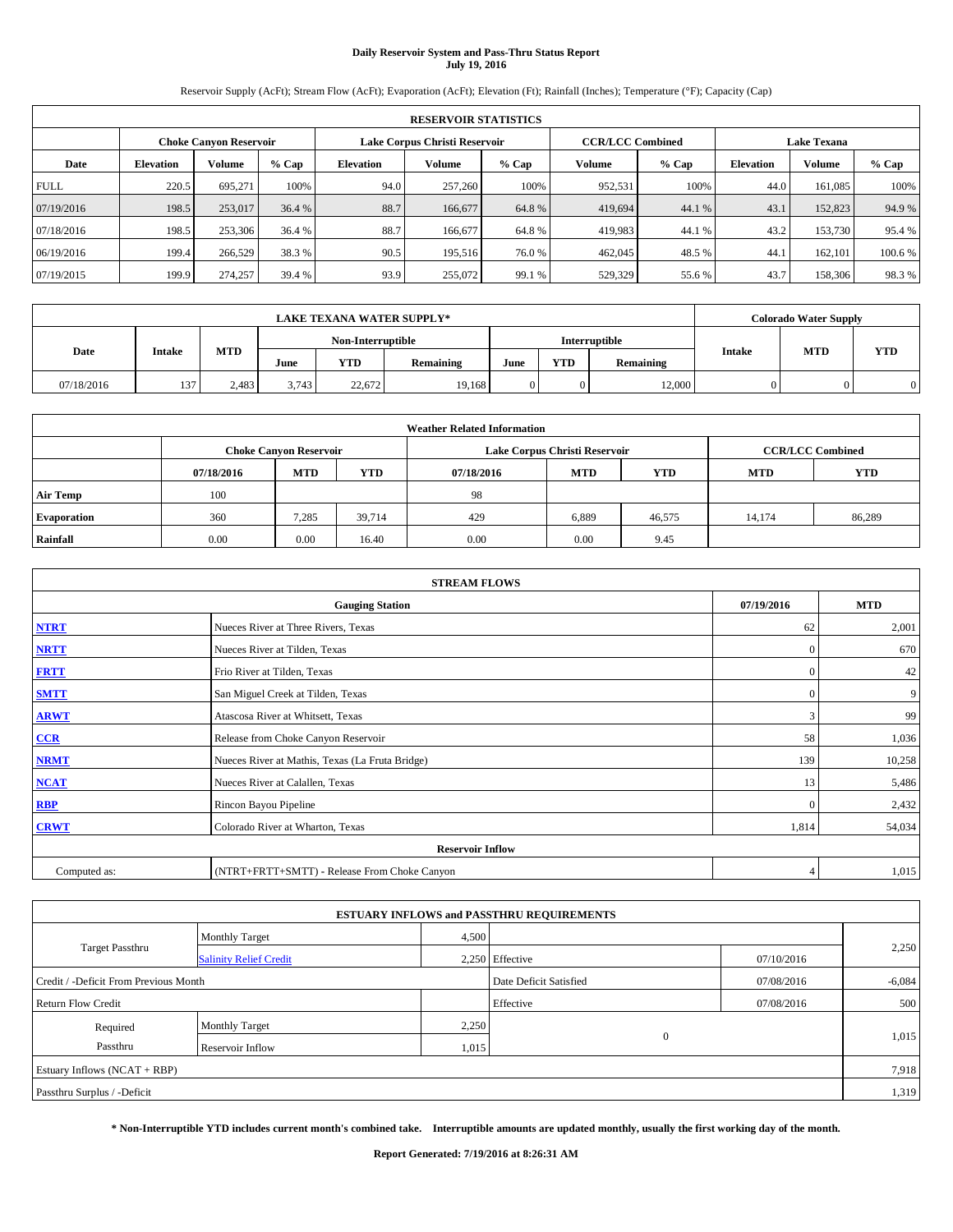# **Daily Reservoir System and Pass-Thru Status Report July 20, 2016**

Reservoir Supply (AcFt); Stream Flow (AcFt); Evaporation (AcFt); Elevation (Ft); Rainfall (Inches); Temperature (°F); Capacity (Cap)

|             | <b>RESERVOIR STATISTICS</b> |                        |         |                  |                               |         |                                               |         |                  |               |         |  |
|-------------|-----------------------------|------------------------|---------|------------------|-------------------------------|---------|-----------------------------------------------|---------|------------------|---------------|---------|--|
|             |                             | Choke Canvon Reservoir |         |                  | Lake Corpus Christi Reservoir |         | <b>CCR/LCC Combined</b><br><b>Lake Texana</b> |         |                  |               |         |  |
| Date        | <b>Elevation</b>            | Volume                 | $%$ Cap | <b>Elevation</b> | Volume                        | $%$ Cap | <b>Volume</b>                                 | $%$ Cap | <b>Elevation</b> | <b>Volume</b> | % Cap   |  |
| <b>FULL</b> | 220.5                       | 695.271                | 100%    | 94.0             | 257,260                       | 100%    | 952,531                                       | 100%    | 44.0             | 161.085       | 100%    |  |
| 07/20/2016  | 198.5                       | 252,728                | 36.3 %  | 88.7             | 166,197                       | 64.6 %  | 418,925                                       | 44.0%   | 43.1             | 152,823       | 94.9%   |  |
| 07/19/2016  | 198.5                       | 253,017                | 36.4 %  | 88.7             | 166,677                       | 64.8%   | 419,694                                       | 44.1 %  | 43.              | 152,823       | 94.9 %  |  |
| 06/20/2016  | 199.4                       | 266,529                | 38.3 %  | 90.3             | 192,480                       | 74.8%   | 459,009                                       | 48.2 %  | 44.1             | 418,925       | 100.6 % |  |
| 07/20/2015  | 199.9                       | 274,257                | 39.4 %  | 93.8             | 254,344                       | 98.9%   | 528,601                                       | 55.5 %  | 43.7             | 158,306       | 98.3%   |  |

|            | <b>LAKE TEXANA WATER SUPPLY*</b> |            |       |                   |           |      |            |               |               | <b>Colorado Water Supply</b> |            |
|------------|----------------------------------|------------|-------|-------------------|-----------|------|------------|---------------|---------------|------------------------------|------------|
|            |                                  |            |       | Non-Interruptible |           |      |            | Interruptible |               | <b>MTD</b>                   |            |
| Date       | <b>Intake</b>                    | <b>MTD</b> | June  | <b>YTD</b>        | Remaining | June | <b>YTD</b> | Remaining     | <b>Intake</b> |                              | <b>YTD</b> |
| 07/19/2016 | 137                              | 2.620      | 3.743 | 22,810            | 19.030    |      |            | 12,000        |               |                              |            |

| <b>Weather Related Information</b> |            |                                                                                  |        |      |                               |                         |        |        |  |  |  |
|------------------------------------|------------|----------------------------------------------------------------------------------|--------|------|-------------------------------|-------------------------|--------|--------|--|--|--|
|                                    |            | <b>Choke Canyon Reservoir</b>                                                    |        |      | Lake Corpus Christi Reservoir | <b>CCR/LCC Combined</b> |        |        |  |  |  |
|                                    | 07/19/2016 | <b>YTD</b><br><b>MTD</b><br><b>MTD</b><br><b>YTD</b><br><b>MTD</b><br>07/19/2016 |        |      |                               |                         |        |        |  |  |  |
| <b>Air Temp</b>                    | 94         |                                                                                  |        | 94   |                               |                         |        |        |  |  |  |
| <b>Evaporation</b>                 | 301        | 7,586                                                                            | 40.015 | 279  | 7,168                         | 46,854                  | 14,754 | 86,869 |  |  |  |
| Rainfall                           | 0.00       | 0.00                                                                             | 16.40  | 0.00 | 0.00                          | 9.45                    |        |        |  |  |  |

| <b>STREAM FLOWS</b> |                                                 |                |            |  |  |  |  |  |
|---------------------|-------------------------------------------------|----------------|------------|--|--|--|--|--|
|                     | <b>Gauging Station</b>                          | 07/19/2016     | <b>MTD</b> |  |  |  |  |  |
| <b>NTRT</b>         | Nueces River at Three Rivers, Texas             | 60             | 2,060      |  |  |  |  |  |
| <b>NRTT</b>         | Nueces River at Tilden, Texas                   | $\mathbf{0}$   | 671        |  |  |  |  |  |
| <b>FRTT</b>         | Frio River at Tilden, Texas                     | $\mathbf{0}$   | 42         |  |  |  |  |  |
| <b>SMTT</b>         | San Miguel Creek at Tilden, Texas               | $\mathbf{0}$   | 9          |  |  |  |  |  |
| <b>ARWT</b>         | Atascosa River at Whitsett, Texas               | $\overline{2}$ | 101        |  |  |  |  |  |
| $CCR$               | Release from Choke Canyon Reservoir             | 58             | 1,094      |  |  |  |  |  |
| <b>NRMT</b>         | Nueces River at Mathis, Texas (La Fruta Bridge) | 145            | 10,403     |  |  |  |  |  |
| <b>NCAT</b>         | Nueces River at Calallen, Texas                 | $\mathbf{0}$   | 5,486      |  |  |  |  |  |
| RBP                 | Rincon Bayou Pipeline                           | $\Omega$       | 2,432      |  |  |  |  |  |
| <b>CRWT</b>         | Colorado River at Wharton, Texas                | 2,005          | 56,039     |  |  |  |  |  |
|                     | <b>Reservoir Inflow</b>                         |                |            |  |  |  |  |  |
| Computed as:        | (NTRT+FRTT+SMTT) - Release From Choke Canyon    | $\overline{2}$ | 1,017      |  |  |  |  |  |

|                                       |                               |                        | <b>ESTUARY INFLOWS and PASSTHRU REQUIREMENTS</b> |            |          |
|---------------------------------------|-------------------------------|------------------------|--------------------------------------------------|------------|----------|
|                                       | <b>Monthly Target</b>         | 4,500                  |                                                  |            |          |
| <b>Target Passthru</b>                | <b>Salinity Relief Credit</b> |                        | 2.250 Effective                                  | 07/10/2016 | 2,250    |
| Credit / -Deficit From Previous Month |                               | Date Deficit Satisfied |                                                  | 07/08/2016 | $-6,084$ |
| <b>Return Flow Credit</b>             |                               |                        | Effective                                        | 07/08/2016 | 500      |
| Required                              | <b>Monthly Target</b>         | 2,250                  |                                                  |            |          |
| Passthru                              | <b>Reservoir Inflow</b>       | 1,017                  | $\Omega$                                         |            | 1,017    |
| Estuary Inflows (NCAT + RBP)          |                               |                        |                                                  |            | 7,918    |
| Passthru Surplus / -Deficit           |                               |                        |                                                  |            | 1,317    |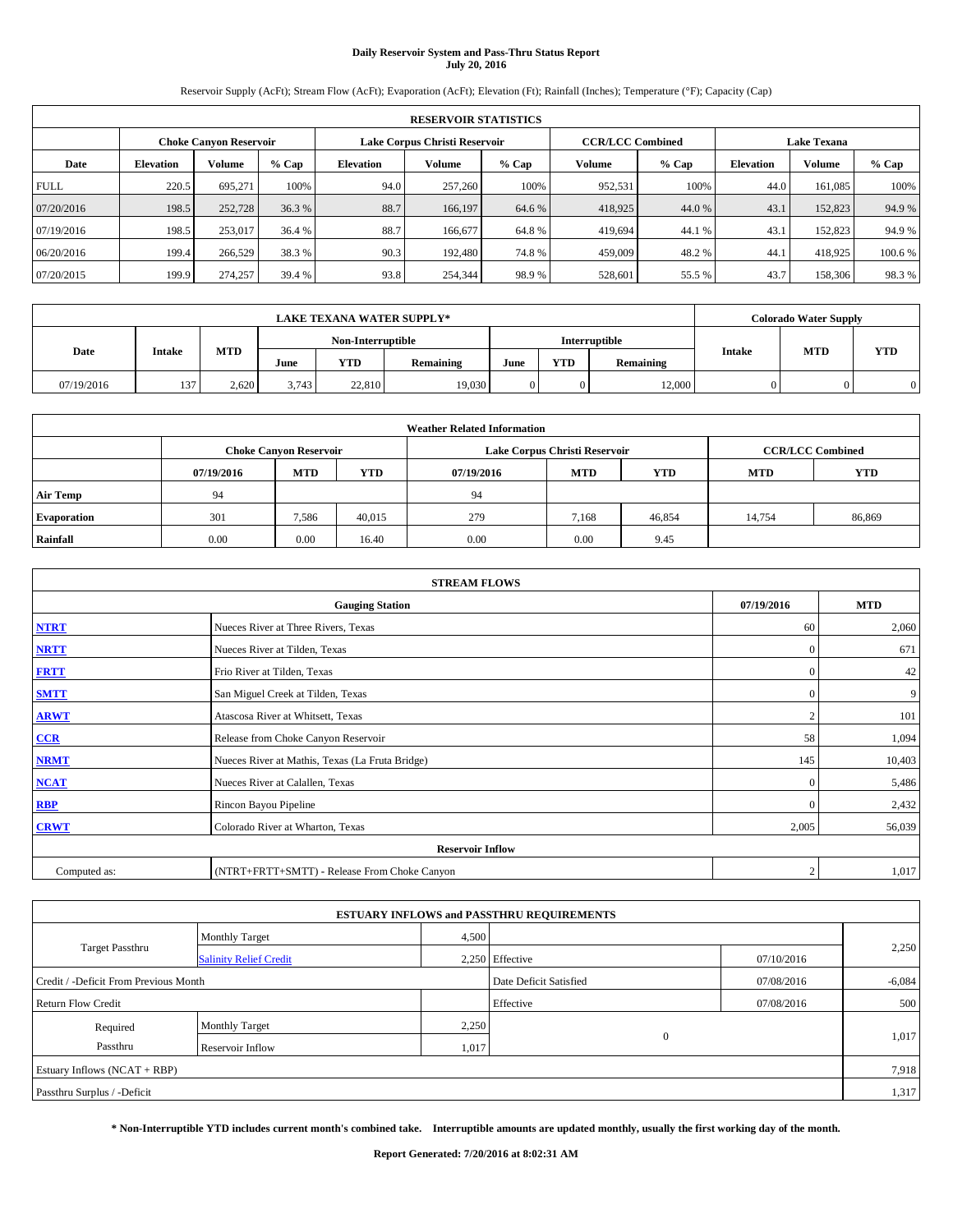# **Daily Reservoir System and Pass-Thru Status Report July 21, 2016**

Reservoir Supply (AcFt); Stream Flow (AcFt); Evaporation (AcFt); Elevation (Ft); Rainfall (Inches); Temperature (°F); Capacity (Cap)

|             | <b>RESERVOIR STATISTICS</b>                             |         |         |                  |         |         |                         |         |                    |               |         |  |  |
|-------------|---------------------------------------------------------|---------|---------|------------------|---------|---------|-------------------------|---------|--------------------|---------------|---------|--|--|
|             | Lake Corpus Christi Reservoir<br>Choke Canvon Reservoir |         |         |                  |         |         | <b>CCR/LCC Combined</b> |         | <b>Lake Texana</b> |               |         |  |  |
| Date        | <b>Elevation</b>                                        | Volume  | $%$ Cap | <b>Elevation</b> | Volume  | $%$ Cap | <b>Volume</b>           | $%$ Cap | <b>Elevation</b>   | <b>Volume</b> | % Cap   |  |  |
| <b>FULL</b> | 220.5                                                   | 695.271 | 100%    | 94.0             | 257,260 | 100%    | 952,531                 | 100%    | 44.0               | 161.085       | 100%    |  |  |
| 07/21/2016  | 198.4                                                   | 252,294 | 36.3 %  | 88.7             | 165,398 | 64.3 %  | 417,692                 | 43.9%   | 43.0               | 151,919       | 94.3%   |  |  |
| 07/20/2016  | 198.5                                                   | 252,728 | 36.3 %  | 88.7             | 166.197 | 64.6 %  | 418,925                 | 44.0 %  | 43.                | 152,823       | 94.9 %  |  |  |
| 06/21/2016  | 199.4                                                   | 266,231 | 38.3 %  | 90.3             | 191,976 | 74.6 %  | 458,207                 | 48.1 %  | 44.1               | 417.692       | 100.6 % |  |  |
| 07/21/2015  | 199.9                                                   | 274,408 | 39.5 %  | 93.8             | 253,798 | 98.7%   | 528,206                 | 55.5 %  | 43.7               | 158,306       | 98.3%   |  |  |

|            | <b>LAKE TEXANA WATER SUPPLY*</b> |            |       |                   |           |      |            |                      |               | <b>Colorado Water Supply</b> |            |
|------------|----------------------------------|------------|-------|-------------------|-----------|------|------------|----------------------|---------------|------------------------------|------------|
|            |                                  |            |       | Non-Interruptible |           |      |            | <b>Interruptible</b> |               | <b>MTD</b>                   |            |
| Date       | <b>Intake</b>                    | <b>MTD</b> | June  | <b>YTD</b>        | Remaining | June | <b>YTD</b> | Remaining            | <b>Intake</b> |                              | <b>YTD</b> |
| 07/20/2016 | 137                              | 2.757      | 3.743 | 22.947            | 18,893    |      |            | 12,000               |               |                              |            |

| <b>Weather Related Information</b> |            |                                                                                  |        |      |                               |                         |        |        |  |  |  |
|------------------------------------|------------|----------------------------------------------------------------------------------|--------|------|-------------------------------|-------------------------|--------|--------|--|--|--|
|                                    |            | <b>Choke Canyon Reservoir</b>                                                    |        |      | Lake Corpus Christi Reservoir | <b>CCR/LCC Combined</b> |        |        |  |  |  |
|                                    | 07/20/2016 | <b>YTD</b><br><b>MTD</b><br><b>MTD</b><br><b>YTD</b><br><b>MTD</b><br>07/20/2016 |        |      |                               |                         |        |        |  |  |  |
| <b>Air Temp</b>                    | 99         |                                                                                  |        | 98   |                               |                         |        |        |  |  |  |
| <b>Evaporation</b>                 | 384        | 7,970                                                                            | 40,399 | 353  | 7,521                         | 47,207                  | 15,491 | 87,606 |  |  |  |
| Rainfall                           | 0.00       | 0.00                                                                             | 16.40  | 0.00 | 0.00                          | 9.45                    |        |        |  |  |  |

| <b>STREAM FLOWS</b> |                                                 |                |            |  |  |  |  |  |
|---------------------|-------------------------------------------------|----------------|------------|--|--|--|--|--|
|                     | <b>Gauging Station</b>                          | 07/20/2016     | <b>MTD</b> |  |  |  |  |  |
| <b>NTRT</b>         | Nueces River at Three Rivers, Texas             | 60             | 2,120      |  |  |  |  |  |
| <b>NRTT</b>         | Nueces River at Tilden, Texas                   | $\mathbf{0}$   | 671        |  |  |  |  |  |
| <b>FRTT</b>         | Frio River at Tilden, Texas                     | $\mathbf{0}$   | 42         |  |  |  |  |  |
| <b>SMTT</b>         | San Miguel Creek at Tilden, Texas               | $\mathbf{0}$   | 9          |  |  |  |  |  |
| <b>ARWT</b>         | Atascosa River at Whitsett, Texas               | $\overline{2}$ | 103        |  |  |  |  |  |
| $CCR$               | Release from Choke Canyon Reservoir             | 58             | 1,151      |  |  |  |  |  |
| <b>NRMT</b>         | Nueces River at Mathis, Texas (La Fruta Bridge) | 163            | 10,566     |  |  |  |  |  |
| <b>NCAT</b>         | Nueces River at Calallen, Texas                 | $\mathbf{0}$   | 5,486      |  |  |  |  |  |
| RBP                 | Rincon Bayou Pipeline                           | $\Omega$       | 2,432      |  |  |  |  |  |
| <b>CRWT</b>         | Colorado River at Wharton, Texas                | 2,045          | 58,083     |  |  |  |  |  |
|                     | <b>Reservoir Inflow</b>                         |                |            |  |  |  |  |  |
| Computed as:        | (NTRT+FRTT+SMTT) - Release From Choke Canyon    | $\overline{2}$ | 1,019      |  |  |  |  |  |

|                                       |                               |       | <b>ESTUARY INFLOWS and PASSTHRU REQUIREMENTS</b> |            |          |
|---------------------------------------|-------------------------------|-------|--------------------------------------------------|------------|----------|
|                                       | <b>Monthly Target</b>         | 4,500 |                                                  |            |          |
| <b>Target Passthru</b>                | <b>Salinity Relief Credit</b> |       | 2.250 Effective                                  | 07/10/2016 | 2,250    |
| Credit / -Deficit From Previous Month |                               |       | Date Deficit Satisfied                           | 07/08/2016 | $-6,084$ |
| <b>Return Flow Credit</b>             |                               |       | Effective                                        | 07/08/2016 | 500      |
| Required                              | <b>Monthly Target</b>         | 2,250 |                                                  |            |          |
| Passthru                              | <b>Reservoir Inflow</b>       | 1,019 | $\Omega$                                         |            | 1,019    |
| Estuary Inflows $(NCAT + RBP)$        |                               |       |                                                  |            | 7,918    |
| Passthru Surplus / -Deficit           |                               |       |                                                  |            | 1,315    |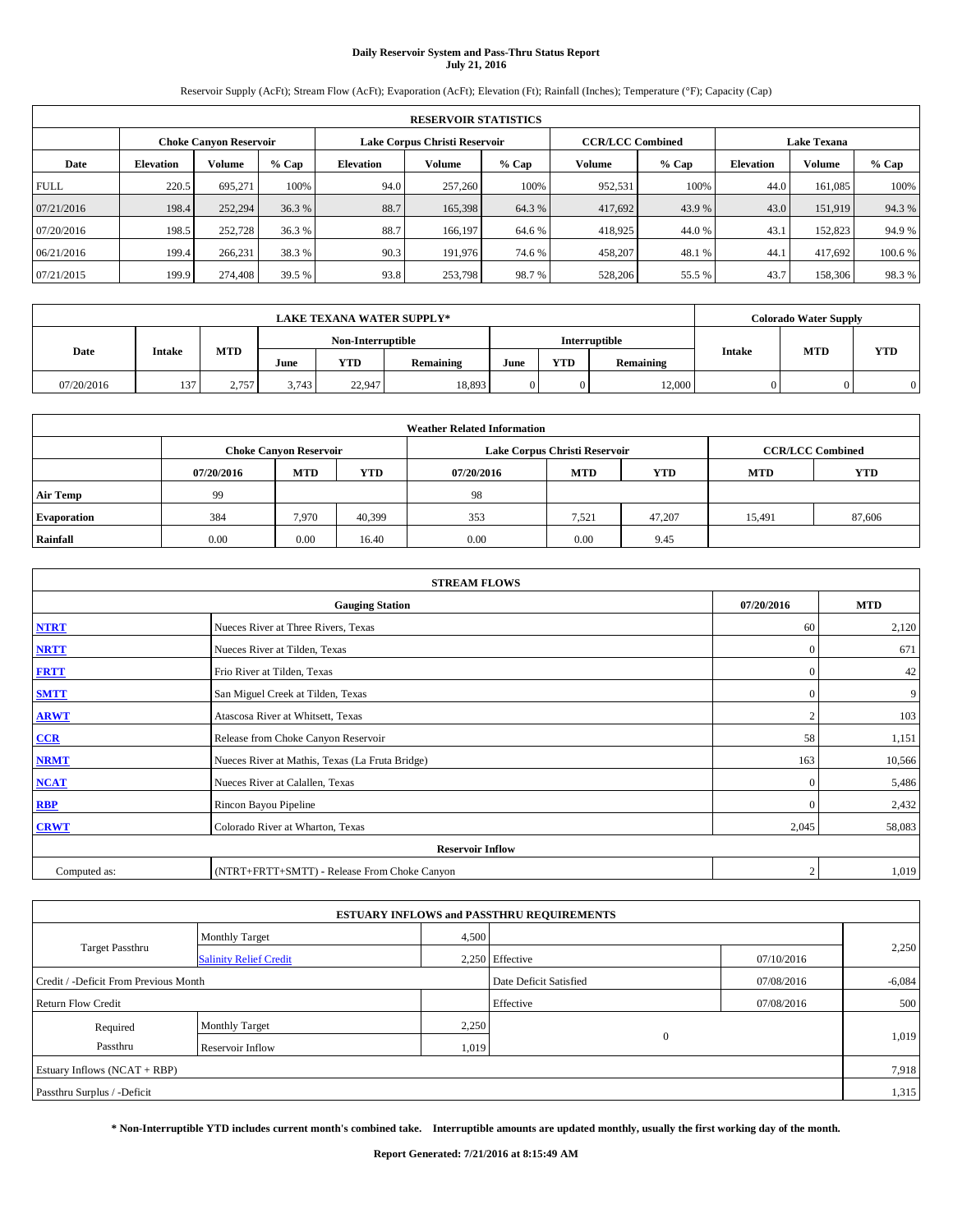# **Daily Reservoir System and Pass-Thru Status Report July 22, 2016**

Reservoir Supply (AcFt); Stream Flow (AcFt); Evaporation (AcFt); Elevation (Ft); Rainfall (Inches); Temperature (°F); Capacity (Cap)

|             | <b>RESERVOIR STATISTICS</b> |                               |         |                  |                               |         |                         |         |                    |               |         |  |  |
|-------------|-----------------------------|-------------------------------|---------|------------------|-------------------------------|---------|-------------------------|---------|--------------------|---------------|---------|--|--|
|             |                             | <b>Choke Canyon Reservoir</b> |         |                  | Lake Corpus Christi Reservoir |         | <b>CCR/LCC Combined</b> |         | <b>Lake Texana</b> |               |         |  |  |
| Date        | <b>Elevation</b>            | Volume                        | $%$ Cap | <b>Elevation</b> | Volume                        | $%$ Cap | Volume                  | $%$ Cap | <b>Elevation</b>   | <b>Volume</b> | % Cap   |  |  |
| <b>FULL</b> | 220.5                       | 695.271                       | 100%    | 94.0             | 257,260                       | 100%    | 952,531                 | 100%    | 44.0               | 161.085       | 100%    |  |  |
| 07/22/2016  | 198.4                       | 251,860                       | 36.2 %  | 88.6             | 164,920                       | 64.1 %  | 416,780                 | 43.8%   | 43.0               | 151.919       | 94.3%   |  |  |
| 07/21/2016  | 198.4                       | 252,294                       | 36.3 %  | 88.7             | 165,398                       | 64.3 %  | 417,692                 | 43.9 %  | 43.0               | 151,919       | 94.3%   |  |  |
| 06/22/2016  | 199.3                       | 264,888                       | 38.1 %  | 90.2             | 190,465                       | 74.0 %  | 455,353                 | 47.8%   | 44.1               | 416,780       | 100.6 % |  |  |
| 07/22/2015  | 199.9                       | 273,797                       | 39.4 %  | 93.8             | 253,253                       | 98.4 %  | 527,050                 | 55.3 %  | 43.6               | 157,385       | 97.7 %  |  |  |

|            | <b>LAKE TEXANA WATER SUPPLY*</b> |            |       |                   |           |      |            |                      |               | <b>Colorado Water Supply</b> |            |
|------------|----------------------------------|------------|-------|-------------------|-----------|------|------------|----------------------|---------------|------------------------------|------------|
|            |                                  |            |       | Non-Interruptible |           |      |            | <b>Interruptible</b> |               | <b>MTD</b>                   |            |
| Date       | <b>Intake</b>                    | <b>MTD</b> | June  | <b>YTD</b>        | Remaining | June | <b>YTD</b> | Remaining            | <b>Intake</b> |                              | <b>YTD</b> |
| 07/21/2016 | 137                              | 2.894      | 3.743 | 23.084            | 18,756    |      |            | 12,000               |               |                              |            |

| <b>Weather Related Information</b> |            |                                                                                  |        |      |                               |                         |        |        |  |  |  |
|------------------------------------|------------|----------------------------------------------------------------------------------|--------|------|-------------------------------|-------------------------|--------|--------|--|--|--|
|                                    |            | <b>Choke Canyon Reservoir</b>                                                    |        |      | Lake Corpus Christi Reservoir | <b>CCR/LCC Combined</b> |        |        |  |  |  |
|                                    | 07/21/2016 | <b>YTD</b><br><b>MTD</b><br><b>MTD</b><br><b>YTD</b><br><b>MTD</b><br>07/21/2016 |        |      |                               |                         |        |        |  |  |  |
| <b>Air Temp</b>                    | 100        |                                                                                  |        | 97   |                               |                         |        |        |  |  |  |
| <b>Evaporation</b>                 | 392        | 8,362                                                                            | 40.791 | 279  | 7.800                         | 47,486                  | 16,162 | 88,277 |  |  |  |
| Rainfall                           | 0.00       | 0.00                                                                             | 16.40  | 0.00 | 0.00                          | 9.45                    |        |        |  |  |  |

| <b>STREAM FLOWS</b> |                                                 |                |        |  |  |  |  |  |  |
|---------------------|-------------------------------------------------|----------------|--------|--|--|--|--|--|--|
|                     | <b>Gauging Station</b>                          |                |        |  |  |  |  |  |  |
| <b>NTRT</b>         | Nueces River at Three Rivers, Texas             |                |        |  |  |  |  |  |  |
| <b>NRTT</b>         | Nueces River at Tilden, Texas                   | $\mathbf{0}$   | 671    |  |  |  |  |  |  |
| <b>FRTT</b>         | Frio River at Tilden, Texas                     | $\mathbf{0}$   | 42     |  |  |  |  |  |  |
| <b>SMTT</b>         | San Miguel Creek at Tilden, Texas               | $\mathbf{0}$   | 9      |  |  |  |  |  |  |
| <b>ARWT</b>         | Atascosa River at Whitsett, Texas               | $\overline{2}$ | 105    |  |  |  |  |  |  |
| $CCR$               | Release from Choke Canyon Reservoir             | 58             | 1,209  |  |  |  |  |  |  |
| <b>NRMT</b>         | Nueces River at Mathis, Texas (La Fruta Bridge) | 189            | 10,755 |  |  |  |  |  |  |
| <b>NCAT</b>         | Nueces River at Calallen, Texas                 | $\mathbf{0}$   | 5,486  |  |  |  |  |  |  |
| RBP                 | Rincon Bayou Pipeline                           | $\Omega$       | 2,432  |  |  |  |  |  |  |
| <b>CRWT</b>         | Colorado River at Wharton, Texas                | 2,144          | 60,227 |  |  |  |  |  |  |
|                     | <b>Reservoir Inflow</b>                         |                |        |  |  |  |  |  |  |
| Computed as:        | (NTRT+FRTT+SMTT) - Release From Choke Canyon    | $\mathbf{0}$   | 1,019  |  |  |  |  |  |  |

|                                       |                               |       | <b>ESTUARY INFLOWS and PASSTHRU REQUIREMENTS</b> |            |          |  |  |  |  |
|---------------------------------------|-------------------------------|-------|--------------------------------------------------|------------|----------|--|--|--|--|
|                                       | <b>Monthly Target</b>         | 4,500 |                                                  |            |          |  |  |  |  |
| <b>Target Passthru</b>                | <b>Salinity Relief Credit</b> |       | 2.250 Effective                                  | 07/10/2016 | 2,250    |  |  |  |  |
| Credit / -Deficit From Previous Month |                               |       | Date Deficit Satisfied                           | 07/08/2016 | $-6,084$ |  |  |  |  |
| <b>Return Flow Credit</b>             |                               |       | Effective                                        | 07/08/2016 | 500      |  |  |  |  |
| Required                              | <b>Monthly Target</b>         | 2,250 |                                                  |            |          |  |  |  |  |
| Passthru                              | <b>Reservoir Inflow</b>       | 1,019 | $\Omega$                                         |            | 1,019    |  |  |  |  |
| Estuary Inflows $(NCAT + RBP)$        |                               |       |                                                  |            |          |  |  |  |  |
| Passthru Surplus / -Deficit           |                               |       |                                                  |            | 1,315    |  |  |  |  |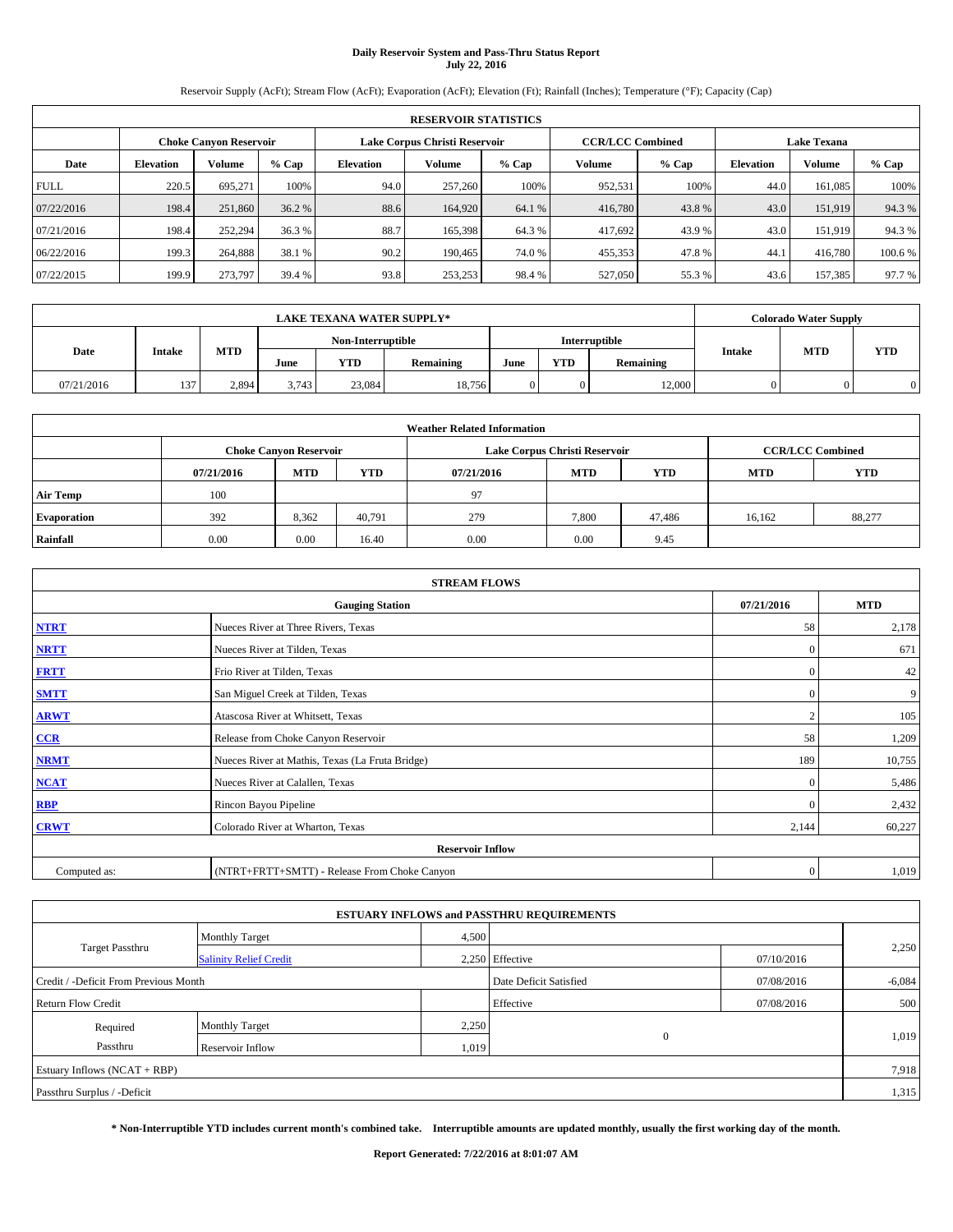# **Daily Reservoir System and Pass-Thru Status Report July 23, 2016**

Reservoir Supply (AcFt); Stream Flow (AcFt); Evaporation (AcFt); Elevation (Ft); Rainfall (Inches); Temperature (°F); Capacity (Cap)

|             | <b>RESERVOIR STATISTICS</b> |                        |         |                  |                               |         |                         |         |                  |                    |         |  |  |
|-------------|-----------------------------|------------------------|---------|------------------|-------------------------------|---------|-------------------------|---------|------------------|--------------------|---------|--|--|
|             |                             | Choke Canvon Reservoir |         |                  | Lake Corpus Christi Reservoir |         | <b>CCR/LCC Combined</b> |         |                  | <b>Lake Texana</b> |         |  |  |
| Date        | <b>Elevation</b>            | Volume                 | $%$ Cap | <b>Elevation</b> | Volume                        | $%$ Cap | <b>Volume</b>           | $%$ Cap | <b>Elevation</b> | <b>Volume</b>      | % Cap   |  |  |
| <b>FULL</b> | 220.5                       | 695.271                | 100%    | 94.0             | 257,260                       | 100%    | 952,531                 | 100%    | 44.0             | 161.085            | 100%    |  |  |
| 07/23/2016  | 198.3                       | 251,148                | 36.1 %  | 88.6             | 164,283                       | 63.9%   | 415,431                 | 43.6 %  | 43.0             | 151,919            | 94.3%   |  |  |
| 07/22/2016  | 198.4                       | 251,860                | 36.2 %  | 88.6             | 164.920                       | 64.1 %  | 416,780                 | 43.8%   | 43.0             | 151,919            | 94.3%   |  |  |
| 06/23/2016  | 199.3                       | 265,186                | 38.1 %  | 90.2             | 190.129                       | 73.9 %  | 455,315                 | 47.8%   | 44.1             | 415.431            | 100.6 % |  |  |
| 07/23/2015  | 199.8                       | 272,112                | 39.1 %  | 93.7             | 252,345                       | 98.1 %  | 524,457                 | 55.1 %  | 43.5             | 156,467            | 97.1 %  |  |  |

| <b>LAKE TEXANA WATER SUPPLY*</b> |               |                   |       |                      |           |      |            | <b>Colorado Water Supply</b> |               |            |            |
|----------------------------------|---------------|-------------------|-------|----------------------|-----------|------|------------|------------------------------|---------------|------------|------------|
|                                  |               | Non-Interruptible |       | <b>Interruptible</b> |           |      |            |                              |               |            |            |
| Date                             | <b>Intake</b> | <b>MTD</b>        | June  | <b>YTD</b>           | Remaining | June | <b>YTD</b> | Remaining                    | <b>Intake</b> | <b>MTD</b> | <b>YTD</b> |
| 07/22/2016                       | 137           | 3.031             | 3.743 | 23.220               | 18,620    |      |            | 12,000                       |               |            |            |

| <b>Weather Related Information</b> |            |                               |            |            |                               |                         |            |            |  |  |  |
|------------------------------------|------------|-------------------------------|------------|------------|-------------------------------|-------------------------|------------|------------|--|--|--|
|                                    |            | <b>Choke Canyon Reservoir</b> |            |            | Lake Corpus Christi Reservoir | <b>CCR/LCC Combined</b> |            |            |  |  |  |
|                                    | 07/22/2016 | <b>MTD</b>                    | <b>YTD</b> | 07/22/2016 | <b>MTD</b>                    | <b>YTD</b>              | <b>MTD</b> | <b>YTD</b> |  |  |  |
| <b>Air Temp</b>                    | 101        |                               |            | 99         |                               |                         |            |            |  |  |  |
| <b>Evaporation</b>                 | 399        | 8,761                         | 41.190     | 130        | 7,930                         | 47.616                  | 16,691     | 88,806     |  |  |  |
| Rainfall                           | 0.00       | 0.00                          | 16.40      | 0.00       | 0.00                          | 9.45                    |            |            |  |  |  |

| <b>STREAM FLOWS</b> |                                                 |                |        |  |  |  |  |  |  |
|---------------------|-------------------------------------------------|----------------|--------|--|--|--|--|--|--|
|                     | <b>Gauging Station</b>                          |                |        |  |  |  |  |  |  |
| <b>NTRT</b>         | Nueces River at Three Rivers, Texas             |                |        |  |  |  |  |  |  |
| <b>NRTT</b>         | Nueces River at Tilden, Texas                   | $\mathbf{0}$   | 671    |  |  |  |  |  |  |
| <b>FRTT</b>         | Frio River at Tilden, Texas                     | $\mathbf{0}$   | 42     |  |  |  |  |  |  |
| <b>SMTT</b>         | San Miguel Creek at Tilden, Texas               | $\mathbf{0}$   | 9      |  |  |  |  |  |  |
| <b>ARWT</b>         | Atascosa River at Whitsett, Texas               | $\overline{2}$ | 107    |  |  |  |  |  |  |
| $CCR$               | Release from Choke Canyon Reservoir             | 58             | 1,266  |  |  |  |  |  |  |
| <b>NRMT</b>         | Nueces River at Mathis, Texas (La Fruta Bridge) | 210            | 10,965 |  |  |  |  |  |  |
| <b>NCAT</b>         | Nueces River at Calallen, Texas                 | $\mathbf{0}$   | 5,486  |  |  |  |  |  |  |
| RBP                 | Rincon Bayou Pipeline                           | $\Omega$       | 2,432  |  |  |  |  |  |  |
| <b>CRWT</b>         | Colorado River at Wharton, Texas                | 1,985          | 62,212 |  |  |  |  |  |  |
|                     |                                                 |                |        |  |  |  |  |  |  |
| Computed as:        | (NTRT+FRTT+SMTT) - Release From Choke Canyon    | $\mathbf{0}$   | 1,019  |  |  |  |  |  |  |

|                                       |                                                  |       | <b>ESTUARY INFLOWS and PASSTHRU REQUIREMENTS</b> |            |          |
|---------------------------------------|--------------------------------------------------|-------|--------------------------------------------------|------------|----------|
|                                       | <b>Monthly Target</b>                            | 4,500 |                                                  |            |          |
| <b>Target Passthru</b>                | 2.250 Effective<br><b>Salinity Relief Credit</b> |       |                                                  | 07/10/2016 | 2,250    |
| Credit / -Deficit From Previous Month |                                                  |       | Date Deficit Satisfied<br>07/08/2016             |            | $-6,084$ |
| <b>Return Flow Credit</b>             |                                                  |       | Effective                                        | 07/08/2016 | 500      |
| Required                              | <b>Monthly Target</b>                            | 2,250 |                                                  |            |          |
| Passthru                              | Reservoir Inflow                                 | 1,019 | $\Omega$                                         |            | 1,019    |
| Estuary Inflows (NCAT + RBP)          |                                                  |       |                                                  |            | 7,918    |
| Passthru Surplus / -Deficit           |                                                  |       |                                                  |            | 1,315    |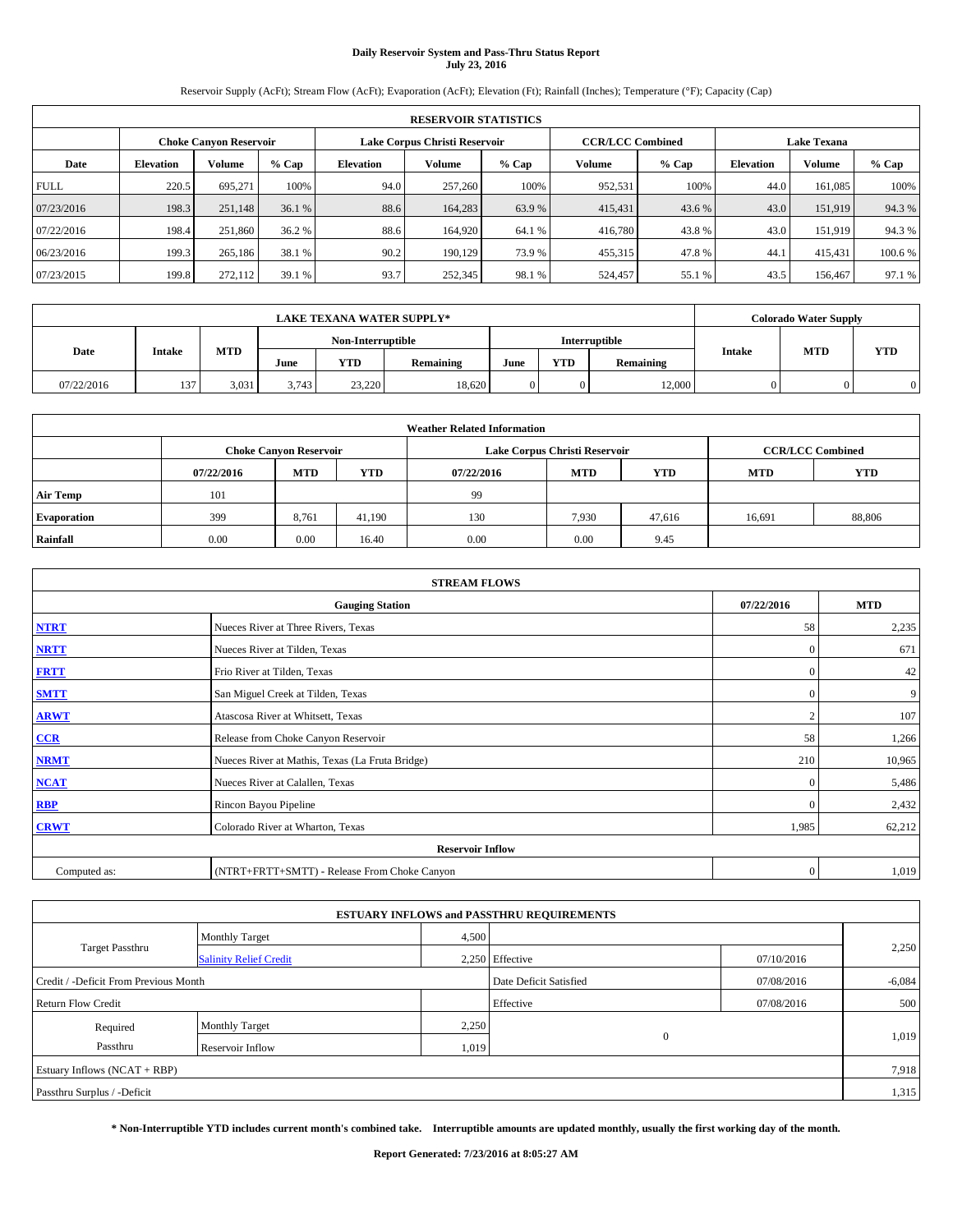# **Daily Reservoir System and Pass-Thru Status Report July 24, 2016**

Reservoir Supply (AcFt); Stream Flow (AcFt); Evaporation (AcFt); Elevation (Ft); Rainfall (Inches); Temperature (°F); Capacity (Cap)

|             | <b>RESERVOIR STATISTICS</b> |                        |         |                  |                               |         |                         |         |                  |                    |         |  |  |
|-------------|-----------------------------|------------------------|---------|------------------|-------------------------------|---------|-------------------------|---------|------------------|--------------------|---------|--|--|
|             |                             | Choke Canvon Reservoir |         |                  | Lake Corpus Christi Reservoir |         | <b>CCR/LCC Combined</b> |         |                  | <b>Lake Texana</b> |         |  |  |
| Date        | <b>Elevation</b>            | Volume                 | $%$ Cap | <b>Elevation</b> | Volume                        | $%$ Cap | <b>Volume</b>           | $%$ Cap | <b>Elevation</b> | <b>Volume</b>      | % Cap   |  |  |
| <b>FULL</b> | 220.5                       | 695.271                | 100%    | 94.0             | 257,260                       | 100%    | 952,531                 | 100%    | 44.0             | 161.085            | 100%    |  |  |
| 07/24/2016  | 198.3                       | 250,294                | 36.0 %  | 88.5             | 163,488                       | 63.5 %  | 413,782                 | 43.4 %  | 43.0             | 151,919            | 94.3%   |  |  |
| 07/23/2016  | 198.3                       | 251,148                | 36.1 %  | 88.6             | 164,283                       | 63.9 %  | 415,431                 | 43.6 %  | 43.0             | 151,919            | 94.3%   |  |  |
| 06/24/2016  | 199.3                       | 265,037                | 38.1 %  | 90.1             | 189.125                       | 73.5 %  | 454,162                 | 47.7 %  | 44.1             | 413.782            | 100.6 % |  |  |
| 07/24/2015  | 199.8                       | 271,809                | 39.1 %  | 93.7             | 251,982                       | 97.9%   | 523,791                 | 55.0%   | 43.5             | 156,467            | 97.1 %  |  |  |

| <b>LAKE TEXANA WATER SUPPLY*</b> |               |       |                   |            |                      |            |           | <b>Colorado Water Supply</b> |            |           |               |            |            |
|----------------------------------|---------------|-------|-------------------|------------|----------------------|------------|-----------|------------------------------|------------|-----------|---------------|------------|------------|
|                                  |               |       | Non-Interruptible |            | <b>Interruptible</b> |            |           |                              |            |           |               |            |            |
| Date                             | <b>Intake</b> |       |                   | <b>MTD</b> | June                 | <b>YTD</b> | Remaining | June                         | <b>YTD</b> | Remaining | <b>Intake</b> | <b>MTD</b> | <b>YTD</b> |
| 07/23/2016                       | 136           | 3.167 | 3.743             | 23.357     | 18,483               |            |           | 12,000                       |            |           |               |            |            |

| <b>Weather Related Information</b> |            |                               |            |            |                               |                         |            |            |  |  |  |
|------------------------------------|------------|-------------------------------|------------|------------|-------------------------------|-------------------------|------------|------------|--|--|--|
|                                    |            | <b>Choke Canyon Reservoir</b> |            |            | Lake Corpus Christi Reservoir | <b>CCR/LCC Combined</b> |            |            |  |  |  |
|                                    | 07/23/2016 | <b>MTD</b>                    | <b>YTD</b> | 07/23/2016 | <b>MTD</b>                    | <b>YTD</b>              | <b>MTD</b> | <b>YTD</b> |  |  |  |
| <b>Air Temp</b>                    | 102        |                               |            | 100        |                               |                         |            |            |  |  |  |
| <b>Evaporation</b>                 | 398        | 9,159                         | 41.588     | 333        | 8,263                         | 47,949                  | 17.422     | 89,537     |  |  |  |
| Rainfall                           | 0.00       | 0.00                          | 16.40      | 0.00       | 0.00                          | 9.45                    |            |            |  |  |  |

| <b>STREAM FLOWS</b> |                                                 |                |        |  |  |  |  |  |  |
|---------------------|-------------------------------------------------|----------------|--------|--|--|--|--|--|--|
|                     | <b>Gauging Station</b>                          |                |        |  |  |  |  |  |  |
| <b>NTRT</b>         | Nueces River at Three Rivers, Texas             |                |        |  |  |  |  |  |  |
| <b>NRTT</b>         | Nueces River at Tilden, Texas                   | $\mathbf{0}$   | 671    |  |  |  |  |  |  |
| <b>FRTT</b>         | Frio River at Tilden, Texas                     | $\mathbf{0}$   | 42     |  |  |  |  |  |  |
| <b>SMTT</b>         | San Miguel Creek at Tilden, Texas               | $\mathbf{0}$   | 9      |  |  |  |  |  |  |
| <b>ARWT</b>         | Atascosa River at Whitsett, Texas               | $\overline{2}$ | 109    |  |  |  |  |  |  |
| $CCR$               | Release from Choke Canyon Reservoir             | 58             | 1,324  |  |  |  |  |  |  |
| <b>NRMT</b>         | Nueces River at Mathis, Texas (La Fruta Bridge) | 210            | 11,176 |  |  |  |  |  |  |
| <b>NCAT</b>         | Nueces River at Calallen, Texas                 | $\mathbf{0}$   | 5,486  |  |  |  |  |  |  |
| RBP                 | Rincon Bayou Pipeline                           | $\Omega$       | 2,432  |  |  |  |  |  |  |
| <b>CRWT</b>         | Colorado River at Wharton, Texas                | 1,886          | 64,098 |  |  |  |  |  |  |
|                     |                                                 |                |        |  |  |  |  |  |  |
| Computed as:        | (NTRT+FRTT+SMTT) - Release From Choke Canyon    | $\overline{2}$ | 1,021  |  |  |  |  |  |  |

|                                       |                               |       | <b>ESTUARY INFLOWS and PASSTHRU REQUIREMENTS</b> |            |          |  |  |  |  |
|---------------------------------------|-------------------------------|-------|--------------------------------------------------|------------|----------|--|--|--|--|
|                                       | <b>Monthly Target</b>         | 4,500 |                                                  |            |          |  |  |  |  |
| <b>Target Passthru</b>                | <b>Salinity Relief Credit</b> |       | 2.250 Effective                                  | 07/10/2016 | 2,250    |  |  |  |  |
| Credit / -Deficit From Previous Month |                               |       | Date Deficit Satisfied<br>07/08/2016             |            | $-6,084$ |  |  |  |  |
| <b>Return Flow Credit</b>             |                               |       | Effective                                        | 07/08/2016 | 500      |  |  |  |  |
| Required                              | <b>Monthly Target</b>         | 2,250 |                                                  |            |          |  |  |  |  |
| Passthru                              | Reservoir Inflow              | 1,021 | $\mathbf{0}$                                     |            | 1,021    |  |  |  |  |
| Estuary Inflows (NCAT + RBP)          |                               |       |                                                  |            |          |  |  |  |  |
| Passthru Surplus / -Deficit           |                               |       |                                                  |            |          |  |  |  |  |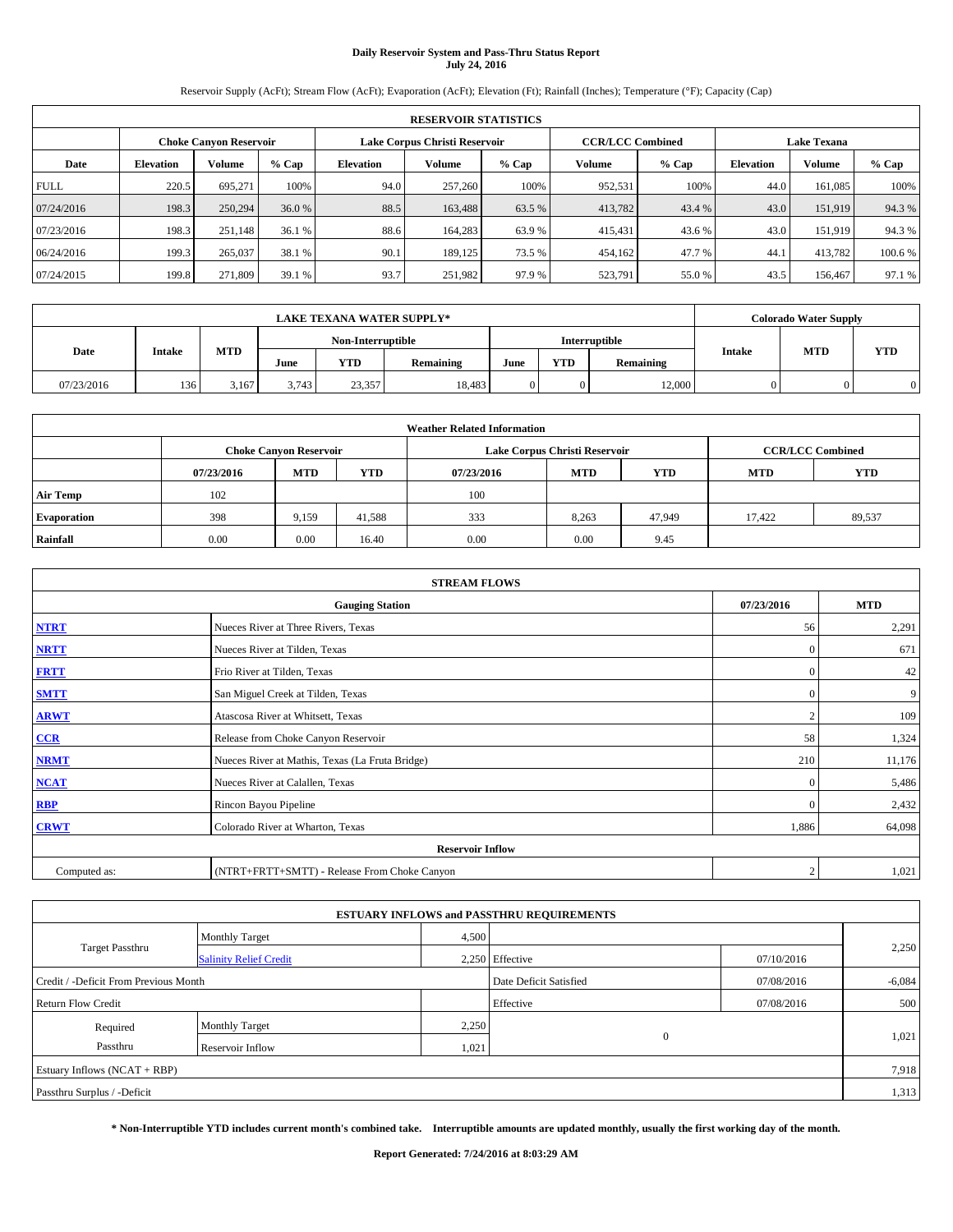# **Daily Reservoir System and Pass-Thru Status Report July 25, 2016**

Reservoir Supply (AcFt); Stream Flow (AcFt); Evaporation (AcFt); Elevation (Ft); Rainfall (Inches); Temperature (°F); Capacity (Cap)

|             | <b>RESERVOIR STATISTICS</b> |                        |         |                  |                               |         |                         |         |                  |                    |         |  |  |
|-------------|-----------------------------|------------------------|---------|------------------|-------------------------------|---------|-------------------------|---------|------------------|--------------------|---------|--|--|
|             |                             | Choke Canvon Reservoir |         |                  | Lake Corpus Christi Reservoir |         | <b>CCR/LCC Combined</b> |         |                  | <b>Lake Texana</b> |         |  |  |
| Date        | <b>Elevation</b>            | Volume                 | $%$ Cap | <b>Elevation</b> | Volume                        | $%$ Cap | <b>Volume</b>           | $%$ Cap | <b>Elevation</b> | <b>Volume</b>      | % Cap   |  |  |
| <b>FULL</b> | 220.5                       | 695.271                | 100%    | 94.0             | 257,260                       | 100%    | 952,531                 | 100%    | 44.0             | 161.085            | 100%    |  |  |
| 07/25/2016  | 198.3                       | 250,436                | 36.0 %  | 88.5             | 163,170                       | 63.4 %  | 413,606                 | 43.4 %  | 43.0             | 151,919            | 94.3%   |  |  |
| 07/24/2016  | 198.3                       | 250,294                | 36.0 %  | 88.5             | 163,488                       | 63.5 %  | 413,782                 | 43.4 %  | 43.0             | 151,919            | 94.3%   |  |  |
| 06/25/2016  | 199.2                       | 263,545                | 37.9 %  | 90.0             | 187.954                       | 73.1 %  | 451.499                 | 47.4 %  | 44.1             | 413,606            | 100.6 % |  |  |
| 07/25/2015  | 199.7                       | 271,657                | 39.1 %  | 93.7             | 251,256                       | 97.7 %  | 522,913                 | 54.9%   | 43.5             | 156,467            | 97.1 %  |  |  |

|            |               |            |                   | <b>LAKE TEXANA WATER SUPPLY*</b> |           |                      |            |           |               | <b>Colorado Water Supply</b> |            |
|------------|---------------|------------|-------------------|----------------------------------|-----------|----------------------|------------|-----------|---------------|------------------------------|------------|
|            |               |            | Non-Interruptible |                                  |           | <b>Interruptible</b> |            |           |               |                              |            |
| Date       | <b>Intake</b> | <b>MTD</b> | June              | <b>YTD</b>                       | Remaining | June                 | <b>YTD</b> | Remaining | <b>Intake</b> | <b>MTD</b>                   | <b>YTD</b> |
| 07/24/2016 | 136           | 3.304      | 3.743             | 23.493                           | 18,347    |                      |            | 12,000    |               |                              |            |

|                    | <b>Weather Related Information</b> |                                                                                           |            |            |            |            |            |            |  |  |  |  |
|--------------------|------------------------------------|-------------------------------------------------------------------------------------------|------------|------------|------------|------------|------------|------------|--|--|--|--|
|                    |                                    | <b>CCR/LCC Combined</b><br><b>Choke Canyon Reservoir</b><br>Lake Corpus Christi Reservoir |            |            |            |            |            |            |  |  |  |  |
|                    | 07/24/2016                         | <b>MTD</b>                                                                                | <b>YTD</b> | 07/24/2016 | <b>MTD</b> | <b>YTD</b> | <b>MTD</b> | <b>YTD</b> |  |  |  |  |
| <b>Air Temp</b>    | 101                                |                                                                                           |            | 99         |            |            |            |            |  |  |  |  |
| <b>Evaporation</b> | 406                                | 9,565                                                                                     | 41.994     | 407        | 8,670      | 48,356     | 18,235     | 90,350     |  |  |  |  |
| Rainfall           | 0.00                               | 0.00                                                                                      | 16.40      | 0.00       | 0.00       | 9.45       |            |            |  |  |  |  |

|              | <b>STREAM FLOWS</b>                             |                |            |
|--------------|-------------------------------------------------|----------------|------------|
|              | <b>Gauging Station</b>                          | 07/24/2016     | <b>MTD</b> |
| <b>NTRT</b>  | Nueces River at Three Rivers, Texas             | 56             | 2,346      |
| <b>NRTT</b>  | Nueces River at Tilden, Texas                   | $\mathbf{0}$   | 671        |
| <b>FRTT</b>  | Frio River at Tilden, Texas                     | $\mathbf{0}$   | 42         |
| <b>SMTT</b>  | San Miguel Creek at Tilden, Texas               | $\mathbf{0}$   | 9          |
| <b>ARWT</b>  | Atascosa River at Whitsett, Texas               | $\overline{2}$ | 111        |
| $CCR$        | Release from Choke Canyon Reservoir             | 58             | 1,382      |
| <b>NRMT</b>  | Nueces River at Mathis, Texas (La Fruta Bridge) | 185            | 11,360     |
| <b>NCAT</b>  | Nueces River at Calallen, Texas                 | 3              | 5,489      |
| RBP          | Rincon Bayou Pipeline                           | $\Omega$       | 2,432      |
| <b>CRWT</b>  | Colorado River at Wharton, Texas                | 1,923          | 66,021     |
|              | <b>Reservoir Inflow</b>                         |                |            |
| Computed as: | (NTRT+FRTT+SMTT) - Release From Choke Canyon    | $\overline{2}$ | 1,023      |

|                                       |                               |       | <b>ESTUARY INFLOWS and PASSTHRU REQUIREMENTS</b> |            |          |
|---------------------------------------|-------------------------------|-------|--------------------------------------------------|------------|----------|
|                                       | <b>Monthly Target</b>         | 4,500 |                                                  |            |          |
| <b>Target Passthru</b>                | <b>Salinity Relief Credit</b> |       | 2,250 Effective                                  | 07/10/2016 | 2,250    |
| Credit / -Deficit From Previous Month |                               |       | Date Deficit Satisfied                           | 07/08/2016 | $-6,084$ |
| <b>Return Flow Credit</b>             |                               |       | Effective                                        | 07/08/2016 | 500      |
| Required                              | <b>Monthly Target</b>         | 2,250 |                                                  |            |          |
| Passthru                              | Reservoir Inflow              | 1,023 | $\Omega$                                         |            | 1,023    |
| Estuary Inflows $(NCAT + RBP)$        |                               |       |                                                  |            | 7,921    |
| Passthru Surplus / -Deficit           |                               |       |                                                  |            | 1,313    |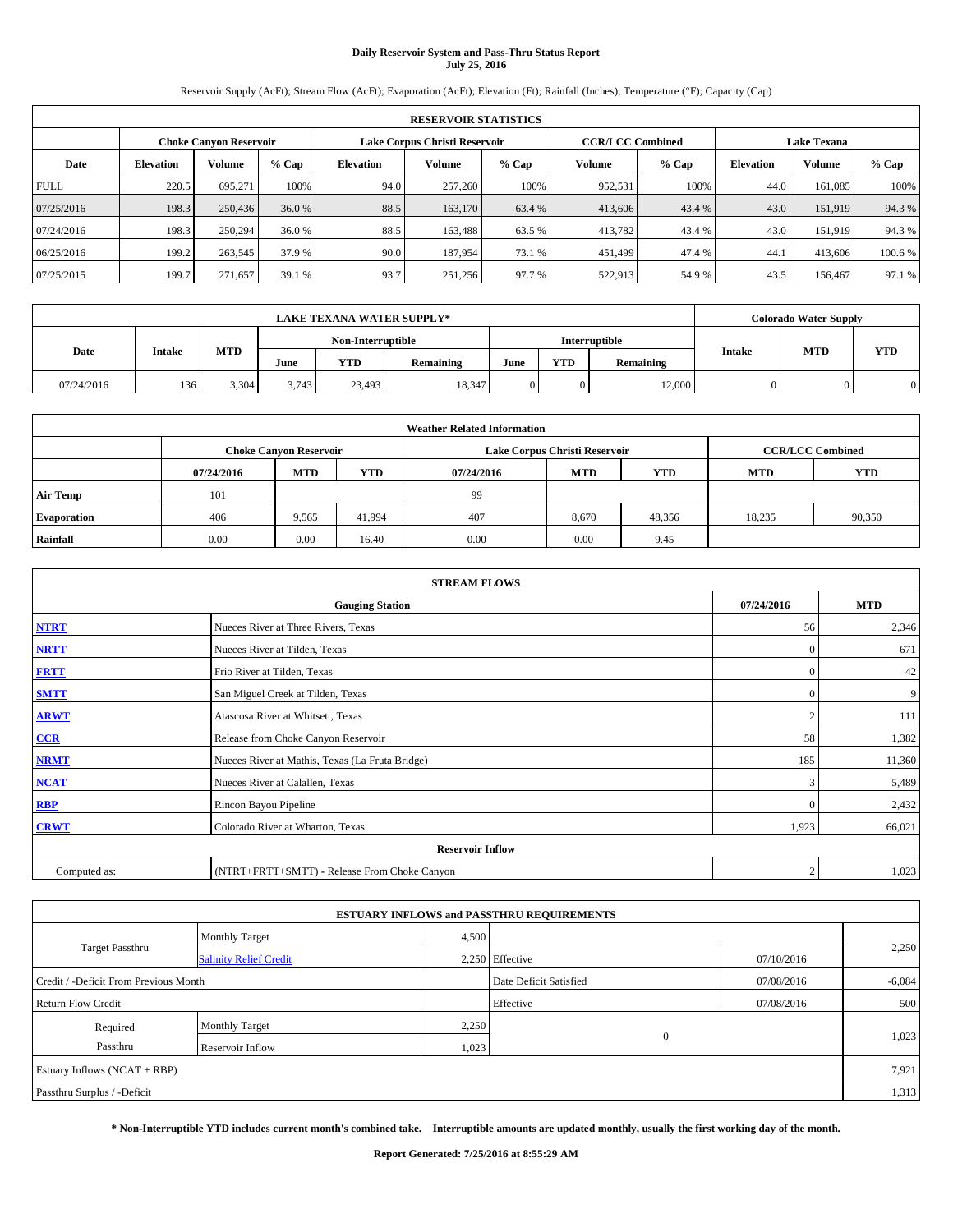#### **Daily Reservoir System and Pass-Thru Status Report July 26, 2016**

|              | <b>Water Supply Index</b> |                   |
|--------------|---------------------------|-------------------|
| Value        | Stage #                   | <b>Stage Name</b> |
| $_{\rm 0.0}$ | $_{0.0}$                  |                   |

Reservoir Supply (AcFt); Stream Flow (AcFt); Evaporation (AcFt); Elevation (Ft); Rainfall (Inches); Temperature (°F); Capacity (Cap)

|             | <b>RESERVOIR STATISTICS</b> |                               |         |                  |                               |         |                         |         |                  |                    |         |  |
|-------------|-----------------------------|-------------------------------|---------|------------------|-------------------------------|---------|-------------------------|---------|------------------|--------------------|---------|--|
|             |                             | <b>Choke Canvon Reservoir</b> |         |                  | Lake Corpus Christi Reservoir |         | <b>CCR/LCC Combined</b> |         |                  | <b>Lake Texana</b> |         |  |
| Date        | <b>Elevation</b>            | Volume                        | $%$ Cap | <b>Elevation</b> | <b>Volume</b>                 | $%$ Cap | Volume                  | $%$ Cap | <b>Elevation</b> | <b>Volume</b>      | $%$ Cap |  |
| <b>FULL</b> | 220.5                       | 695.271                       | 100%    | 94.0             | 257,260                       | 100%    | 952.531                 | 100%    | 44.0             | 161.085            | 100%    |  |
| 07/26/2016  | 198.3                       | 249,867                       | 35.9 %  | 88.5             | 162,536                       | 63.2 %  | 412,403                 | 43.3 %  | 43.0             | 151.919            | 94.3%   |  |
| 07/25/2016  | 198.3                       | 250,436                       | 36.0 %  | 88.5             | 163,170                       | 63.4 %  | 413,606                 | 43.4 %  | 43.0             | 151.919            | 94.3%   |  |
| 06/26/2016  | 199.3                       | 264,291                       | 38.0 %  | 90.0             | 186,953                       | 72.7 %  | 451,244                 | 47.4 %  | 44.              | 412,403            | 100.6%  |  |
| 07/26/2015  | 199.7                       | 270,900                       | 39.0 %  | 93.6             | 250,713                       | 97.5 %  | 521,613                 | 54.8%   | 43.5             | 156,467            | 97.1 %  |  |

|            | <b>LAKE TEXANA WATER SUPPLY*</b> |            |       |                   |                  |               |            |                  |                      | <b>Colorado Water Supply</b> |            |
|------------|----------------------------------|------------|-------|-------------------|------------------|---------------|------------|------------------|----------------------|------------------------------|------------|
|            |                                  |            |       | Non-Interruptible |                  | Interruptible |            |                  |                      |                              |            |
| Date       | Intake                           | <b>MTD</b> | June  | <b>YTD</b>        | <b>Remaining</b> | June          | <b>YTD</b> | <b>Remaining</b> | <b>MTD</b><br>Intake |                              | <b>YTD</b> |
| 07/25/2016 | 136                              | 3.440      | 3,743 | 23,630            | 18.210           |               |            | 12,000           |                      |                              |            |

|                    |                                                                                           |            |            | <b>Weather Related Information</b> |            |            |            |            |  |  |  |
|--------------------|-------------------------------------------------------------------------------------------|------------|------------|------------------------------------|------------|------------|------------|------------|--|--|--|
|                    | <b>CCR/LCC Combined</b><br>Lake Corpus Christi Reservoir<br><b>Choke Canvon Reservoir</b> |            |            |                                    |            |            |            |            |  |  |  |
|                    | 07/25/2016                                                                                | <b>MTD</b> | <b>YTD</b> | 07/25/2016                         | <b>MTD</b> | <b>YTD</b> | <b>MTD</b> | <b>YTD</b> |  |  |  |
| <b>Air Temp</b>    | 102                                                                                       |            |            | 100                                |            |            |            |            |  |  |  |
| <b>Evaporation</b> | 364                                                                                       | 9,929      | 42,358     | 378                                | 9,048      | 48,734     | 18,977     | 91,092     |  |  |  |
| Rainfall           | 0.01                                                                                      | 0.01       | 16.41      | 0.00                               | 0.00       | 9.45       |            |            |  |  |  |

|              | <b>STREAM FLOWS</b>                             |                |        |  |  |  |  |  |  |
|--------------|-------------------------------------------------|----------------|--------|--|--|--|--|--|--|
|              | <b>Gauging Station</b>                          |                |        |  |  |  |  |  |  |
| <b>NTRT</b>  | Nueces River at Three Rivers, Texas             | 56             | 2,402  |  |  |  |  |  |  |
| <b>NRTT</b>  | Nueces River at Tilden, Texas                   | $\mathbf{0}$   | 671    |  |  |  |  |  |  |
| <b>FRTT</b>  | Frio River at Tilden, Texas                     | $\mathbf{0}$   | 42     |  |  |  |  |  |  |
| <b>SMTT</b>  | San Miguel Creek at Tilden, Texas               | $\mathbf{0}$   | 9      |  |  |  |  |  |  |
| <b>ARWT</b>  | Atascosa River at Whitsett, Texas               | $\mathcal{L}$  | 113    |  |  |  |  |  |  |
| CCR          | Release from Choke Canyon Reservoir             | 58             | 1,439  |  |  |  |  |  |  |
| <b>NRMT</b>  | Nueces River at Mathis, Texas (La Fruta Bridge) | 173            | 11,533 |  |  |  |  |  |  |
| <b>NCAT</b>  | Nueces River at Calallen, Texas                 | 3              | 5,491  |  |  |  |  |  |  |
| <b>RBP</b>   | Rincon Bayou Pipeline                           | $\Omega$       | 2,432  |  |  |  |  |  |  |
| <b>CRWT</b>  | Colorado River at Wharton, Texas                | 2,005          | 68,026 |  |  |  |  |  |  |
|              | <b>Reservoir Inflow</b>                         |                |        |  |  |  |  |  |  |
| Computed as: | (NTRT+FRTT+SMTT) - Release From Choke Canyon    | $\overline{c}$ | 1,025  |  |  |  |  |  |  |

|                                       |                               |       | <b>ESTUARY INFLOWS and PASSTHRU REQUIREMENTS</b> |            |          |
|---------------------------------------|-------------------------------|-------|--------------------------------------------------|------------|----------|
|                                       | <b>Monthly Target</b>         | 4,500 |                                                  |            |          |
| <b>Target Passthru</b>                | <b>Salinity Relief Credit</b> |       | 2,250 Effective                                  | 07/10/2016 | 2,250    |
| Credit / -Deficit From Previous Month |                               |       | Date Deficit Satisfied                           | 07/08/2016 | $-6,084$ |
| <b>Return Flow Credit</b>             |                               |       | Effective                                        | 07/08/2016 | 500      |
| Required                              | Monthly Target                | 2,250 |                                                  |            |          |
| Passthru                              | Reservoir Inflow              | 1,025 | $\Omega$                                         |            | 1,025    |
| Estuary Inflows $(NCAT + RBP)$        |                               |       |                                                  |            | 7,923    |
| Passthru Surplus / -Deficit           |                               |       |                                                  |            | 1,314    |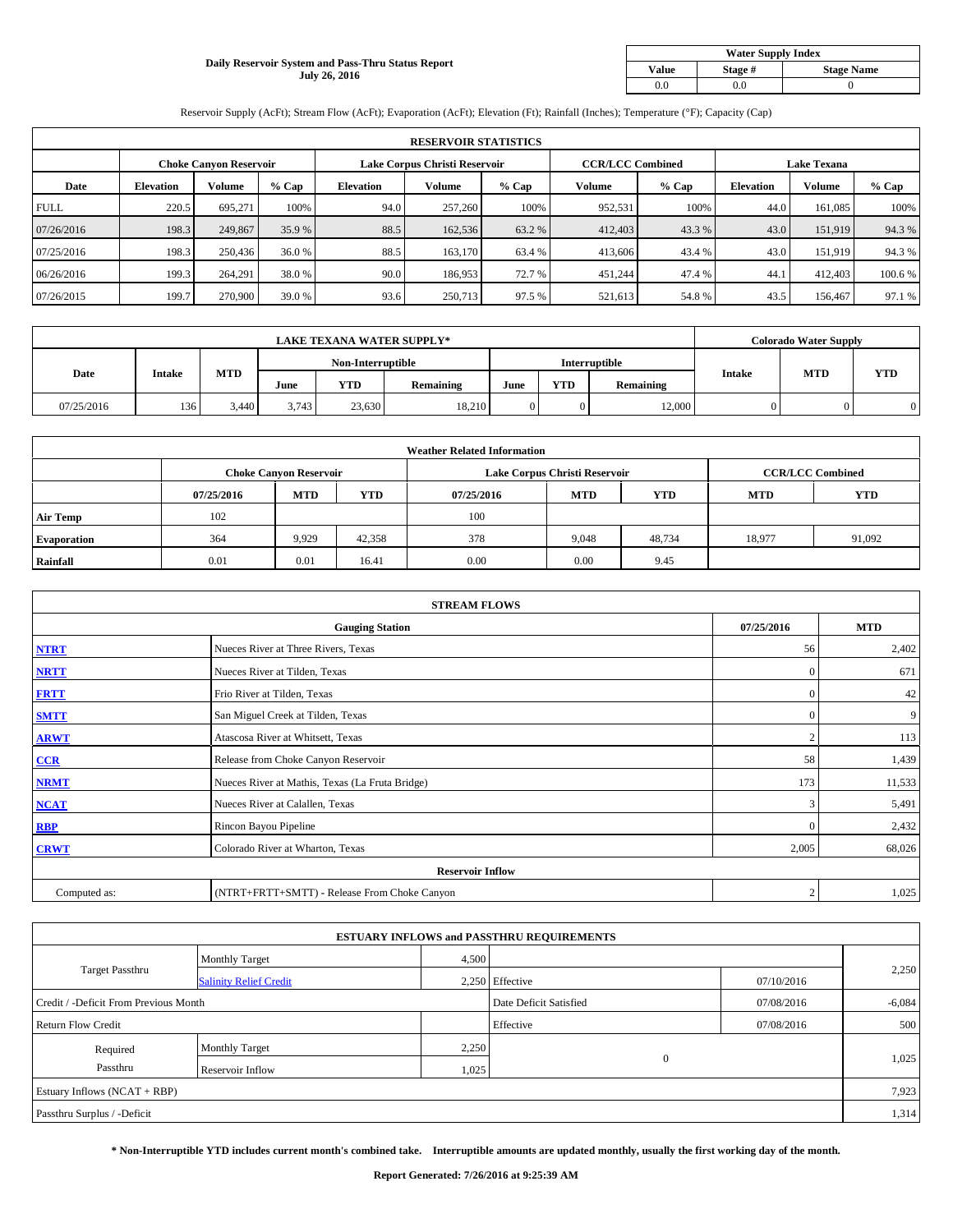# **Daily Reservoir System and Pass-Thru Status Report July 27, 2016**

Reservoir Supply (AcFt); Stream Flow (AcFt); Evaporation (AcFt); Elevation (Ft); Rainfall (Inches); Temperature (°F); Capacity (Cap)

|             | <b>RESERVOIR STATISTICS</b> |                        |         |                  |                               |         |                         |         |                  |                    |         |  |  |
|-------------|-----------------------------|------------------------|---------|------------------|-------------------------------|---------|-------------------------|---------|------------------|--------------------|---------|--|--|
|             |                             | Choke Canvon Reservoir |         |                  | Lake Corpus Christi Reservoir |         | <b>CCR/LCC Combined</b> |         |                  | <b>Lake Texana</b> |         |  |  |
| Date        | <b>Elevation</b>            | Volume                 | $%$ Cap | <b>Elevation</b> | Volume                        | $%$ Cap | <b>Volume</b>           | $%$ Cap | <b>Elevation</b> | <b>Volume</b>      | % Cap   |  |  |
| <b>FULL</b> | 220.5                       | 695.271                | 100%    | 94.0             | 257,260                       | 100%    | 952,531                 | 100%    | 44.0             | 161.085            | 100%    |  |  |
| 07/27/2016  | 198.2                       | 249,582                | 35.9 %  | 88.5             | 162,695                       | 63.2 %  | 412,277                 | 43.3 %  | 43.1             | 152,823            | 94.9%   |  |  |
| 07/26/2016  | 198.3                       | 249,867                | 35.9 %  | 88.5             | 162,536                       | 63.2 %  | 412,403                 | 43.3 %  | 43.0             | 151,919            | 94.3%   |  |  |
| 06/27/2016  | 199.2                       | 263.993                | 38.0%   | 89.9             | 186.120                       | 72.3 %  | 450,113                 | 47.3 %  | 44.1             | 412,277            | 100.6 % |  |  |
| 07/27/2015  | 199.7                       | 271,506                | 39.1 %  | 93.6             | 250,169                       | 97.2 %  | 521,675                 | 54.8%   | 43.5             | 156,467            | 97.1 %  |  |  |

|            | <b>LAKE TEXANA WATER SUPPLY*</b> |            |       |                   |           |      |            |               |               | <b>Colorado Water Supply</b> |            |
|------------|----------------------------------|------------|-------|-------------------|-----------|------|------------|---------------|---------------|------------------------------|------------|
|            |                                  |            |       | Non-Interruptible |           |      |            | Interruptible |               | <b>MTD</b>                   |            |
| Date       | <b>Intake</b>                    | <b>MTD</b> | June  | <b>YTD</b>        | Remaining | June | <b>YTD</b> | Remaining     | <b>Intake</b> |                              | <b>YTD</b> |
| 07/26/2016 | 137                              | 3.576      | 3.743 | 23.766            | 18.074    |      |            | 12,000        |               |                              |            |

|                    | <b>Weather Related Information</b> |                                                                                  |        |      |                               |                         |        |        |  |  |  |  |
|--------------------|------------------------------------|----------------------------------------------------------------------------------|--------|------|-------------------------------|-------------------------|--------|--------|--|--|--|--|
|                    |                                    | <b>Choke Canvon Reservoir</b>                                                    |        |      | Lake Corpus Christi Reservoir | <b>CCR/LCC Combined</b> |        |        |  |  |  |  |
|                    | 07/26/2016                         | <b>YTD</b><br><b>MTD</b><br><b>MTD</b><br><b>YTD</b><br><b>MTD</b><br>07/26/2016 |        |      |                               |                         |        |        |  |  |  |  |
| <b>Air Temp</b>    | 86                                 |                                                                                  |        | 90   |                               |                         |        |        |  |  |  |  |
| <b>Evaporation</b> | 132                                | 10.061                                                                           | 42,490 | 222  | 9.270                         | 48.956                  | 19,331 | 91,446 |  |  |  |  |
| Rainfall           | 0.36                               | 0.37                                                                             | 16.77  | 0.55 | 0.55                          | 10.00                   |        |        |  |  |  |  |

| <b>STREAM FLOWS</b> |                                                 |                |            |  |  |  |  |  |
|---------------------|-------------------------------------------------|----------------|------------|--|--|--|--|--|
|                     | <b>Gauging Station</b>                          | 07/26/2016     | <b>MTD</b> |  |  |  |  |  |
| <b>NTRT</b>         | Nueces River at Three Rivers, Texas             | 58             | 2,459      |  |  |  |  |  |
| <b>NRTT</b>         | Nueces River at Tilden, Texas                   | $\mathbf{0}$   | 671        |  |  |  |  |  |
| <b>FRTT</b>         | Frio River at Tilden, Texas                     | $\mathbf{0}$   | 42         |  |  |  |  |  |
| <b>SMTT</b>         | San Miguel Creek at Tilden, Texas               | $\mathbf{0}$   | 9          |  |  |  |  |  |
| <b>ARWT</b>         | Atascosa River at Whitsett, Texas               | $\overline{2}$ | 115        |  |  |  |  |  |
| $CCR$               | Release from Choke Canyon Reservoir             | 58             | 1,497      |  |  |  |  |  |
| <b>NRMT</b>         | Nueces River at Mathis, Texas (La Fruta Bridge) | 179            | 11,712     |  |  |  |  |  |
| <b>NCAT</b>         | Nueces River at Calallen, Texas                 | $\mathbf{0}$   | 5,491      |  |  |  |  |  |
| RBP                 | Rincon Bayou Pipeline                           | $\Omega$       | 2,432      |  |  |  |  |  |
| <b>CRWT</b>         | Colorado River at Wharton, Texas                | 2,759          | 70,785     |  |  |  |  |  |
|                     | <b>Reservoir Inflow</b>                         |                |            |  |  |  |  |  |
| Computed as:        | (NTRT+FRTT+SMTT) - Release From Choke Canyon    | $\mathbf{0}$   | 1,025      |  |  |  |  |  |

|                                       |                               |       | <b>ESTUARY INFLOWS and PASSTHRU REQUIREMENTS</b> |            |          |
|---------------------------------------|-------------------------------|-------|--------------------------------------------------|------------|----------|
|                                       | <b>Monthly Target</b>         | 4,500 |                                                  |            |          |
| <b>Target Passthru</b>                | <b>Salinity Relief Credit</b> |       | 2.250 Effective                                  | 07/10/2016 | 2,250    |
| Credit / -Deficit From Previous Month |                               |       | Date Deficit Satisfied                           | 07/08/2016 | $-6,084$ |
| <b>Return Flow Credit</b>             |                               |       | Effective                                        | 07/08/2016 | 500      |
| Required                              | <b>Monthly Target</b>         | 2,250 |                                                  |            |          |
| Passthru                              | <b>Reservoir Inflow</b>       | 1,025 | $\Omega$                                         |            | 1,025    |
| Estuary Inflows $(NCAT + RBP)$        |                               |       |                                                  |            | 7,923    |
| Passthru Surplus / -Deficit           |                               |       |                                                  |            | 1,314    |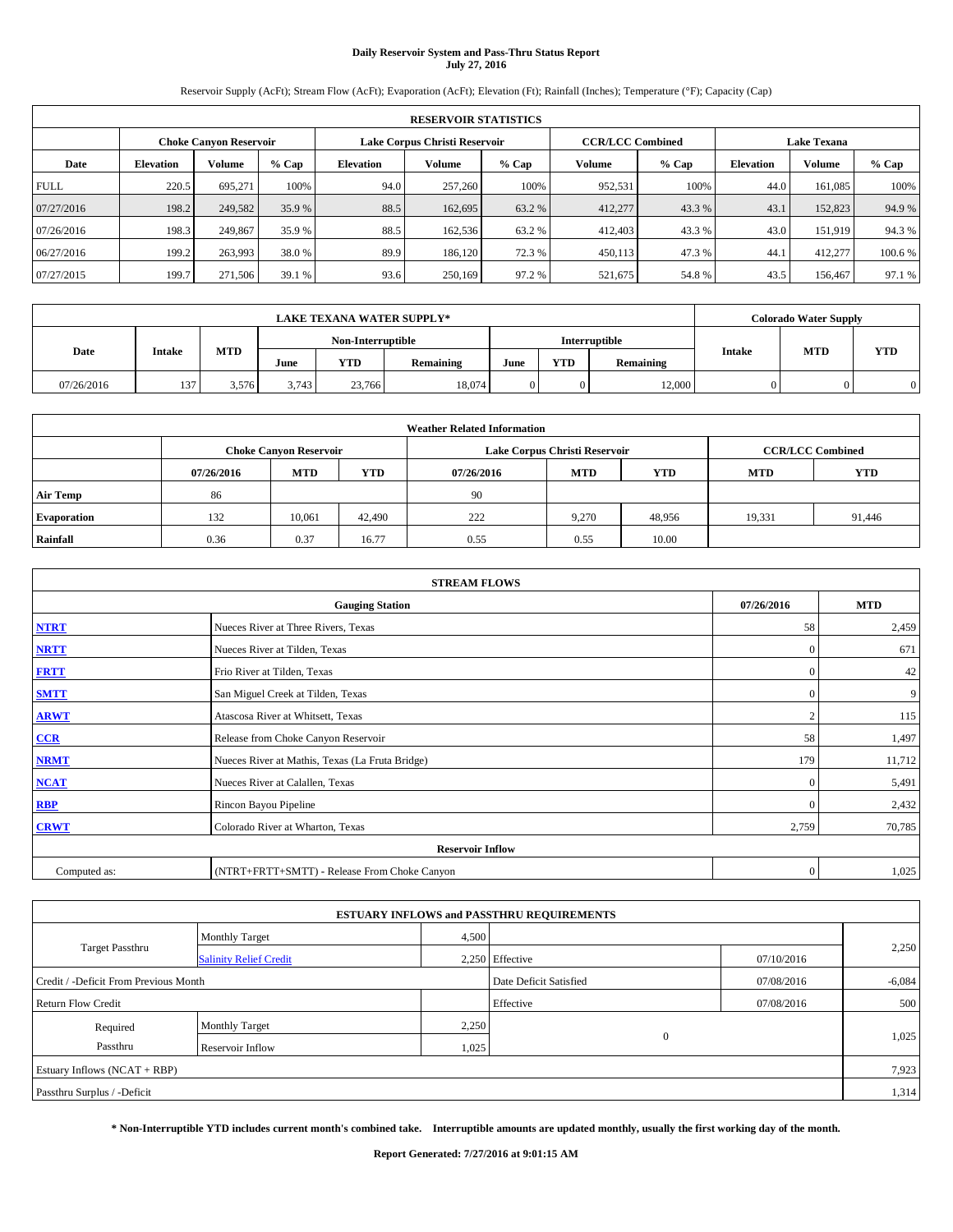# **Daily Reservoir System and Pass-Thru Status Report July 28, 2016**

Reservoir Supply (AcFt); Stream Flow (AcFt); Evaporation (AcFt); Elevation (Ft); Rainfall (Inches); Temperature (°F); Capacity (Cap)

|             | <b>RESERVOIR STATISTICS</b>                             |         |         |                  |         |         |                         |         |                  |                    |        |  |  |
|-------------|---------------------------------------------------------|---------|---------|------------------|---------|---------|-------------------------|---------|------------------|--------------------|--------|--|--|
|             | Lake Corpus Christi Reservoir<br>Choke Canvon Reservoir |         |         |                  |         |         | <b>CCR/LCC Combined</b> |         |                  | <b>Lake Texana</b> |        |  |  |
| Date        | <b>Elevation</b>                                        | Volume  | $%$ Cap | <b>Elevation</b> | Volume  | $%$ Cap | <b>Volume</b>           | $%$ Cap | <b>Elevation</b> | <b>Volume</b>      | % Cap  |  |  |
| <b>FULL</b> | 220.5                                                   | 695.271 | 100%    | 94.0             | 257,260 | 100%    | 952,531                 | 100%    | 44.0             | 161.085            | 100%   |  |  |
| 07/28/2016  | 198.2                                                   | 248,453 | 35.7 %  | 88.5             | 162,378 | 63.1 %  | 410,831                 | 43.1 %  | 43.0             | 151,919            | 94.3%  |  |  |
| 07/27/2016  | 198.2                                                   | 249,582 | 35.9 %  | 88.5             | 162.695 | 63.2 %  | 412,277                 | 43.3 %  | 43.              | 152,823            | 94.9 % |  |  |
| 06/28/2016  | 199.2                                                   | 263.694 | 37.9 %  | 89.9             | 184,790 | 71.8%   | 448.484                 | 47.1 %  | 44.0             | 410,831            | 100.0% |  |  |
| 07/28/2015  | 199.6                                                   | 270,142 | 38.9 %  | 93.6             | 249,264 | 96.9%   | 519,406                 | 54.5 %  | 43.4             | 155,551            | 96.6%  |  |  |

|            | <b>LAKE TEXANA WATER SUPPLY*</b> |            |       |                   |           |      |            |                      |               | <b>Colorado Water Supply</b> |            |
|------------|----------------------------------|------------|-------|-------------------|-----------|------|------------|----------------------|---------------|------------------------------|------------|
|            |                                  |            |       | Non-Interruptible |           |      |            | <b>Interruptible</b> |               | <b>MTD</b>                   |            |
| Date       | <b>Intake</b>                    | <b>MTD</b> | June  | <b>YTD</b>        | Remaining | June | <b>YTD</b> | Remaining            | <b>Intake</b> |                              | <b>YTD</b> |
| 07/27/2016 | 137                              | 3.713      | 3.743 | 23.903            | 17.937    |      |            | 12,000               |               |                              |            |

| <b>Weather Related Information</b> |            |                               |                                                                    |      |                               |                         |        |        |  |  |  |
|------------------------------------|------------|-------------------------------|--------------------------------------------------------------------|------|-------------------------------|-------------------------|--------|--------|--|--|--|
|                                    |            | <b>Choke Canvon Reservoir</b> |                                                                    |      | Lake Corpus Christi Reservoir | <b>CCR/LCC Combined</b> |        |        |  |  |  |
|                                    | 07/27/2016 | <b>MTD</b>                    | <b>YTD</b><br><b>MTD</b><br><b>YTD</b><br><b>MTD</b><br>07/27/2016 |      |                               |                         |        |        |  |  |  |
| <b>Air Temp</b>                    | 99         |                               |                                                                    | 99   |                               |                         |        |        |  |  |  |
| <b>Evaporation</b>                 | 272        | 10,333                        | 42,762                                                             | 378  | 9,648                         | 49,334                  | 19.981 | 92,096 |  |  |  |
| Rainfall                           | 0.00       | 0.37                          | 16.77                                                              | 0.00 | 0.55                          | 10.00                   |        |        |  |  |  |

| <b>STREAM FLOWS</b> |                                                 |                |            |  |  |  |  |  |
|---------------------|-------------------------------------------------|----------------|------------|--|--|--|--|--|
|                     | <b>Gauging Station</b>                          | 07/27/2016     | <b>MTD</b> |  |  |  |  |  |
| <b>NTRT</b>         | Nueces River at Three Rivers, Texas             | 64             | 2,523      |  |  |  |  |  |
| <b>NRTT</b>         | Nueces River at Tilden, Texas                   | $\mathbf{0}$   | 671        |  |  |  |  |  |
| <b>FRTT</b>         | Frio River at Tilden, Texas                     | $\mathbf{0}$   | 42         |  |  |  |  |  |
| <b>SMTT</b>         | San Miguel Creek at Tilden, Texas               | 30             | 39         |  |  |  |  |  |
| <b>ARWT</b>         | Atascosa River at Whitsett, Texas               | $\overline{2}$ | 117        |  |  |  |  |  |
| $CCR$               | Release from Choke Canyon Reservoir             | 58             | 1,554      |  |  |  |  |  |
| <b>NRMT</b>         | Nueces River at Mathis, Texas (La Fruta Bridge) | 179            | 11,890     |  |  |  |  |  |
| <b>NCAT</b>         | Nueces River at Calallen, Texas                 | $\mathbf{0}$   | 5,491      |  |  |  |  |  |
| RBP                 | Rincon Bayou Pipeline                           | $\Omega$       | 2,432      |  |  |  |  |  |
| <b>CRWT</b>         | Colorado River at Wharton, Texas                | 2,898          | 73,683     |  |  |  |  |  |
|                     | <b>Reservoir Inflow</b>                         |                |            |  |  |  |  |  |
| Computed as:        | (NTRT+FRTT+SMTT) - Release From Choke Canyon    | 36             | 1,061      |  |  |  |  |  |

|                                       |                               |       | <b>ESTUARY INFLOWS and PASSTHRU REQUIREMENTS</b> |            |          |
|---------------------------------------|-------------------------------|-------|--------------------------------------------------|------------|----------|
|                                       | <b>Monthly Target</b>         | 4,500 |                                                  |            |          |
| <b>Target Passthru</b>                | <b>Salinity Relief Credit</b> |       | 2.250 Effective                                  | 07/10/2016 | 2,250    |
| Credit / -Deficit From Previous Month |                               |       | Date Deficit Satisfied                           | 07/08/2016 | $-6,084$ |
| <b>Return Flow Credit</b>             |                               |       | Effective                                        | 07/08/2016 | 500      |
| Required                              | <b>Monthly Target</b>         | 2,250 |                                                  |            |          |
| Passthru                              | <b>Reservoir Inflow</b>       | 1,061 | $\Omega$                                         |            | 1,061    |
| Estuary Inflows $(NCAT + RBP)$        |                               |       |                                                  |            | 7,923    |
| Passthru Surplus / -Deficit           |                               |       |                                                  |            | 1,279    |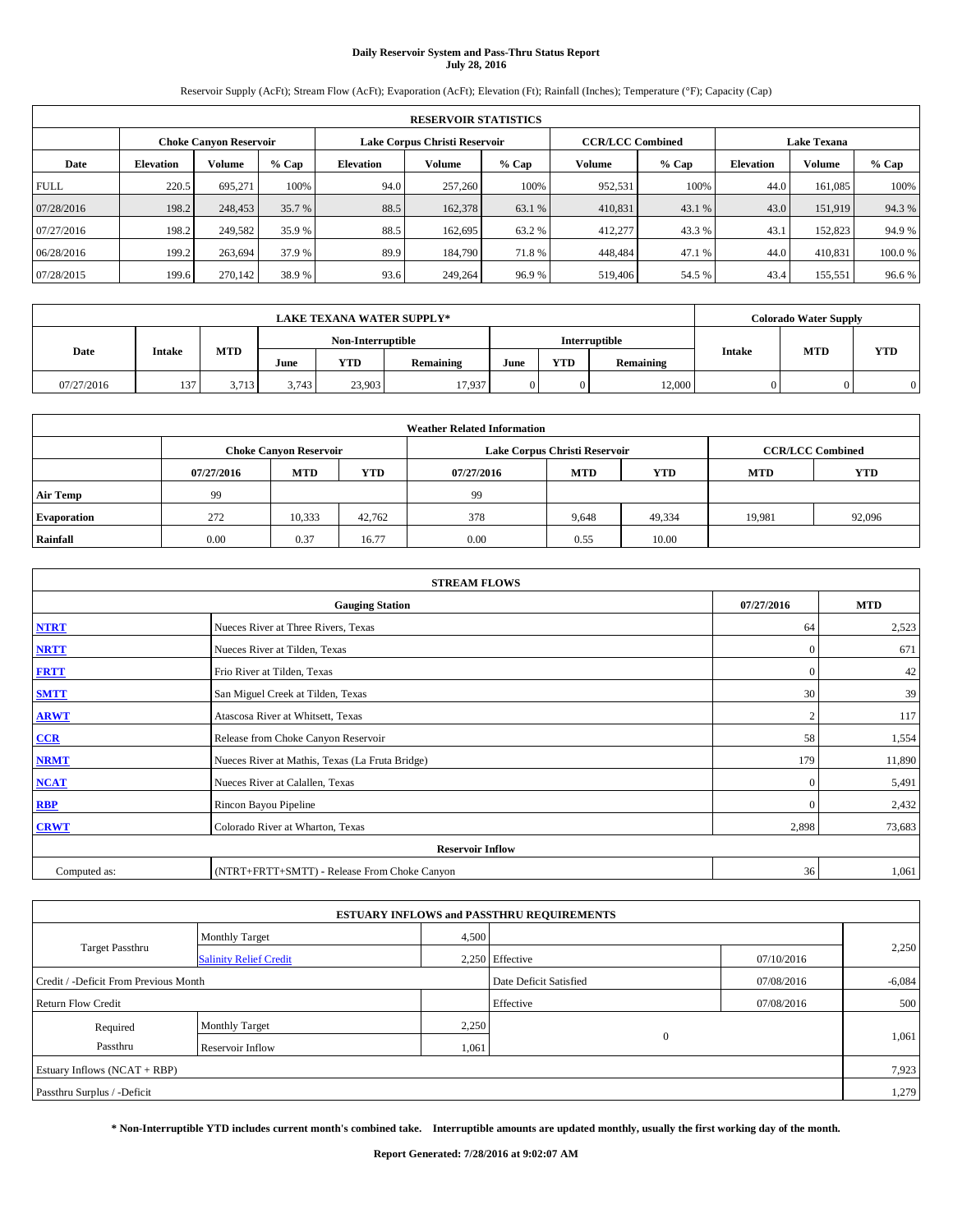# **Daily Reservoir System and Pass-Thru Status Report July 29, 2016**

Reservoir Supply (AcFt); Stream Flow (AcFt); Evaporation (AcFt); Elevation (Ft); Rainfall (Inches); Temperature (°F); Capacity (Cap)

|             | <b>RESERVOIR STATISTICS</b> |                        |         |                  |                               |         |                         |         |                    |               |        |  |  |
|-------------|-----------------------------|------------------------|---------|------------------|-------------------------------|---------|-------------------------|---------|--------------------|---------------|--------|--|--|
|             |                             | Choke Canvon Reservoir |         |                  | Lake Corpus Christi Reservoir |         | <b>CCR/LCC Combined</b> |         | <b>Lake Texana</b> |               |        |  |  |
| Date        | <b>Elevation</b>            | Volume                 | $%$ Cap | <b>Elevation</b> | Volume                        | $%$ Cap | <b>Volume</b>           | $%$ Cap | <b>Elevation</b>   | <b>Volume</b> | % Cap  |  |  |
| <b>FULL</b> | 220.5                       | 695.271                | 100%    | 94.0             | 257,260                       | 100%    | 952,531                 | 100%    | 44.0               | 161.085       | 100%   |  |  |
| 07/29/2016  | 198.2                       | 249,725                | 35.9 %  | 88.5             | 162,061                       | 63.0 %  | 411,786                 | 43.2 %  | 43.0               | 151,919       | 94.3%  |  |  |
| 07/28/2016  | 198.2                       | 248,453                | 35.7 %  | 88.5             | 162,378                       | 63.1 %  | 410,831                 | 43.1 %  | 43.0               | 151,919       | 94.3%  |  |  |
| 06/29/2016  | 199.1                       | 262,369                | 37.7 %  | 89.8             | 184.291                       | 71.6 %  | 446,660                 | 46.9%   | 44.0               | 411.786       | 100.0% |  |  |
| 07/29/2015  | 199.6                       | 269,536                | 38.8%   | 93.6             | 249,084                       | 96.8%   | 518,620                 | 54.4 %  | 43.3               | 154,639       | 96.0%  |  |  |

|            | <b>LAKE TEXANA WATER SUPPLY*</b> |            |       |                   |           |                      |            |           |               | <b>Colorado Water Supply</b> |            |
|------------|----------------------------------|------------|-------|-------------------|-----------|----------------------|------------|-----------|---------------|------------------------------|------------|
|            |                                  |            |       | Non-Interruptible |           | <b>Interruptible</b> |            |           |               |                              |            |
| Date       | <b>Intake</b>                    | <b>MTD</b> | June  | <b>YTD</b>        | Remaining | June                 | <b>YTD</b> | Remaining | <b>Intake</b> | <b>MTD</b>                   | <b>YTD</b> |
| 07/28/2016 | 137                              | 3.850      | 3.743 | 24,040            | 17.800    |                      |            | 12,000    |               |                              |            |

|                    | <b>Weather Related Information</b> |                               |                                                                    |      |                               |                         |        |        |  |  |  |  |
|--------------------|------------------------------------|-------------------------------|--------------------------------------------------------------------|------|-------------------------------|-------------------------|--------|--------|--|--|--|--|
|                    |                                    | <b>Choke Canvon Reservoir</b> |                                                                    |      | Lake Corpus Christi Reservoir | <b>CCR/LCC Combined</b> |        |        |  |  |  |  |
|                    | 07/28/2016                         | <b>MTD</b>                    | <b>YTD</b><br><b>MTD</b><br><b>YTD</b><br><b>MTD</b><br>07/28/2016 |      |                               |                         |        |        |  |  |  |  |
| <b>Air Temp</b>    | 97                                 |                               |                                                                    | 98   |                               |                         |        |        |  |  |  |  |
| <b>Evaporation</b> | 207                                | 10,540                        | 42,969                                                             | 258  | 9.906                         | 49,592                  | 20,446 | 92,561 |  |  |  |  |
| Rainfall           | 0.03                               | 0.40                          | 16.80                                                              | 0.00 | 0.55                          | 10.00                   |        |        |  |  |  |  |

| <b>STREAM FLOWS</b> |                                                 |                |        |  |  |  |  |  |  |
|---------------------|-------------------------------------------------|----------------|--------|--|--|--|--|--|--|
|                     | <b>Gauging Station</b>                          |                |        |  |  |  |  |  |  |
| <b>NTRT</b>         | Nueces River at Three Rivers, Texas             | 58             | 2,581  |  |  |  |  |  |  |
| <b>NRTT</b>         | Nueces River at Tilden, Texas                   | $\mathbf{0}$   | 671    |  |  |  |  |  |  |
| <b>FRTT</b>         | Frio River at Tilden, Texas                     |                | 44     |  |  |  |  |  |  |
| <b>SMTT</b>         | San Miguel Creek at Tilden, Texas               | 9              | 48     |  |  |  |  |  |  |
| <b>ARWT</b>         | Atascosa River at Whitsett, Texas               | $\overline{2}$ | 119    |  |  |  |  |  |  |
| $CCR$               | Release from Choke Canyon Reservoir             | 58             | 1,612  |  |  |  |  |  |  |
| <b>NRMT</b>         | Nueces River at Mathis, Texas (La Fruta Bridge) | 179            | 12,069 |  |  |  |  |  |  |
| <b>NCAT</b>         | Nueces River at Calallen, Texas                 | $\mathbf{0}$   | 5,491  |  |  |  |  |  |  |
| RBP                 | Rincon Bayou Pipeline                           | $\Omega$       | 2,432  |  |  |  |  |  |  |
| <b>CRWT</b>         | Colorado River at Wharton, Texas                | 2,541          | 76,224 |  |  |  |  |  |  |
|                     | <b>Reservoir Inflow</b>                         |                |        |  |  |  |  |  |  |
| Computed as:        | (NTRT+FRTT+SMTT) - Release From Choke Canyon    | 11             | 1,072  |  |  |  |  |  |  |

|                                       |                               |       | <b>ESTUARY INFLOWS and PASSTHRU REQUIREMENTS</b> |            |          |
|---------------------------------------|-------------------------------|-------|--------------------------------------------------|------------|----------|
|                                       | <b>Monthly Target</b>         | 4,500 |                                                  |            | 2,250    |
| <b>Target Passthru</b>                | <b>Salinity Relief Credit</b> |       | 2,250 Effective                                  | 07/10/2016 |          |
| Credit / -Deficit From Previous Month |                               |       | Date Deficit Satisfied                           | 07/08/2016 | $-6,084$ |
| <b>Return Flow Credit</b>             |                               |       | Effective                                        | 07/08/2016 | 500      |
| Required                              | <b>Monthly Target</b>         | 2,250 |                                                  |            |          |
| Passthru                              | Reservoir Inflow              | 1,072 | $\Omega$                                         |            | 1,072    |
| Estuary Inflows $(NCAT + RBP)$        |                               |       |                                                  |            | 7,923    |
| Passthru Surplus / -Deficit           |                               |       |                                                  |            | 1,267    |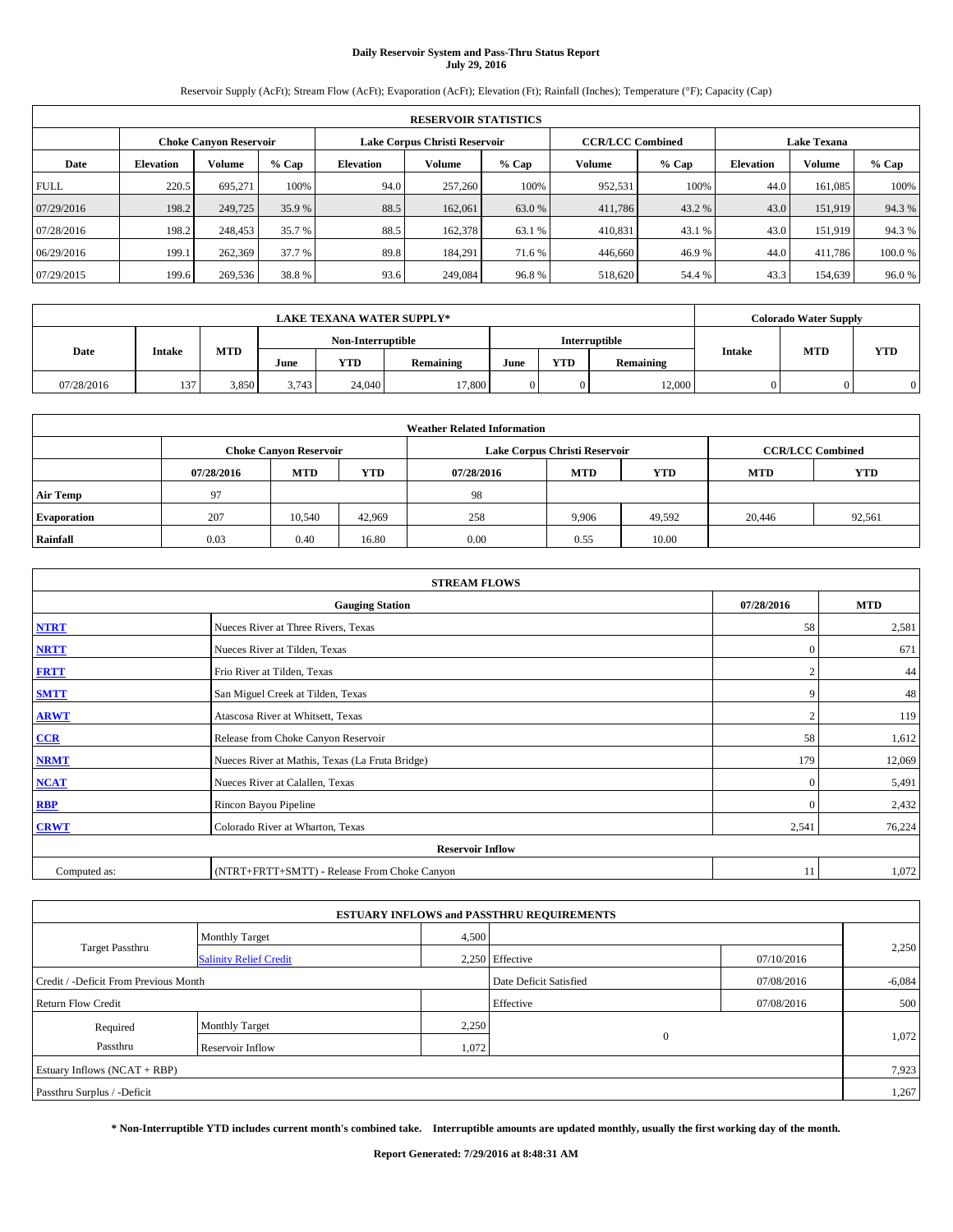# **Daily Reservoir System and Pass-Thru Status Report July 30, 2016**

Reservoir Supply (AcFt); Stream Flow (AcFt); Evaporation (AcFt); Elevation (Ft); Rainfall (Inches); Temperature (°F); Capacity (Cap)

|             | <b>RESERVOIR STATISTICS</b> |                        |         |                  |                               |         |                         |         |                  |                    |        |  |
|-------------|-----------------------------|------------------------|---------|------------------|-------------------------------|---------|-------------------------|---------|------------------|--------------------|--------|--|
|             |                             | Choke Canvon Reservoir |         |                  | Lake Corpus Christi Reservoir |         | <b>CCR/LCC Combined</b> |         |                  | <b>Lake Texana</b> |        |  |
| Date        | <b>Elevation</b>            | Volume                 | $%$ Cap | <b>Elevation</b> | Volume                        | $%$ Cap | <b>Volume</b>           | $%$ Cap | <b>Elevation</b> | <b>Volume</b>      | % Cap  |  |
| <b>FULL</b> | 220.5                       | 695.271                | 100%    | 94.0             | 257,260                       | 100%    | 952,531                 | 100%    | 44.0             | 161.085            | 100%   |  |
| 07/30/2016  | 198.2                       | 249,582                | 35.9 %  | 88.4             | 161,903                       | 62.9 %  | 411,485                 | 43.2 %  | 43.1             | 152,823            | 94.9%  |  |
| 07/29/2016  | 198.2                       | 249,725                | 35.9 %  | 88.5             | 162,061                       | 63.0 %  | 411,786                 | 43.2 %  | 43.0             | 151,919            | 94.3%  |  |
| 06/30/2016  | 199.1                       | 261.926                | 37.7 %  | 89.8             | 183.794                       | 71.4 %  | 445,720                 | 46.8%   | 44.0             | 411,485            | 100.0% |  |
| 07/30/2015  | 199.6                       | 268,939                | 38.7 %  | 93.5             | 248,180                       | 96.5 %  | 517,119                 | 54.3 %  | 43.3             | 154,639            | 96.0%  |  |

| <b>LAKE TEXANA WATER SUPPLY*</b> |     |               |            |                   |            |                      |      | <b>Colorado Water Supply</b> |           |               |            |            |
|----------------------------------|-----|---------------|------------|-------------------|------------|----------------------|------|------------------------------|-----------|---------------|------------|------------|
|                                  |     |               |            | Non-Interruptible |            | <b>Interruptible</b> |      |                              |           |               |            |            |
| Date                             |     | <b>Intake</b> | <b>MTD</b> | June              | <b>YTD</b> | Remaining            | June | <b>YTD</b>                   | Remaining | <b>Intake</b> | <b>MTD</b> | <b>YTD</b> |
| 07/29/2016                       | 137 | 3.987         | 3.743      | 24.177            | 17.663     |                      |      | 12,000                       |           |               |            |            |

| <b>Weather Related Information</b> |            |                               |            |            |                               |                         |            |            |  |  |
|------------------------------------|------------|-------------------------------|------------|------------|-------------------------------|-------------------------|------------|------------|--|--|
|                                    |            | <b>Choke Canyon Reservoir</b> |            |            | Lake Corpus Christi Reservoir | <b>CCR/LCC Combined</b> |            |            |  |  |
|                                    | 07/29/2016 | <b>MTD</b>                    | <b>YTD</b> | 07/29/2016 | <b>MTD</b>                    | <b>YTD</b>              | <b>MTD</b> | <b>YTD</b> |  |  |
| <b>Air Temp</b>                    | 96         |                               |            | 98         |                               |                         |            |            |  |  |
| <b>Evaporation</b>                 | 256        | 10,796                        | 43.225     | 240        | 10.146                        | 49,832                  | 20,942     | 93,057     |  |  |
| Rainfall                           | 0.01       | 0.41                          | 16.81      | 0.00       | 0.55                          | 10.00                   |            |            |  |  |

| <b>STREAM FLOWS</b> |                                                 |              |        |  |  |  |  |  |  |
|---------------------|-------------------------------------------------|--------------|--------|--|--|--|--|--|--|
|                     | <b>Gauging Station</b>                          |              |        |  |  |  |  |  |  |
| <b>NTRT</b>         | Nueces River at Three Rivers, Texas             | 58           | 2,638  |  |  |  |  |  |  |
| <b>NRTT</b>         | Nueces River at Tilden, Texas                   | 14           | 685    |  |  |  |  |  |  |
| <b>FRTT</b>         | Frio River at Tilden, Texas                     | 62           | 105    |  |  |  |  |  |  |
| <b>SMTT</b>         | San Miguel Creek at Tilden, Texas               | 19           | 67     |  |  |  |  |  |  |
| <b>ARWT</b>         | Atascosa River at Whitsett, Texas               | 3            | 122    |  |  |  |  |  |  |
| CCR                 | Release from Choke Canyon Reservoir             | 58           | 1,669  |  |  |  |  |  |  |
| <b>NRMT</b>         | Nueces River at Mathis, Texas (La Fruta Bridge) | 197          | 12,265 |  |  |  |  |  |  |
| <b>NCAT</b>         | Nueces River at Calallen, Texas                 | $\mathbf{0}$ | 5,491  |  |  |  |  |  |  |
| <b>RBP</b>          | Rincon Bayou Pipeline                           | $\Omega$     | 2,432  |  |  |  |  |  |  |
| <b>CRWT</b>         | Colorado River at Wharton, Texas                | 2,402        | 78,626 |  |  |  |  |  |  |
|                     | <b>Reservoir Inflow</b>                         |              |        |  |  |  |  |  |  |
| Computed as:        | (NTRT+FRTT+SMTT) - Release From Choke Canyon    | 80           | 1,152  |  |  |  |  |  |  |

|                                       |                               |       | <b>ESTUARY INFLOWS and PASSTHRU REQUIREMENTS</b> |            |          |  |  |
|---------------------------------------|-------------------------------|-------|--------------------------------------------------|------------|----------|--|--|
|                                       | <b>Monthly Target</b>         | 4,500 |                                                  |            |          |  |  |
| <b>Target Passthru</b>                | <b>Salinity Relief Credit</b> |       | 2.250 Effective                                  | 07/10/2016 | 2,250    |  |  |
| Credit / -Deficit From Previous Month |                               |       | Date Deficit Satisfied                           | 07/08/2016 | $-6,084$ |  |  |
| <b>Return Flow Credit</b>             |                               |       | Effective                                        | 07/08/2016 | 500      |  |  |
| Required                              | <b>Monthly Target</b>         | 2,250 |                                                  |            |          |  |  |
| Passthru<br><b>Reservoir Inflow</b>   |                               | 1,152 | $\Omega$                                         |            | 1,152    |  |  |
| Estuary Inflows $(NCAT + RBP)$        |                               |       |                                                  |            |          |  |  |
| Passthru Surplus / -Deficit           |                               |       |                                                  |            | 1,187    |  |  |